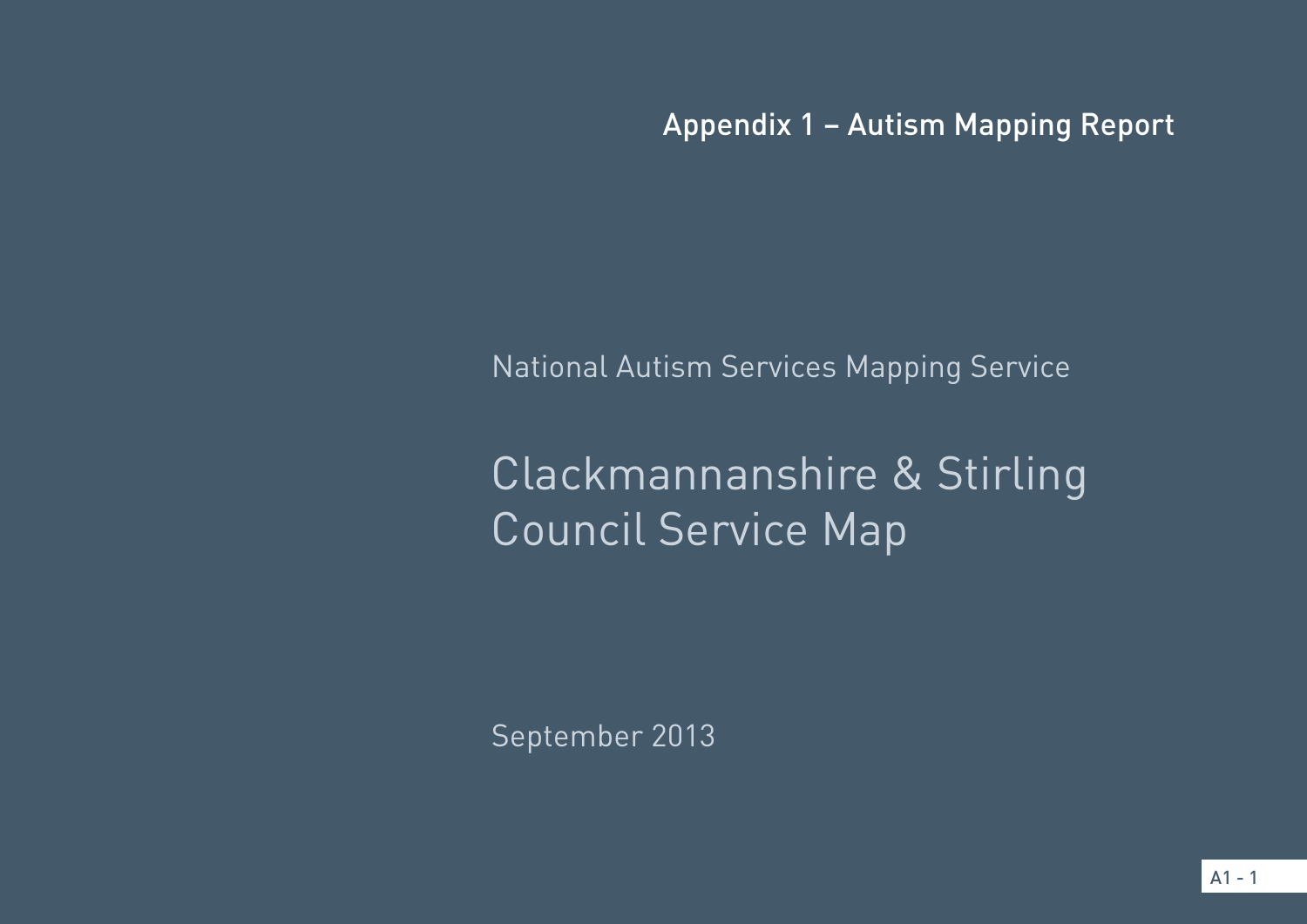# **Contents**

| 8 Statutory and Voluntary Services perspective __________________________________A1-16 |           |
|----------------------------------------------------------------------------------------|-----------|
| 9 A Summary of Findings in relation to the 10 Indicators                               |           |
|                                                                                        |           |
|                                                                                        |           |
| Appendix 1 - Respondents across the Mapping Exercise                                   | $A1 - 48$ |

#### 1

Autism is a lifelong developmental disability that affects how a person communicates with, and relates to, other people and the world around them.

It is a spectrum condition, which means that, while all people with autism share certain areas of difficulty, their condition will affect them in different ways. Aspergers syndrome is a form of autism

# Definition of a carer

Throughout this document we use the term "carer" to describe individuals who provides unpaid support to a relative family or friends who has autism. The majority of individuals are parent carers but the term carer also describes other family members such as siblings, grandparents or friends who provide substantial unpaid care.

We use the term support worker to describe individuals providing paid support to individuals with autism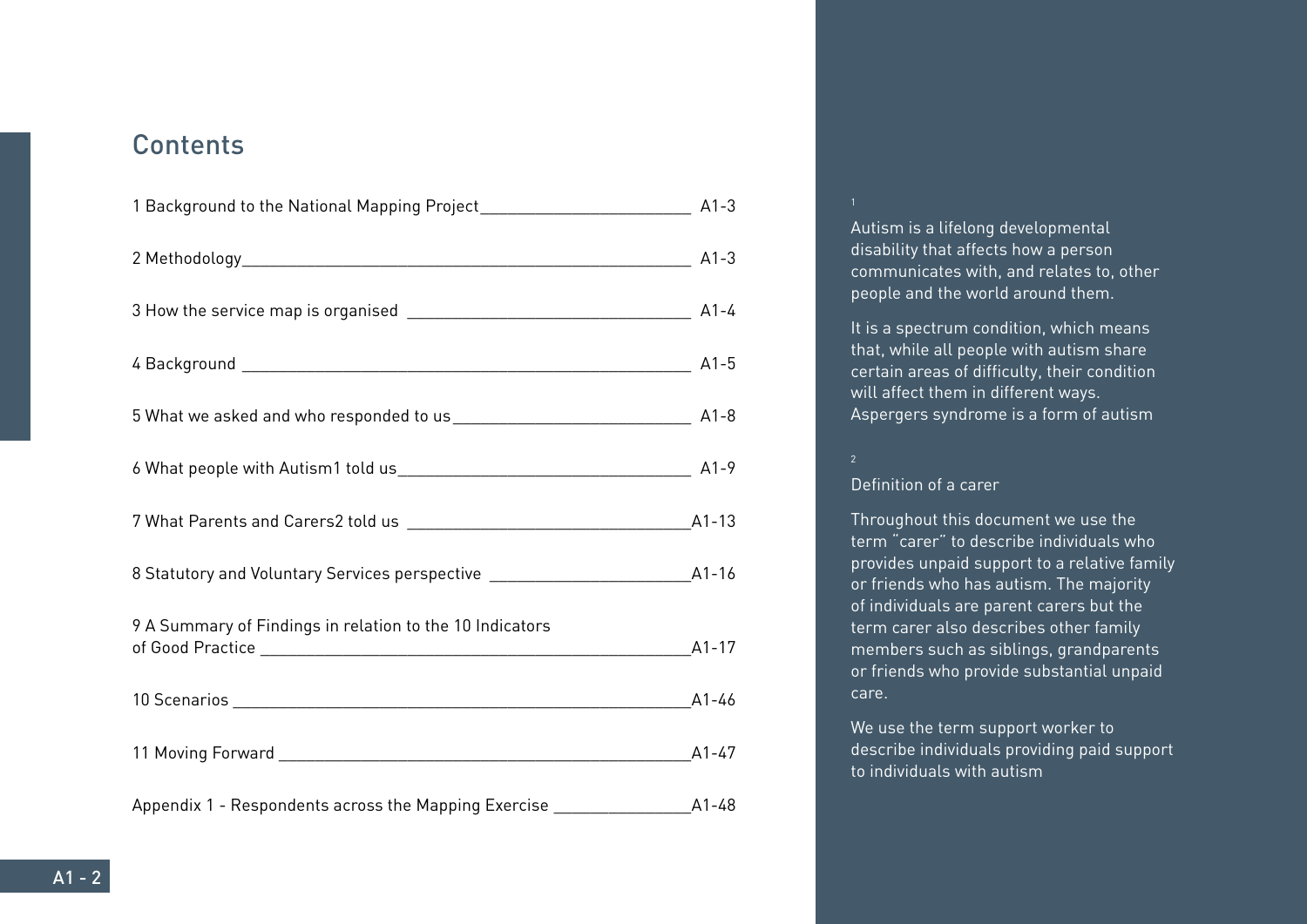# 1 Background to the National Mapping Project

The National Mapping Project has been a short term fact finding exercise and analysis of information relating to the delivery of services for individuals with autism in your area. It is designed to map out existing service provision across Scotland in order to build up a full picture of the national position which will help inform future local decisions on autism coordination on who will do what and where, and influence national decisions on the investment of Scottish Government funding for autism in the future.

The Service Map presented below is a snapshot of the situation in your area with regard to the delivery of services for people with autism. It is predicated on the information collected from the desk research into policies and practice, people we spoke to at the focus groups and the questionnaires completed by individuals in your area. In some areas there was not a full representation of all stakeholders. The corollary of which is that those who did respond will clearly have had an impact on the picture we have drawn.

The Service Map is not the complete story of the services you deliver in your area, those responsible for the delivery infrastructure already in place and service users will both have additional information not recorded here due to the short term nature of the work and reflective of the level of engagement with the Project.

However, together with the national findings and knowledge of your current delivery, it is hoped this service map will help inform the design and delivery of your Autism Action Plans as agreed under Autism Strategy funding to local authorities.

# 2 Methodology

The Mapping Project gathered information in three ways:

• Desktop research in relation to Data and Strategic Policy

Online questionnaires for:

- $\blacksquare$  People living with Autism
- Carers
- Statutory providers Service providers

Workshops with:

- **People living with Autism**
- **Parents and carers**
- **Multi-agency groups**

The Aims of the Workshops were to identify:

# People living with autism:

- I. To gather experience of people with autism about the places, people and activities that help them have a "meaningful life"
- II. Gather information about how the core services contribute to having a meaningful life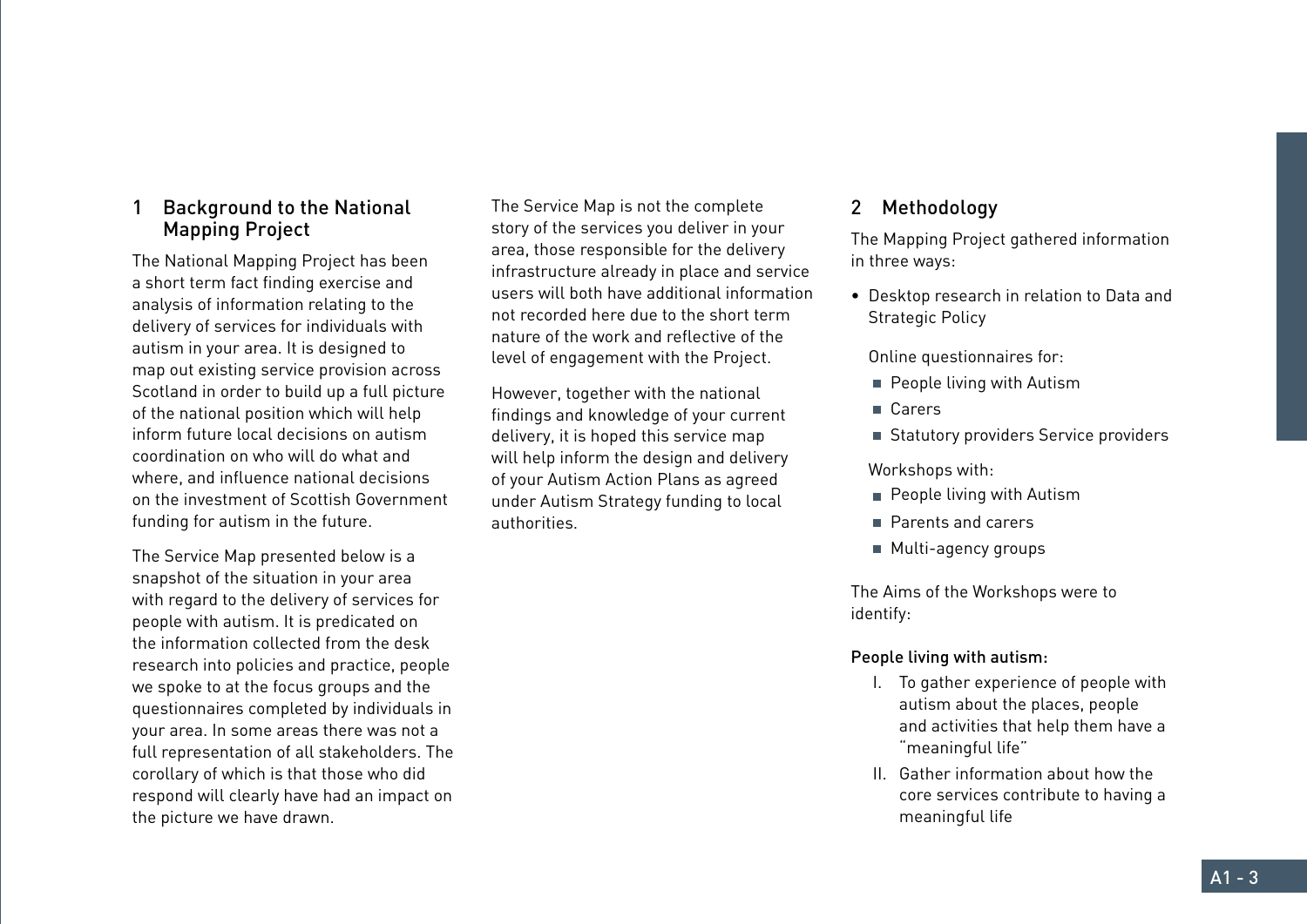III. Gather ideas of what might happen to improve things and what difference that would make

#### Carers and parents:

- I. To have a better understanding of what carers want to see in their local areas
- II. To have a better understanding of the local areas and what is making a difference for people living with autism and their families III. To identify what would make a difference for them

## Multi-agency groups:

- I. To use the 10 indicators for developing best practice as a baseline for discussion
- II. To gather information about how services work in partnership together
- III. To explore the depth of partnership working
- IV. To provide knowledge about the impact for people with autism, through identifying the challenges and gaps in services

# 3 How the service map is organised

From the information gathered throughout this exercise Mapping Coordinators identified a number of recurring themes. It also became apparent that the themes could be arranged under aspects of delivery that individuals talked about. These were: People, Processes, Services, Specialist Services and those issues which were specific to Parents and Carers.

| People                                     | Processes                                                                                                 | <b>Services</b>                                                                                            | <b>Specific Services</b>                                         | Parents and<br>Carers               |
|--------------------------------------------|-----------------------------------------------------------------------------------------------------------|------------------------------------------------------------------------------------------------------------|------------------------------------------------------------------|-------------------------------------|
| Autism Knowledge<br>and Awareness          | Carers/Family<br>Support including<br>groups/listening<br>to carers/carers<br>assessment/<br>named person | Advocacy                                                                                                   | <b>Autism Specific</b><br>Services for<br>Children and<br>Adults | Parents/Carers as<br>equal partners |
| Community<br>and Social<br>Opportunities   | Communication<br>and Signposting                                                                          | <b>Criminal Justice</b><br>including Police/<br><b>Autism Alert Card</b>                                   |                                                                  | Carers/Family<br>Support            |
| Environment<br>including sensory           | Diagnosis - All<br>aspects                                                                                | Education/Further<br><b>Educations</b><br>$-$ including<br>preschool/<br>mainstream and<br>autism specific |                                                                  |                                     |
| Inclusion/<br>Acceptance of<br>autism      | Information/Data<br>Sharing                                                                               | Employment/<br>Employability                                                                               |                                                                  |                                     |
| People/<br>Professionals who<br>understand | Intervention<br>funiversal for all<br>services                                                            | Housing                                                                                                    |                                                                  |                                     |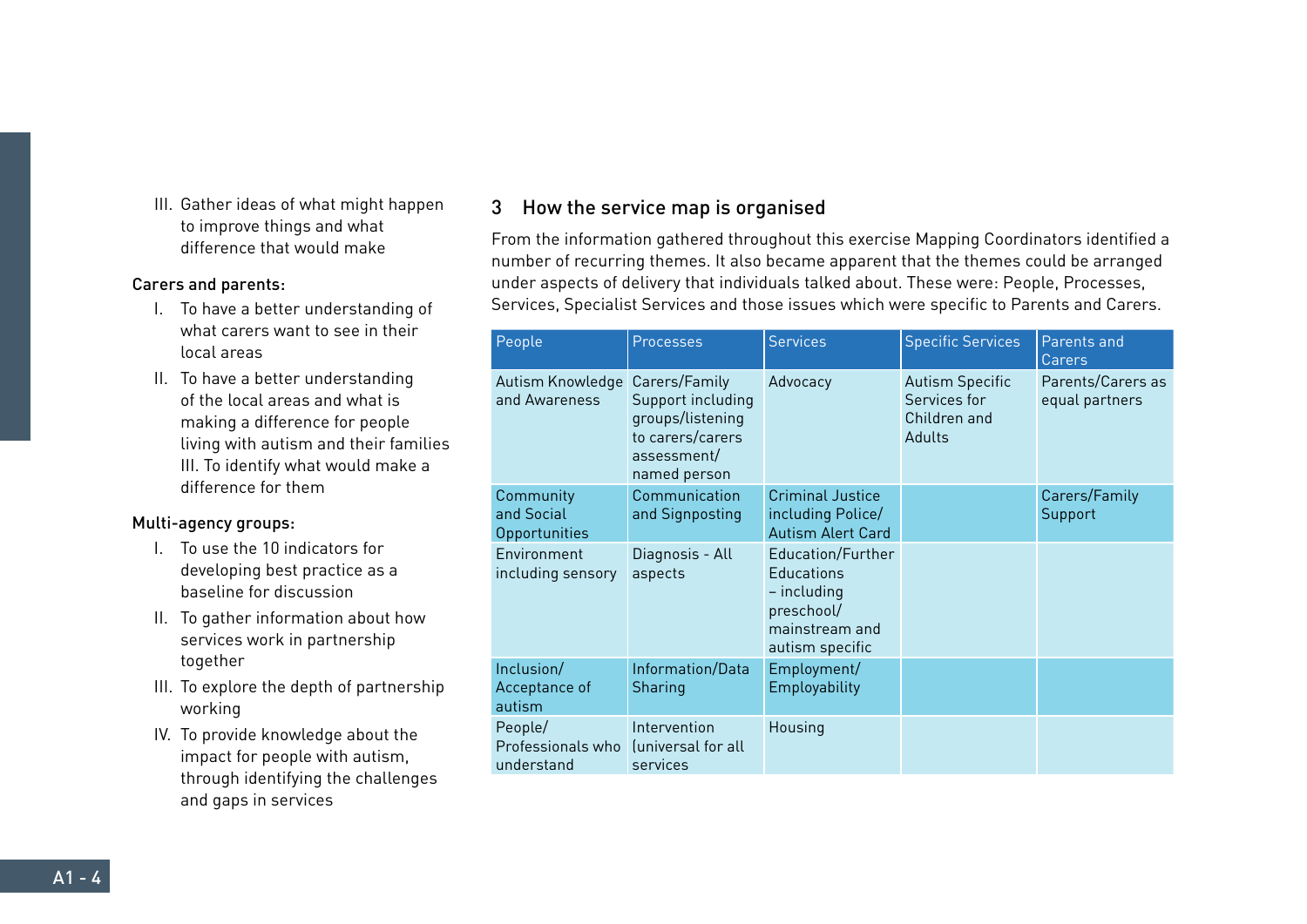| Reasonable<br>adjustments to<br>accommodate<br>autism | Multi-Agency/<br>Partnership/<br>Pathway,<br>Communication<br>and Co-ordination<br>of services | Respite                                                                                                                             |  |
|-------------------------------------------------------|------------------------------------------------------------------------------------------------|-------------------------------------------------------------------------------------------------------------------------------------|--|
| Transport and<br><b>Rural Issue</b>                   | Prevention (early<br>intervention)<br>approach                                                 | Services -<br>Access/Gaps/<br>performance                                                                                           |  |
|                                                       | <b>Autism Planning</b><br><b>Structures</b>                                                    | <b>Service</b><br>Responsibility<br>including lack<br>of service for<br>people with<br>Asperger's and<br>high functioning<br>autism |  |
|                                                       | Quality of life/<br>Wellbeing/Feeling                                                          | Transitions -<br>all major life<br>transitions                                                                                      |  |
|                                                       | Training - all<br>aspects For<br>professionals - a<br>framework for<br>training                |                                                                                                                                     |  |

For coherence with the Scottish Strategy for Autism the themes have been for the most part organised within the service map according to the Ten Indicators for best practice in the provision of effective services as laid out in the Scottish Strategy for Autism.

A particular focus has been offered on issues specific to Parent and Carers and to Quality of Life outcomes for individuals with autism.

# 4 Background

# Prevalence Rates of ASD National

The prevalence estimates in the Public Health Institute of Scotland's (PHIS) ASD Needs Assessment Report (20013 ) suggested 60 in every 10,000 people were affected by autism. As part of its acceptance of the PHIS recommendations, the then Scottish Executive undertook an audit of services for people with autism in 2004.

(Audit of Services for people with Autistic Spectrum Disorders Statistical Report) www.scotland.gov.uk/ Resource/Doc/1095/0001881.pdf

Its remit was to provide information for service commissioners on the best available knowledge about autism and current service provision in Scotland, and guidance on how these services might better meet the needs of both children and adults with autism in the future. The intention was to assess the extent to which national prevalence rates could be regarded as a sound basis on which to plan services. It was also the first time that social and health care planners for both children and adult services attempted to quantify the incidence of autism in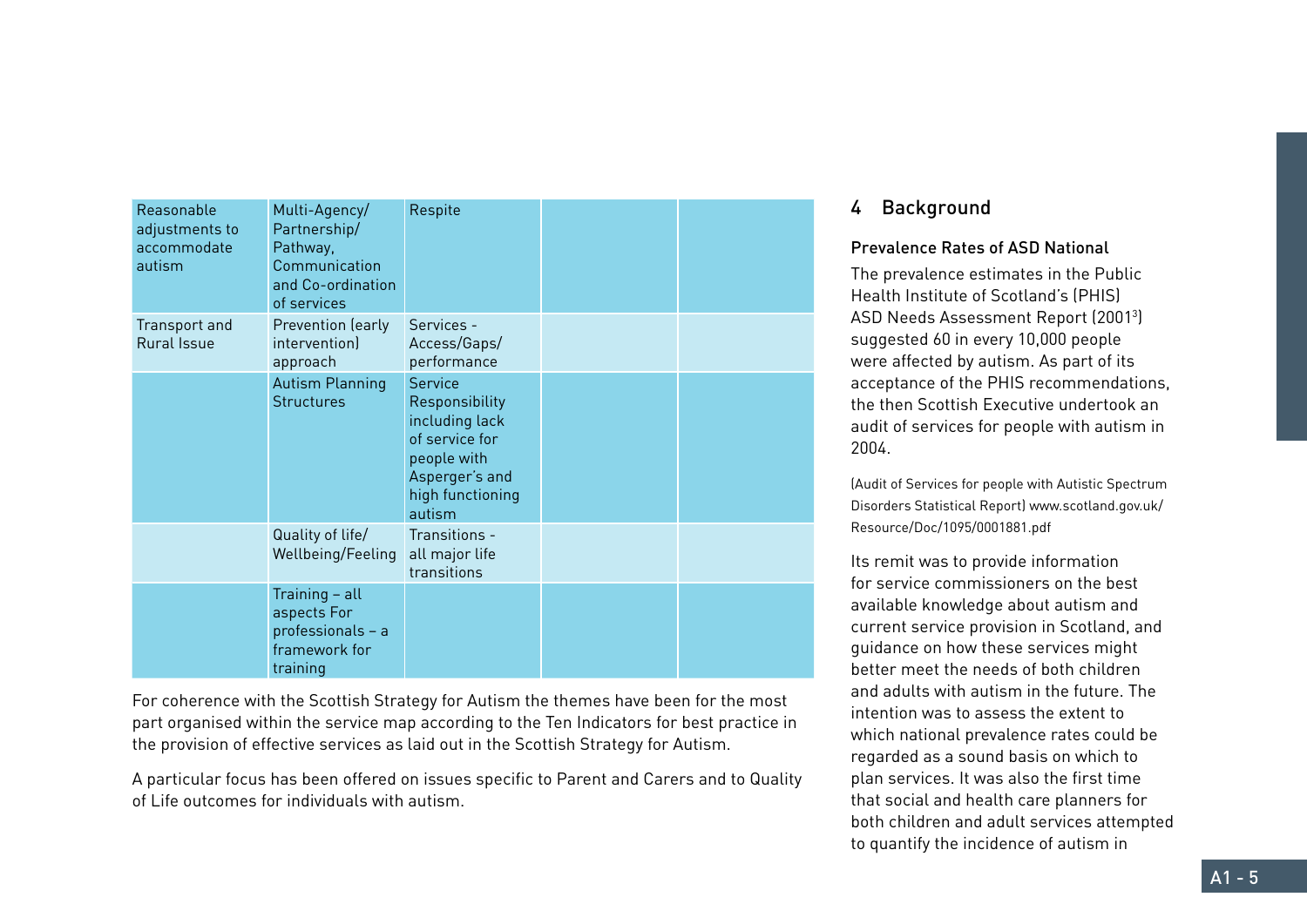their locality. Whilst the ultimate analysis carried a number of reservations about the reliability of the findings, acknowledging its patchiness and the likelihood of underestimation, it did provide a much clearer picture than had existed up until that point.

More recent studies suggest that a rate of around 1 in 100 is currently the best estimate of the prevalence in children and adults.

Since the time the survey was conducted, some authorities have built on this data to continue local planning. The Scottish Government now collects data on the number of school children with autism.

3 www.scottishautism.org/autism-knowledgeservices/autism%20-%20policy/needs-assessmentreport-2001/

4 www.scotland.gov.uk/ Publications/2011/11/01120340/0

5 www.scotland.gov.uk/Publications/2013/02/7808/0

#### Prevalence Rates Clackmannanshire and Stirling

The mapping exercise did not ascertain up to date figures for prevalence rates for the total population in the Clackmannanshire and Stirling however, figures outlined in the Scottish Strategy for Autism estimated the following prevalence rates based on the local authority populations in 20064 .

| Area             | Population | <b>Prevalence Rate</b> |
|------------------|------------|------------------------|
| Clackmannanshire | 48,900     | 440                    |
| Stirling         | 87,810     | 790                    |

#### Children and Young People in Education

The Additional Support for Learning and Young Carers – Report to Parliament (Publication Date February 18, 2013<sup>5</sup>) identifies the following figures of children within Education. These figures represent the numbers of children and young people reported as having additional support needs, and those who have a co-ordinated support plan, those who have an individualised educational programme and those who have a child's plan.

|                                                                                                           | Scotland                            | <b>Clacks</b>                   | <b>Stirling</b>                   |
|-----------------------------------------------------------------------------------------------------------|-------------------------------------|---------------------------------|-----------------------------------|
| The number of<br>children and young<br>people having<br><b>Additional Support</b><br>Needs (Recorded)     | 117,818                             | 1,203                           | 1,634                             |
| The number of<br>children and young<br>people having an<br><b>Autistic Spectrum</b><br>Disorder(Recorded) | 8,650<br>7.34% of ASN<br>population | 58<br>4.8% of ASN<br>population | 114<br>6.9 % of ASN<br>population |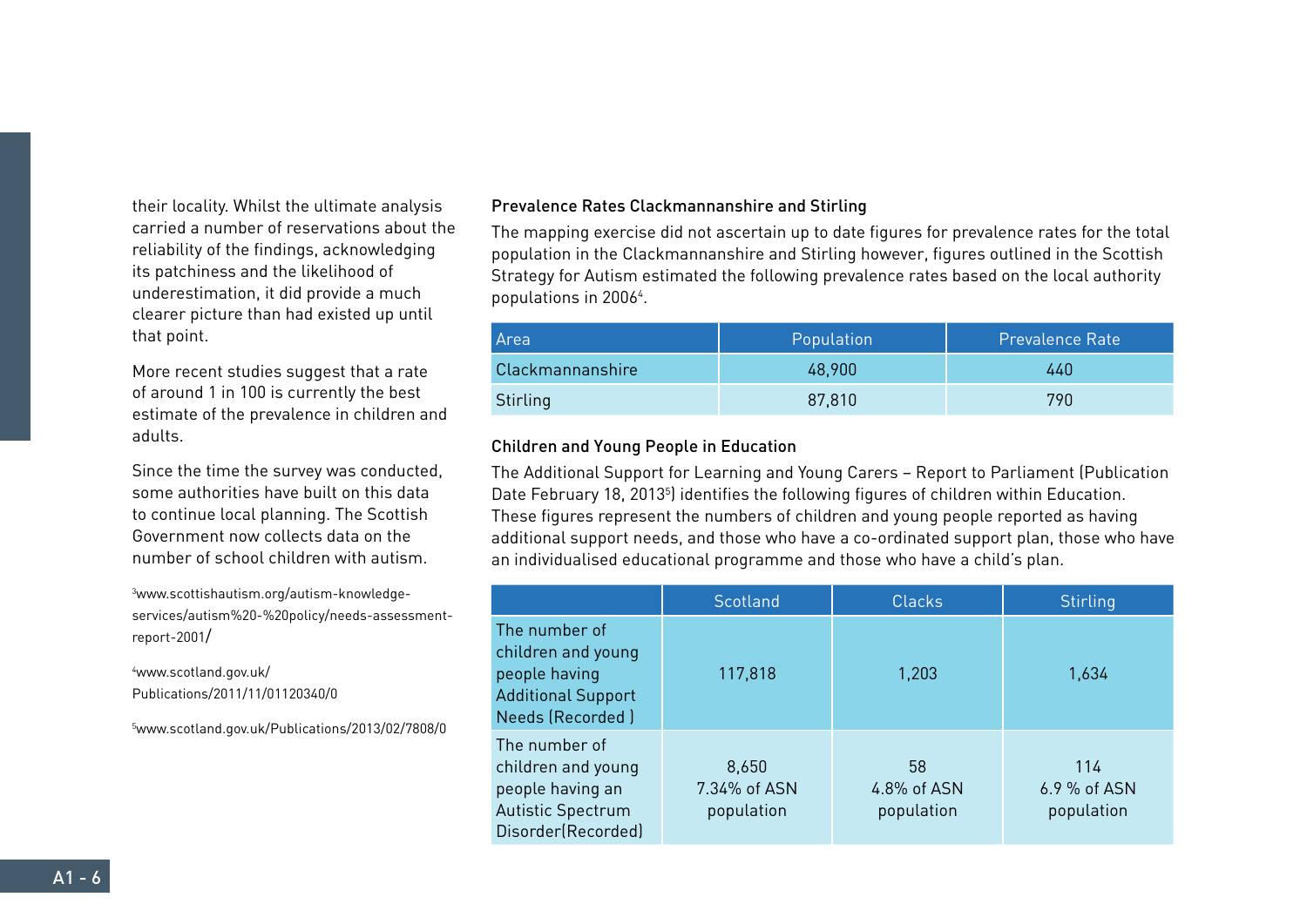#### Autism Action Development Group

There is presently an Autism Action Development Group which has representation from across Clackmannanshire and Stirling. This multi-agency working group will oversee and drive forward the development of the strategy and the local action plan. The group is presently looking to expand its membership to include those services that are not presently represented such as Criminal Justice. Presently there is no autism strategy but work is beginning here and will involve people with autism and their Carers. Given the joint Education and Social Work Services in the area, the strategy will be developed jointly with Clackmannanshire and Stirling. Chris Sutton Service Manager (Strategy) Stirling and Clackmannanshire Councils has been identified as the lead officer on the Autism Strategy.

#### Policy Context Stirling and Clackmannanshire

A desk based exercise was undertaken to establish whether any strategies or frameworks existed where there was specific mention of autism or ASD:

- In 2009 a Position Statement Report was produced by the Forth Valley Partnership ASD Steering Group. The aim of the report was to assist Forth Valley Partnership respond more appropriately and coherently to the needs of adults with autism, including the majority who do not have a learning disability but who may have distinctive needs. This report identified a number of key considerations to be addressed by partners. The report reached draft stage but was not signed off;
- Stirling's Local Housing Strategy 2012 identified that meeting the needs of people with autism will be an increasing priority for the Council over the next 5 years; (Reference 5.43)
- Forth Valley Integrated Carers Strategy, (FVICS) 2012 – 2015, identified support for carers and young carers through the Autism Strategy Development Fund;
- Clackmannanshire's Psychological Service Development Plan 2010-2013 is working on identifying areas of work where consistency of approach is essential including autism.

Overall while not specifically directed to autism a number of other strategies were identified which had a bearing on carers and people with autism.

- The GIRFEC approach runs through all the work with children, young people and their families carried out across Stirling and Clackmannanshire Councils;
- The Service User and Carer Involvement Strategy, Stirling and Clackmannanshire Social Services, underpins working in partnership with carers and service users;
- The Charter for Carers in Clackmannanshire has been produced by Clackmannanshire Council and NHS Forth Valley in partnership with the Princess Royal Trust for Carers, local carer organisations and carer representatives.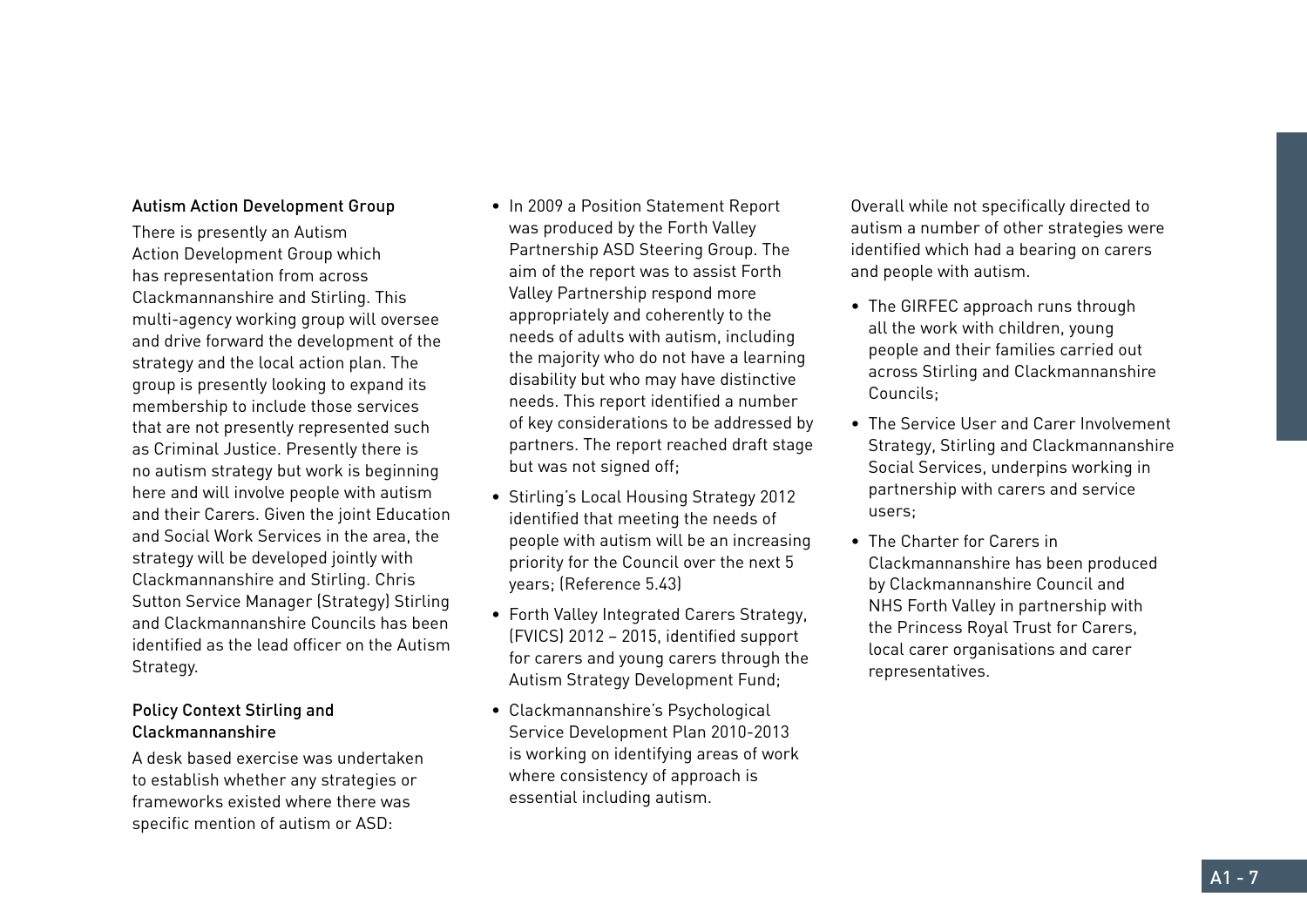# 5 What we asked and who responded to us

- 37 people took part in a joint multi-agency workshop, including professionals from Health, Social Work, Education, employment services and providers.
- Workshops for Carers were held in Raploch and Buchlyvie with an additional two being held in Alloa. The workshops were organised with the support of ASN Outreach and Scottish Autism. Local partners contributed to distributing the information on the events. Overall 20 carers took part in the workshops.
- 2 workshops were held in Stirling for young people with autism again with the support of ASN Outreach and Stirling Youth Services. We were unable to hold any workshops for people with autism in Clackmannanshire and this is a gap in the data set which should be taken into account when reviewing the service map.
- 4 On line questionnaires for statutory agencies, service providers, carers and individuals with autism were distributed through known networks in Stirling and Clackmannanshire. Information about the mapping exercises was also posted on local authority websites. 71 people from statutory agencies, service providers, carers and individuals with autism completed the online questionnaires. There were no responses to the statutory questionnaire in Clackmannanshire. One of the reasons for this may have been that some individuals in joint services responded from the perspective of the existing partnership in Education and Social Work across the two local authority areas. However it is another gap that needs to be taken into account when interpreting the information. While some people may have contributed more than once overall there were 153 contributions. (See Appendix for breakdown).
- Multi-agency workshops asked people to score their area against the indicators; discuss the service response to a number of case studies; indicate the breadth and depth or partnership

working and finally summarise what is working well and what might require further action.

- Carer workshops asked people to describe positive factors which contribute to the quality of life for the person cared for; score and comment on service provision and identify things which work well or could be improved and finally to consider their three top action points.
- The workshop for individuals similarly asked people about their quality of life and what would make a difference in their area.
- All national information is taken from the national data and is provided to supplement local data and set it in the context of the national one.
- 1,602 online questionnaires were submitted, 434 from statutory agencies; 189 from service providers; 719 from carers and 274 from individuals with autism.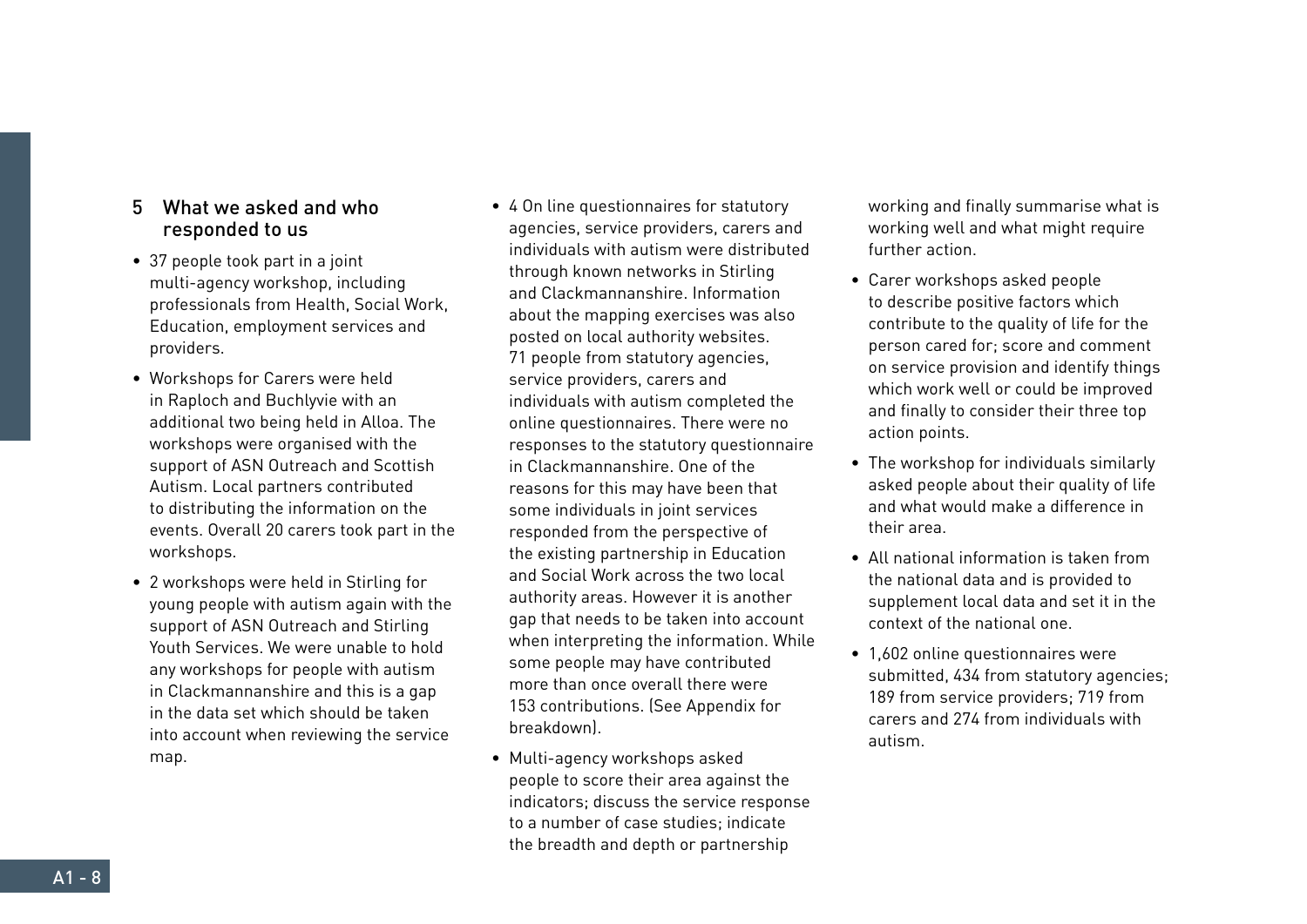| <b>Focus Groups</b> | <b>Nos</b> | Questionnaire responses | <b>Nos</b> |
|---------------------|------------|-------------------------|------------|
| Multi-agency        | 37         | Multi-agency            | 16         |
| Service providers   | 0          | Service providers       | 10         |
| Parent/Carers       | 20         | Parent/Carers           | 40         |
| People with autism  | 25         | People with autism      | 5          |

# 6 What people with Autism told us

The young people who contributed to the mapping exercise had strong views on the need for awareness raising, rights and more understanding in the community. They also wanted to be able to come together more.

There are a number of developing opportunities for young people to meet through ASN Outreach and Youth Services.

The information in the diagram below has been taken from the comments that the young people attending the workshops made. It illustrates the personal, community and service life that people with autism experience.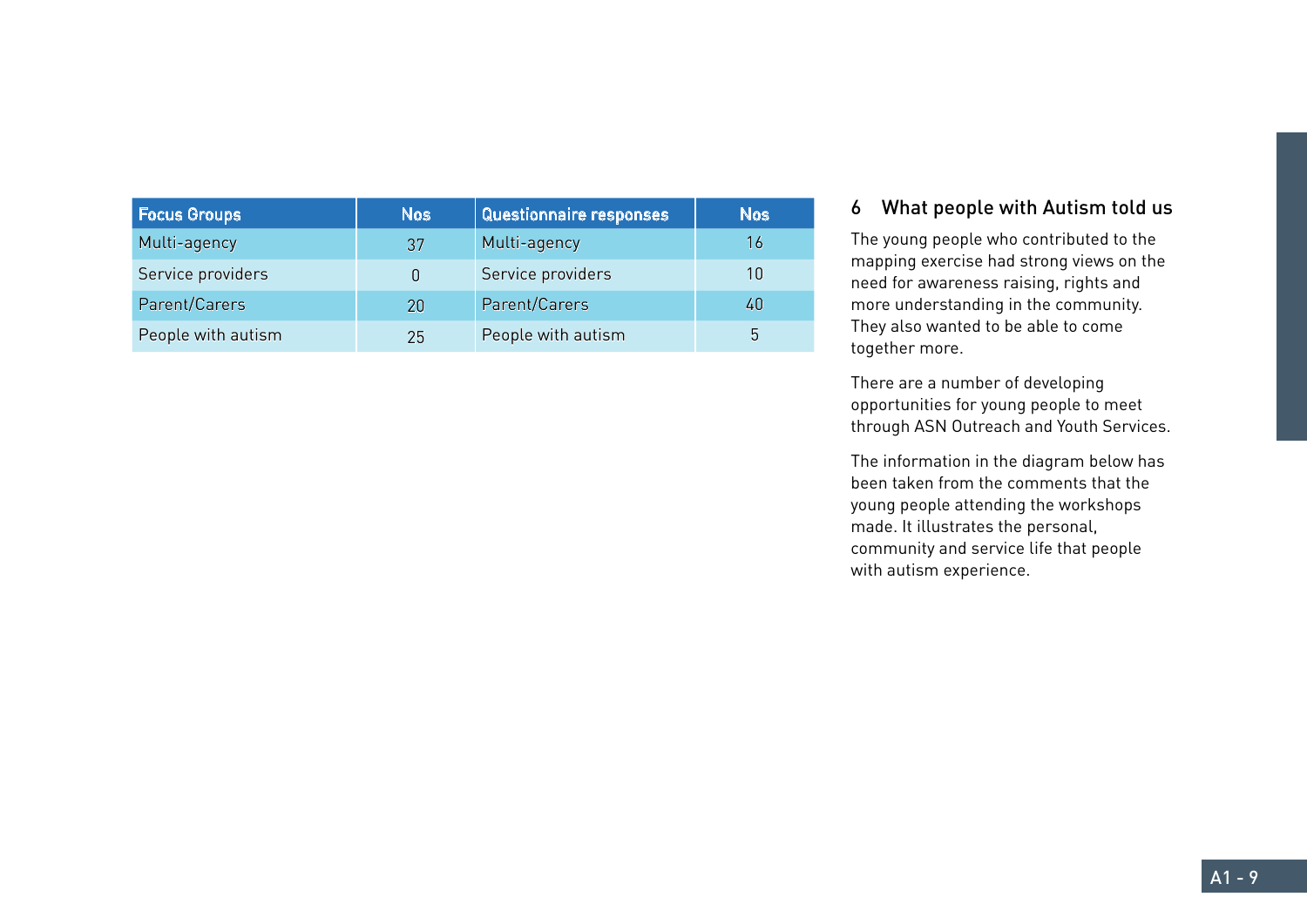|                                    | What's working well?                                                                                                                                                                                                                                                                                                                                                                                                                                                                                              | What's not working well?                                                                                                                                                                                                                                                                                                                                                                                                                                                                              |
|------------------------------------|-------------------------------------------------------------------------------------------------------------------------------------------------------------------------------------------------------------------------------------------------------------------------------------------------------------------------------------------------------------------------------------------------------------------------------------------------------------------------------------------------------------------|-------------------------------------------------------------------------------------------------------------------------------------------------------------------------------------------------------------------------------------------------------------------------------------------------------------------------------------------------------------------------------------------------------------------------------------------------------------------------------------------------------|
| Quality of life<br><b>Outcomes</b> | Young people with Autism attending the workshops<br>described various attributes and indicators of a good quality 3 main issues.<br>of life: these were:<br>Trust; Loyalty; Honesty; Respect; Feeling Safe; Consistency;<br>Routine.<br>Young people wanted to do new things, be part of a<br>community with places to go and to have good relationships<br>with family and friends around. They also valued<br>professionals who understood. They described many places<br>that helped them. (See people graph.) | Within the groups young people across all schools identified<br>Bullying:<br>"Support has been pretty good but little things i.e. bullies<br>aren't dealt with enough."<br>'Other pupils make it hell."<br>"Other people being sarcastic." Communication:<br>'Don't feel able to talk to others with autism especially<br>girls."<br>"Where can I air this point "it's hard to bridge the gap "<br>Being stereotyped:<br>"See the label and underestimate."<br>"Can be patronised – feel diminished." |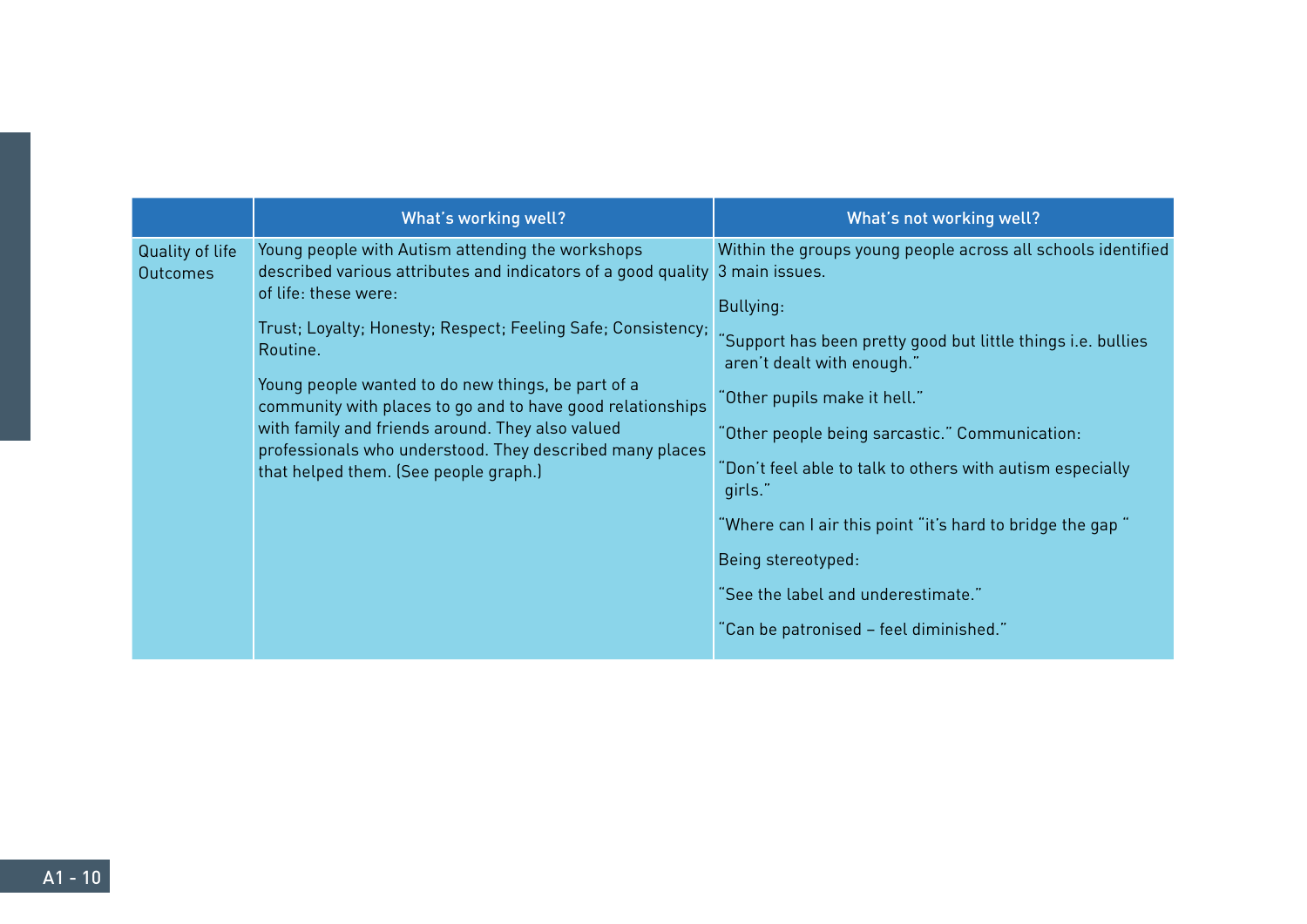|                                          | What's working well?                                                                                                                                                                                                                                                                                                                                                                                                                                                                                                                                                                                                                                                                                                                                                                                                                                                                                                         | What's not working well?                                                                                                                                                                                                                                                                                                                                                                                                                                                                                                                                                                                                                                                                                                                      |
|------------------------------------------|------------------------------------------------------------------------------------------------------------------------------------------------------------------------------------------------------------------------------------------------------------------------------------------------------------------------------------------------------------------------------------------------------------------------------------------------------------------------------------------------------------------------------------------------------------------------------------------------------------------------------------------------------------------------------------------------------------------------------------------------------------------------------------------------------------------------------------------------------------------------------------------------------------------------------|-----------------------------------------------------------------------------------------------------------------------------------------------------------------------------------------------------------------------------------------------------------------------------------------------------------------------------------------------------------------------------------------------------------------------------------------------------------------------------------------------------------------------------------------------------------------------------------------------------------------------------------------------------------------------------------------------------------------------------------------------|
| Community<br>and social<br>opportunities | Both Carer workshops and workshops for people with<br>autism identified a range of places which brought<br>community and social activities. An example was the young<br>people attending St Modan's School who run their own<br>social activities on Friday nights.<br>Providers also offer social opportunities. Examples were:<br>Plus, providing support to children to have fun and<br>socialise;<br>Streets Ahead for people with no diagnosis where support<br>is provided to adults who have a<br>learning disability to access social, educational and<br>recreational activities within their local community. M<br>Scottish Autism has recently set up Kinections a social<br>group for people with autism in Central Scotland. They also<br>have a social activities group who plan social events for<br>wider service user group. SPQ<br>Opportunities for social interaction are included in care<br>plans. SAQ | 100% of Carers said that the person they care for faced<br>social challenges at primary and secondary school (e.g.<br>making and maintaining friendships).<br>Having things to do was often seen to be very limited in<br>the community. There were limited opportunities for some<br>specialist providers like Plus to meet all the needs of<br>people with autism. C.<br>Evening and weekend opportunities were also limited<br>through traditional support services. SAQ<br>One Carer described her son being an easy target in the<br>community and being picked on and a second Carer said<br>that they often did not go out because of their child's lack<br>of awareness of danger. This increased the whole family's<br>isolation, CQ |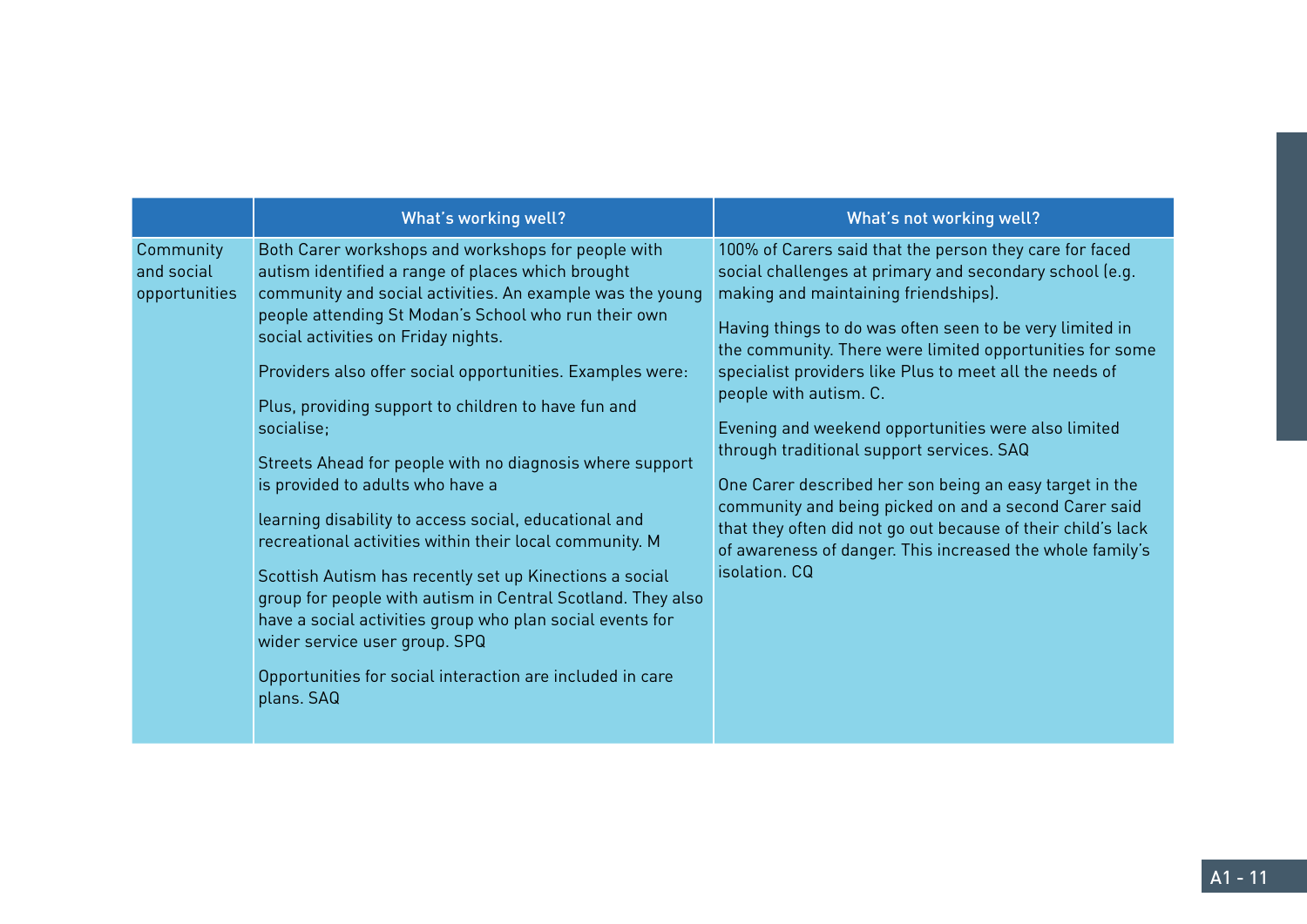#### Quality of Life Outcomes

- Carers want their family members to have fulfilling and meaningful lives: "Happiness, health, family, love, relationships, career, making a difference." CQ
- "I just want my boy to be happy and healthy and able to live normally that is all I wish." CQ
- Consideration needs to be given to the long term security and future of people with autism and their families with particular regard to the increasing aging population.

# Community and Social Opportunities

- Individuals and Carers wanted more opportunities to meet and socialise with others. I/C/CQ
- Social activities for over 16's who were no longer able to access clubs like Kidsclub were also seen as necessary.
- More support was required for those individuals who were not able to access established groups because of complex needs. CQ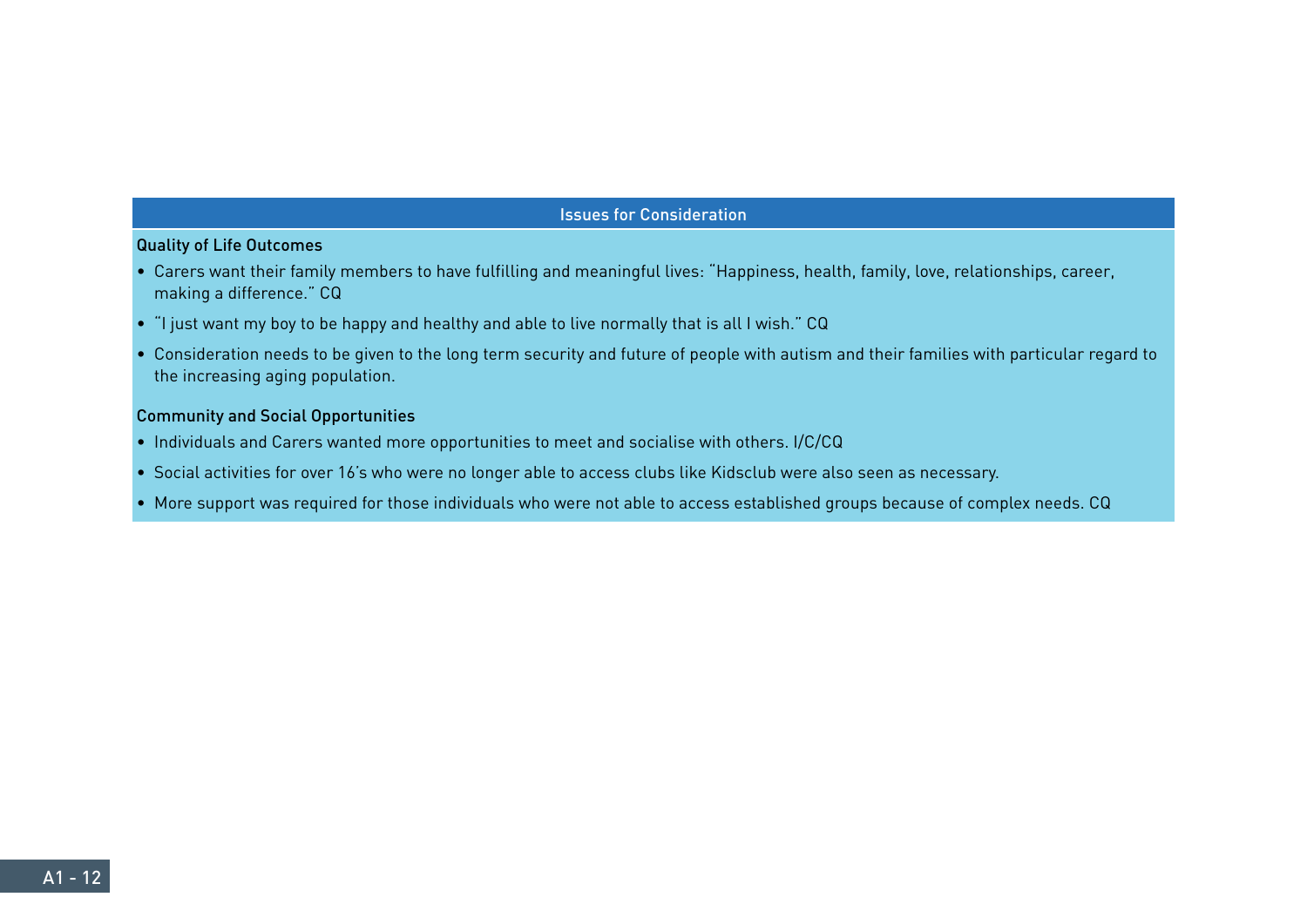# 7 What Parents and Carers told us

Parents and Carers discussed many issues that were pertinent to them and the family members they supported. The word cloud below represents, things Parent/Carers felt contributed to quality of life for the people for whom they cared.

Arnhall-nu **Dentist** Play-Alloa Interpreter Sumport Speech Layvallah-Respite Glasoow-Science Speed Star-nro Primary-and Secondary-outrea Enablefam -team Playplus  $|axi-|$  $|r|$ *<u>Possmads</u>* Homestar

Key to codes: the following codes indicate the source of the data  $i.e.$  if the information has been gathered from the questionnaires or the workshops and from which group.

Please note that where small numbers responded in any area and there was a possibility of identifying an individual, that information has not been directly quoted and has instead been used to ascertain a trend along with other quotes, information or data.

- M for multi agency workshop
- C for carers workshop
- I for individuals with autism who took part in a workshop or completed workshop tasks individually
- SAQ for Statutory Agencies Questionnaire
- SPQ for Service Providers Questionnaire
- CQ for Carers questionnaire
- IQ for Individuals questionnaire
- QQ for quantitative data across national responses to questionnaires
- Quotes from individuals are in quotation marks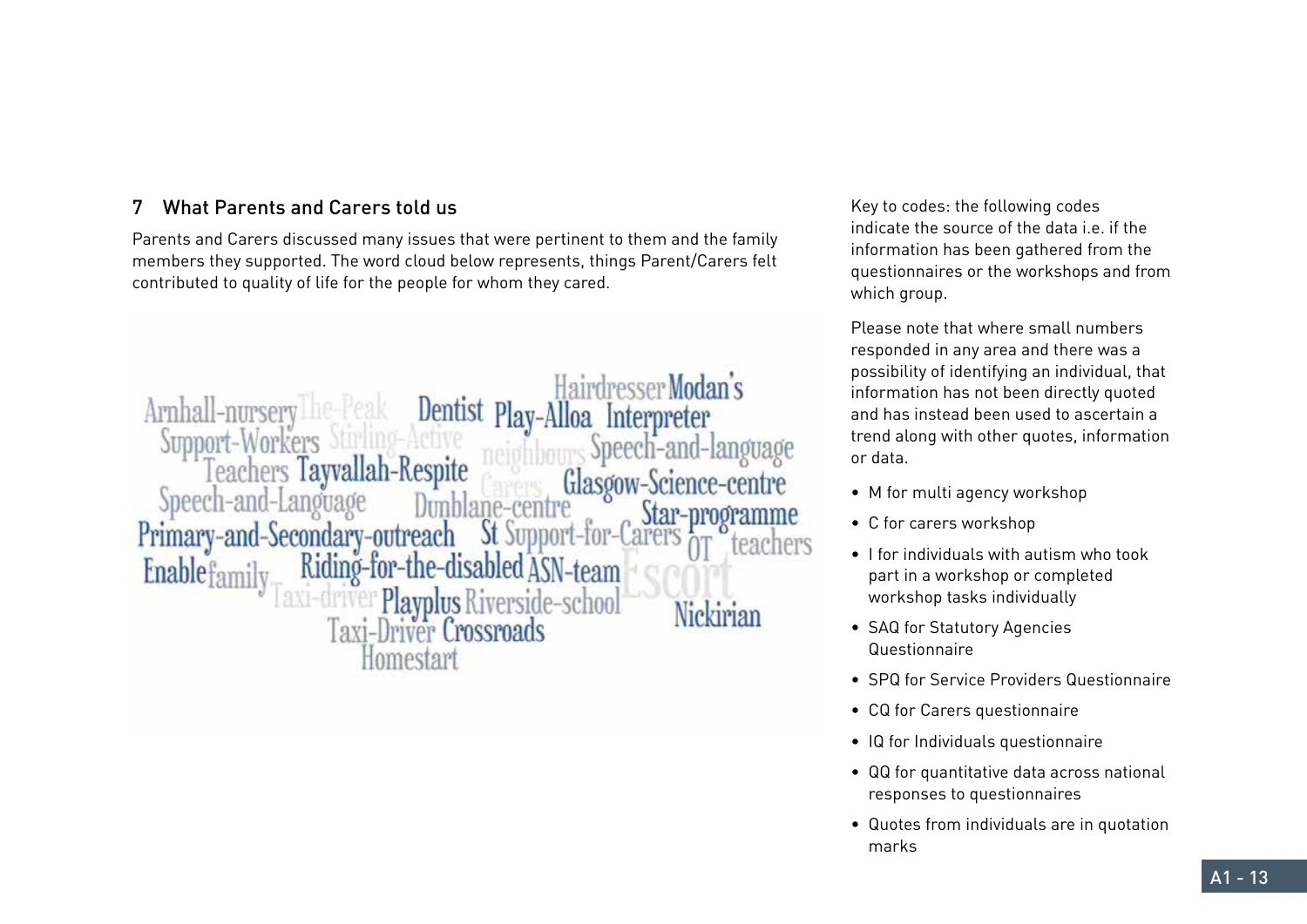| <b>Specific issues relating to Parents/Carers</b>                                                                   |                                                                                                                                                                                                                                                                                                                                                                                                                                                                                                                                                                                                                                                                                                                                                                                                        |                                                                                                                                                                                                                                                                                                                                                                                                                                                                                                                                                                                                              |  |
|---------------------------------------------------------------------------------------------------------------------|--------------------------------------------------------------------------------------------------------------------------------------------------------------------------------------------------------------------------------------------------------------------------------------------------------------------------------------------------------------------------------------------------------------------------------------------------------------------------------------------------------------------------------------------------------------------------------------------------------------------------------------------------------------------------------------------------------------------------------------------------------------------------------------------------------|--------------------------------------------------------------------------------------------------------------------------------------------------------------------------------------------------------------------------------------------------------------------------------------------------------------------------------------------------------------------------------------------------------------------------------------------------------------------------------------------------------------------------------------------------------------------------------------------------------------|--|
|                                                                                                                     | <b>What's working well?</b>                                                                                                                                                                                                                                                                                                                                                                                                                                                                                                                                                                                                                                                                                                                                                                            | What's not working well?                                                                                                                                                                                                                                                                                                                                                                                                                                                                                                                                                                                     |  |
| Parents/<br>Carers<br>as equal<br>partners                                                                          | Service providers described the involvement of people with<br>autism and Carers on advisory boards and steering groups.<br><b>SPQ</b><br>The established Autism Action Development Group is<br>seeking the representation of people with autism and<br>family Carers on the group. SAQ                                                                                                                                                                                                                                                                                                                                                                                                                                                                                                                 | Some Carers said there was a lack of consultation<br>generally with them with no clear route for them to have an<br>input on what should happen locally. C<br>One Carer described a situation where despite having<br>quality support from a provider with understanding, she<br>was being forced to change providers to meet procurement<br>contracts. C                                                                                                                                                                                                                                                    |  |
| Carers/Family<br>Support<br>including<br>groups/<br>listening to<br>carers/carers<br>assessment/<br>named<br>person | Most of the respondents to the statutory questionnaire said<br>that they sought feedback from service users and Carers at<br>an individual level.<br>Statutory organisations and providers both ensure that<br>individuals and their families are involved from the start in<br>care planning using person centred approaches. Examples<br>of how individuals and Carers were engaged included:<br>• Taking time to build trust and mutual understanding;<br>• The use of picture mats, graphics as appropriate and<br>the use of family or paid translators if sign language is<br>appropriate;<br>• Symbols and voice output devices and ensuring the<br>environment is appropriate to needs;<br>• NAS has a support group for parents which provide<br>Carers with a chance talk to each other. SPQ | Carers said that they often felt that they had the total<br>overall responsibility for all aspects of their child despite<br>the number of paid professionals involved and that the<br>pursuit of support was often down to the Carer to manage.<br>CQ/C<br>Parents also reported that there were occasions when they<br>felt decisions were made without looking properly at the<br>specific needs of people with autism and their Carers. CQ<br>"So often we have seen parents thoughts and ideas ignored<br>by professionals who seem to think they know better having<br>learned it all from books!!" CQ |  |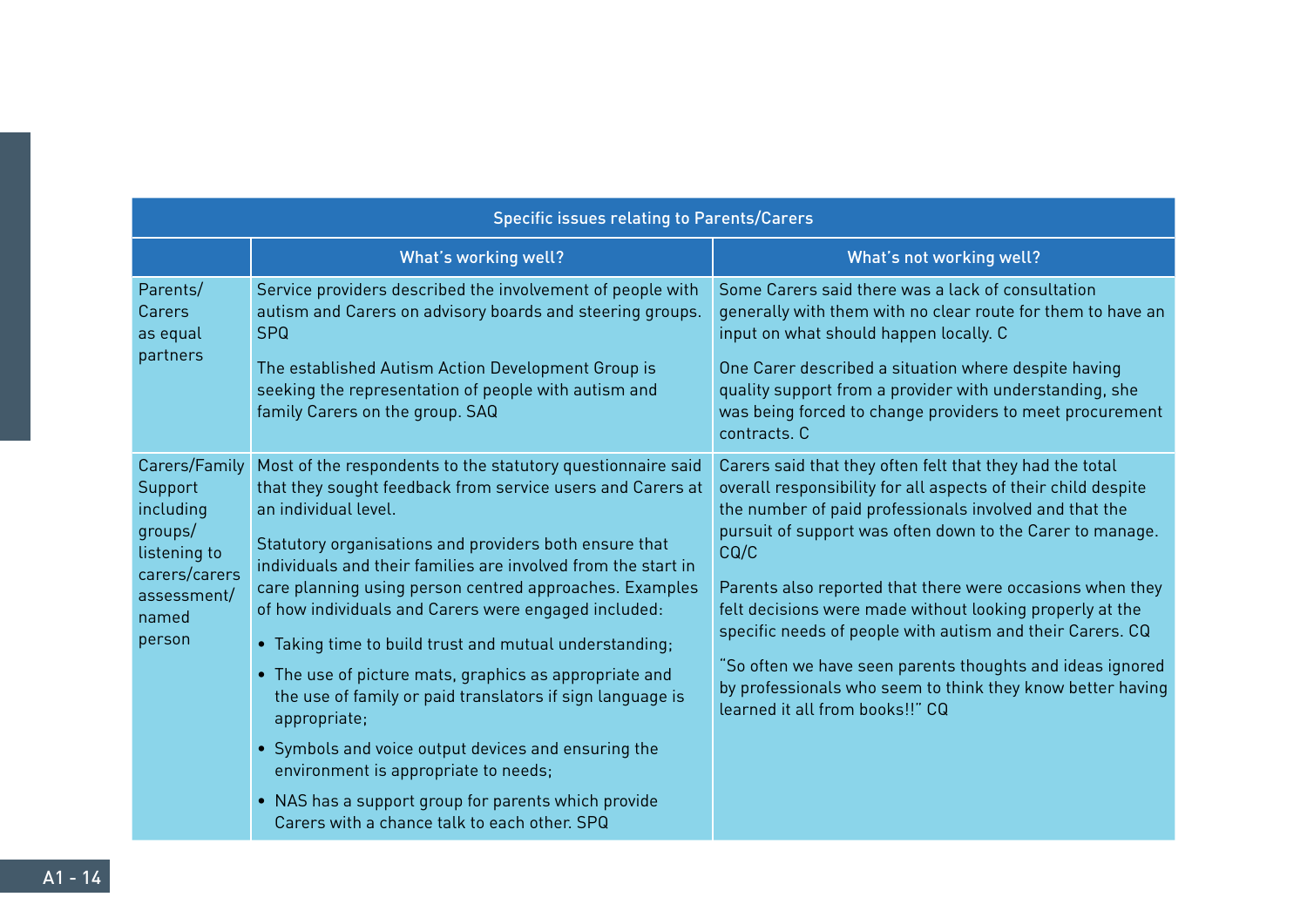Within the questionnaires we asked carers what were the main changes they wanted to see happen in their area. We also asked the same question in the workshops. From an analysis of all responses the table below illustrates the top three action points.

# Top three action identified by Parents/Carers in (LA)

1 Awareness raising and training across all sectors and the community

2 More support for carers and families

3 More opportunities for social activities for children young people and adults

#### Issues for Consideration

- Generally Carers wanted to see proper consultation with parents and Carers both at individual and group level and recognition that Carers are the experts in care and their opinions are valid. C
- There was a need for a parent forum where views could be taken into account. M
- Further exploration on how best to involve Carers and individuals with autism at a strategic level would be helpful given that the future development of a local strategy should be undertaken in co-operation with people across the spectrum and Carers.
- Carers wanted more support for the whole family including siblings and this was also a need recognised by professionals. CQ/M
- A general culture of listening to parents would also help. "Health visitors should listen more to the parents and try to give support rather than just saying that it is normal child development." CQ
- Young people wanted to be able to discuss ASD related issues in their peer group. Many young people are in mainstream school and there is little opportunity to meet with others. I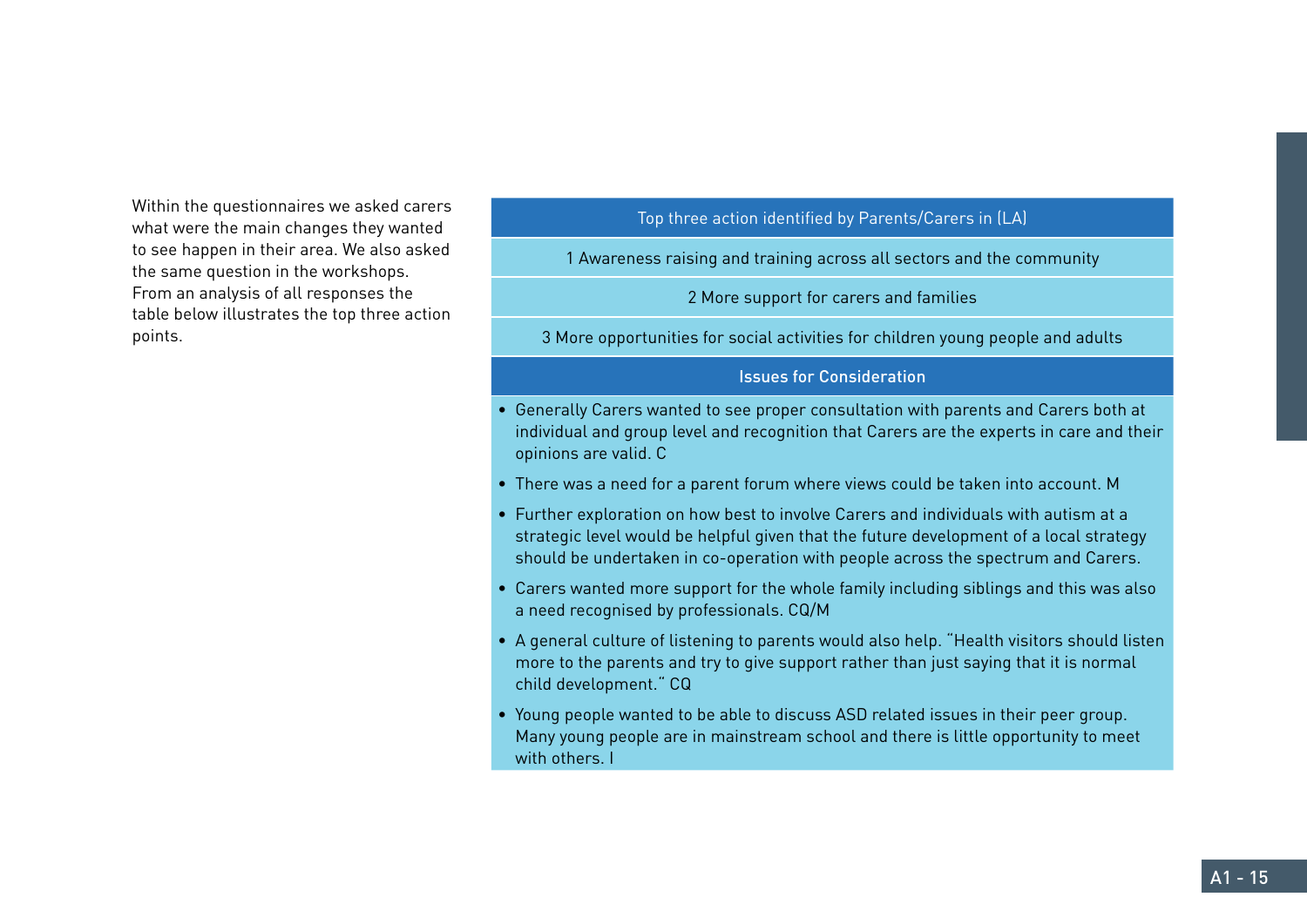# 8 Statutory and Voluntary Services perspective

The table below outlines the representation from organisations attending the multi -agency workshop. Not all attendees identified the local authority (Clackmannanshire or Stirling) where they worked and so the table does not break down this information.

| <b>Agencies attending Focus Groups</b> | <b>Nos</b> |
|----------------------------------------|------------|
| Health                                 | 5          |
| <b>Social Work</b>                     | 3          |
| <b>Education</b>                       | 7          |
| <b>Further Education</b>               | O          |
| Criminal Justice                       | n          |
| Police                                 | O          |
| Employment/Employability               | З          |
| Housing                                | n          |
| <b>Service Providers</b>               | 15         |
| Other                                  | 4          |

We wanted to get a sense of where participants would rate their local area with regard to the Indicators of Good Practice. Individuals were asked to score their area/agency using the scoring system below:

- 1 = you have not yet begun to work on this indicator
- 2 = you have made a start on this
- 3 = you have made good progress with this
- $4 =$  you have completed work on this
- $5 =$  don't know

Individuals' scores were tallied and the table below illustrates the mean score

| Good practice indicator                                                                          | Mean score               |
|--------------------------------------------------------------------------------------------------|--------------------------|
| A local autism strategy                                                                          | 2                        |
| Access to training and<br>development                                                            | 2                        |
| A process for ensuring a<br>means of easy access to<br>useful and practical info<br>about autism | 2                        |
| An ASD training plan                                                                             | $\overline{2}$           |
| A process for data collection                                                                    | $\overline{2}$           |
| A multi-agency care<br>pathway                                                                   | $\overline{2}$           |
| A framework and process<br>for seeking stakeholder<br>feedback                                   | $\mathcal{P}$            |
| Services that can<br>demonstrate that service<br>delivery is multiagency in<br>focus             | 2                        |
| Clear multi-agency<br>procedures and plans                                                       | $\overline{\phantom{a}}$ |
| A self-evaluation framework                                                                      | 2                        |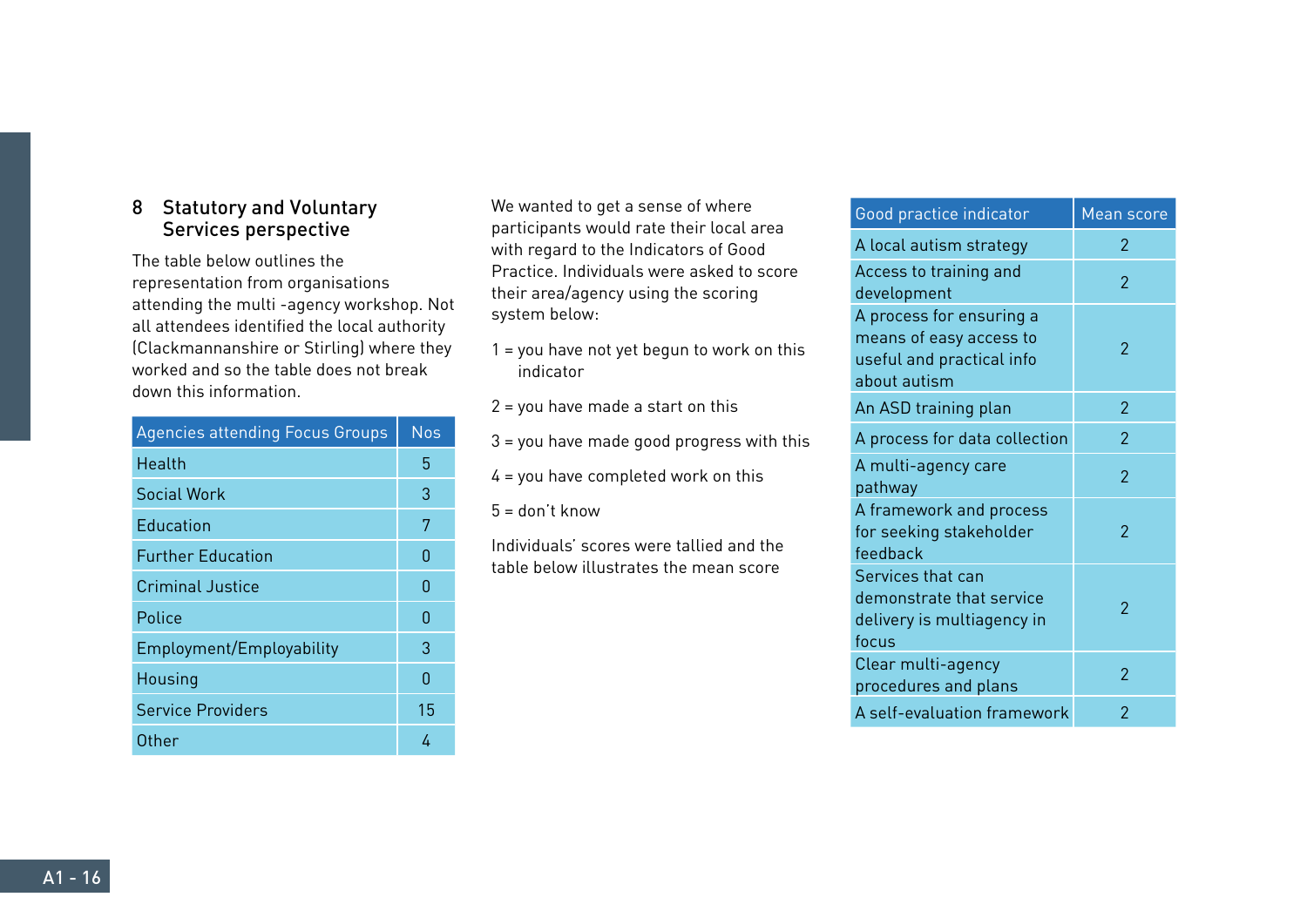# 9 A Summary of Findings in relation to the 10 Indicators of Good Practice

The tables below set out the responses from the information gathered from individuals in your area. They are set out under themes or headings which were developed from the national data sets.

#### Please note:

The following Indicators have been grouped together. The information gathered did not distinguish between the two aspirations:

- 2. Access to training and development to inform staff and improve the understanding amongst professionals about autism.
- 4. An ASD Training Plan to improve the knowledge and skills of those who work with people who have autism, to ensure that people with autism are properly supported by trained staff.

Similarly the following Indicators have also been grouped together for the reasons outlined above:

- 7. A framework and process for seeking stakeholder feedback to inform service improvement and encourage engagement.
- 10. A self-evaluation framework to ensure best practice implementation and monitoring.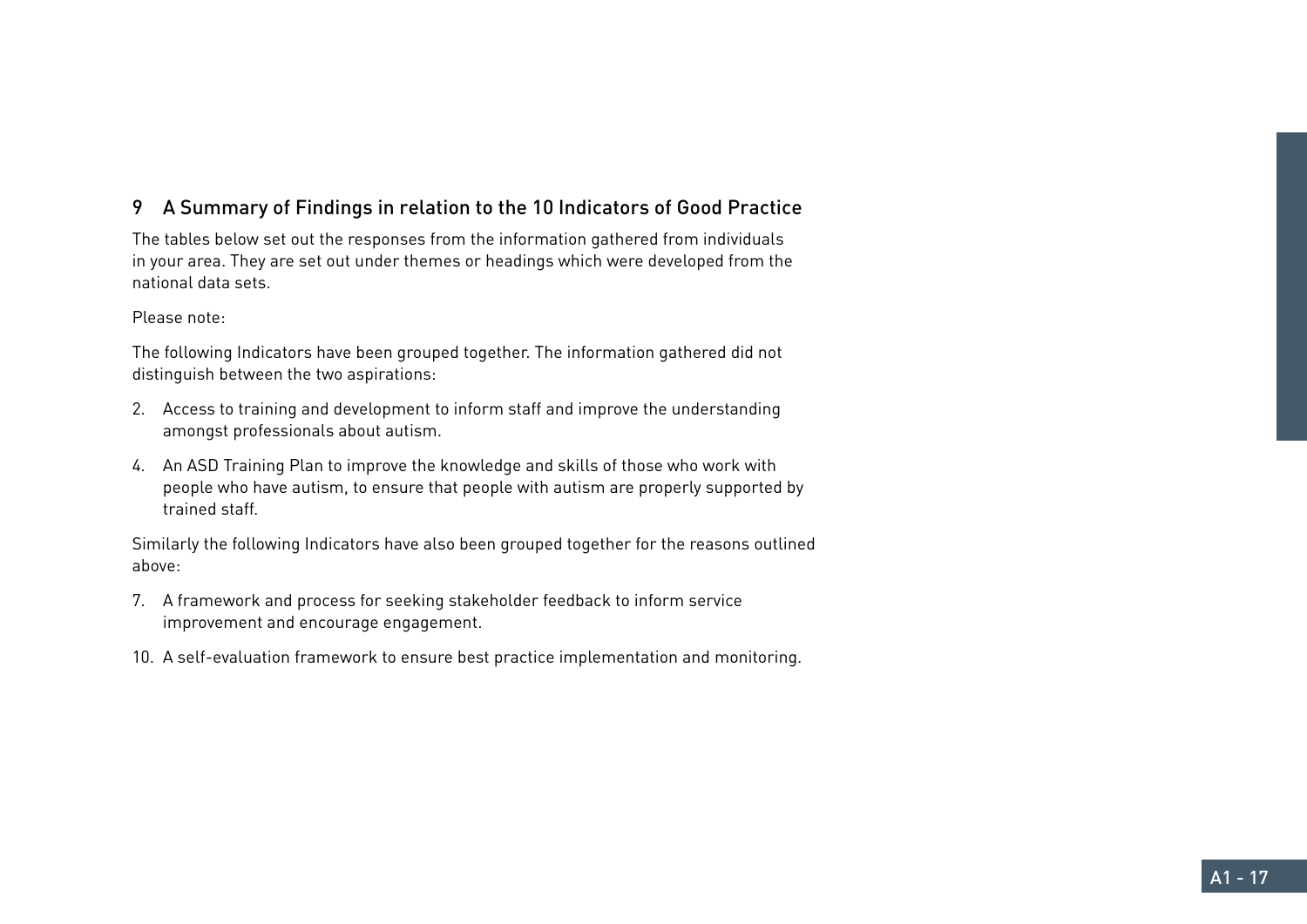1. A local Autism Strategy developed in co-operation with people across the autism spectrum, carers and professionals, ensuring that the needs of people with autism and carers are reflected and incorporated within local policies and plans.

|                                                                                                                          | What's working well?                                                                                                                                                                                                                                                                                                                                                                                                                                                                                                                            | What's not working well?                                                                                                                                                                                                   |  |
|--------------------------------------------------------------------------------------------------------------------------|-------------------------------------------------------------------------------------------------------------------------------------------------------------------------------------------------------------------------------------------------------------------------------------------------------------------------------------------------------------------------------------------------------------------------------------------------------------------------------------------------------------------------------------------------|----------------------------------------------------------------------------------------------------------------------------------------------------------------------------------------------------------------------------|--|
| <b>ASD Planning</b><br>structures                                                                                        | Presently there is an Autism Action Development<br>Group (Clacks and Stirling) which has been meeting to<br>begin to develop a local autism strategy. The group has<br>representation from the 2 areas and is seeking further<br>representation from specific services not included as yet<br>such as Criminal Justice, Housing and Mental Health.<br>Both Clackmannanshire and Stirling have agreed to pool<br>the budgets provided by the Scottish Government and are<br>seeking to employ an Autism Strategy Coordinator (working<br>title). | While there is a named lead identified for the management<br>of the strategy 86% of statutory and provider responses to<br>the questionnaires didn't know who was leading on autism<br>or thought there was no clear lead. |  |
|                                                                                                                          | <b>Issues for Consideration</b>                                                                                                                                                                                                                                                                                                                                                                                                                                                                                                                 |                                                                                                                                                                                                                            |  |
|                                                                                                                          |                                                                                                                                                                                                                                                                                                                                                                                                                                                                                                                                                 |                                                                                                                                                                                                                            |  |
| • Clarity on the strategic lead and an autism shampion would improve isined up delivery and partnership of services. CDO |                                                                                                                                                                                                                                                                                                                                                                                                                                                                                                                                                 |                                                                                                                                                                                                                            |  |

- Clarity on the strategic lead and an autism champion would improve joined up delivery and partnership of services. SPQ
- In addition, policies and procedures (at agency, Local Authority and Health Board level should be adaptable and flexible to reflect the needs of people with autism. SPQ
- 2. Access to training and development to inform staff and improve the understanding amongst professionals about autism.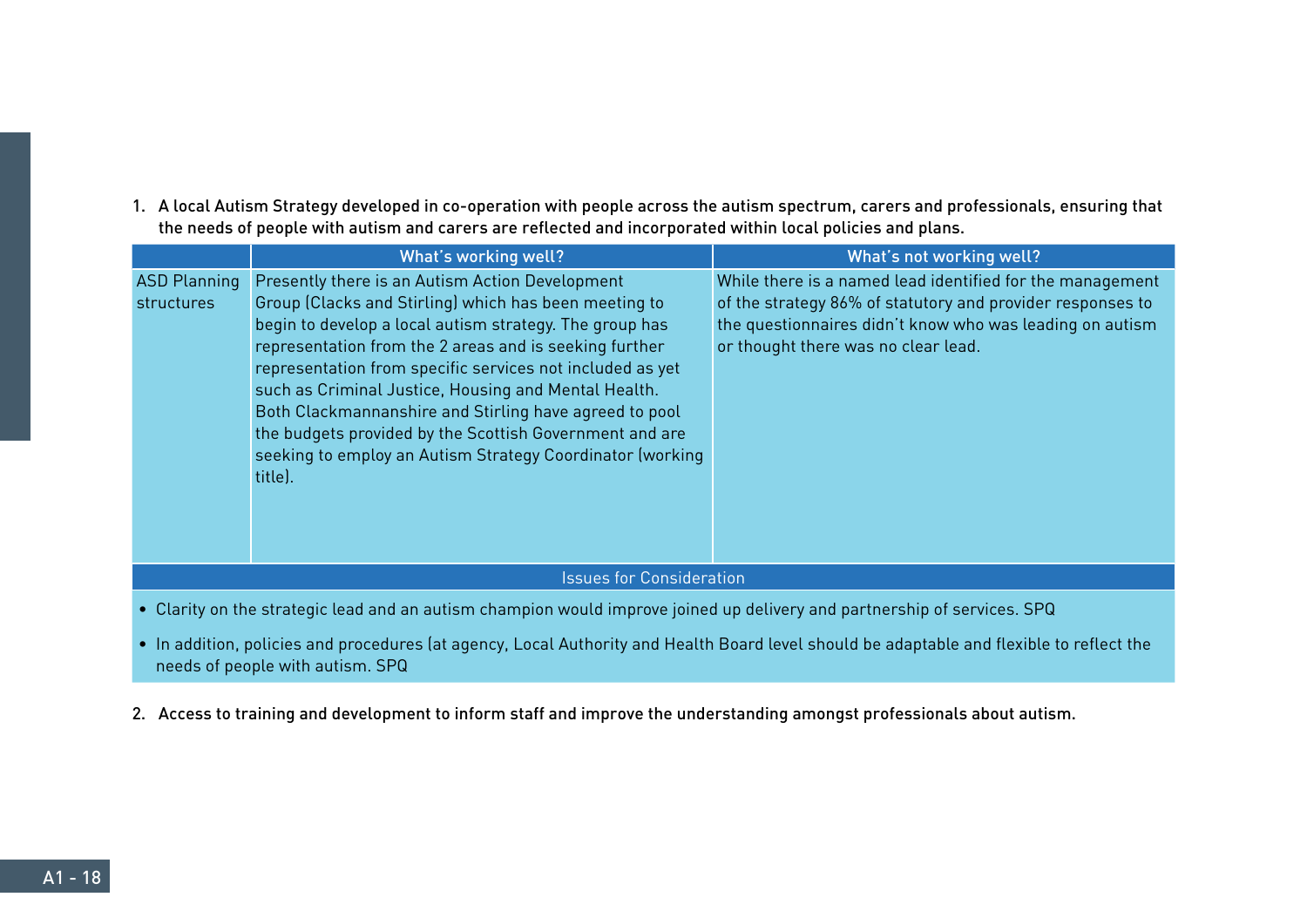4. An ASD Training Plan to improve the knowledge and skills of those who work with people who have autism, to ensure that people with autism are properly supported by trained staff.

|                                                       | What's working well?                                                                                                                                                                                                                                                                                                                                                                                          | What's not working well?                                                                                                                                                        |
|-------------------------------------------------------|---------------------------------------------------------------------------------------------------------------------------------------------------------------------------------------------------------------------------------------------------------------------------------------------------------------------------------------------------------------------------------------------------------------|---------------------------------------------------------------------------------------------------------------------------------------------------------------------------------|
| Training -all<br>aspects.                             | Both statutory and provider agencies offer a range of<br>training opportunities:                                                                                                                                                                                                                                                                                                                              | While there is a lot of individual training there is no full<br>training plan for autism training. M                                                                            |
| For<br>professionals<br>- a framework<br>for training | Within education there is access to local training and<br>funding for autism certificates/diplomas; M<br>Right Click is a web based training programme offered by<br>Scottish Autism;<br>The Richmond Fellowship is providing Scotland wide<br>opportunities for Carers as a result of funding from the<br>Autism Development Fund;<br>Educational psychologists provide a training programme for<br>schools; | There were some concerns that support workers were not<br>receiving the adequate training that they needed to work<br>with individuals who had complex needs, for example. C/CQ |
|                                                       | Speur Ghlan also provides a range of courses and<br>workshops to parents;                                                                                                                                                                                                                                                                                                                                     |                                                                                                                                                                                 |
|                                                       | Carr Gomm's, 'Introduction to Autism Training', is delivered<br>to all new staff at induction;                                                                                                                                                                                                                                                                                                                |                                                                                                                                                                                 |
|                                                       | There are DVDs available produced by young people through<br>PLUS.                                                                                                                                                                                                                                                                                                                                            |                                                                                                                                                                                 |
|                                                       | Providers reported that they worked to person centred<br>approaches at all times. SPQ                                                                                                                                                                                                                                                                                                                         |                                                                                                                                                                                 |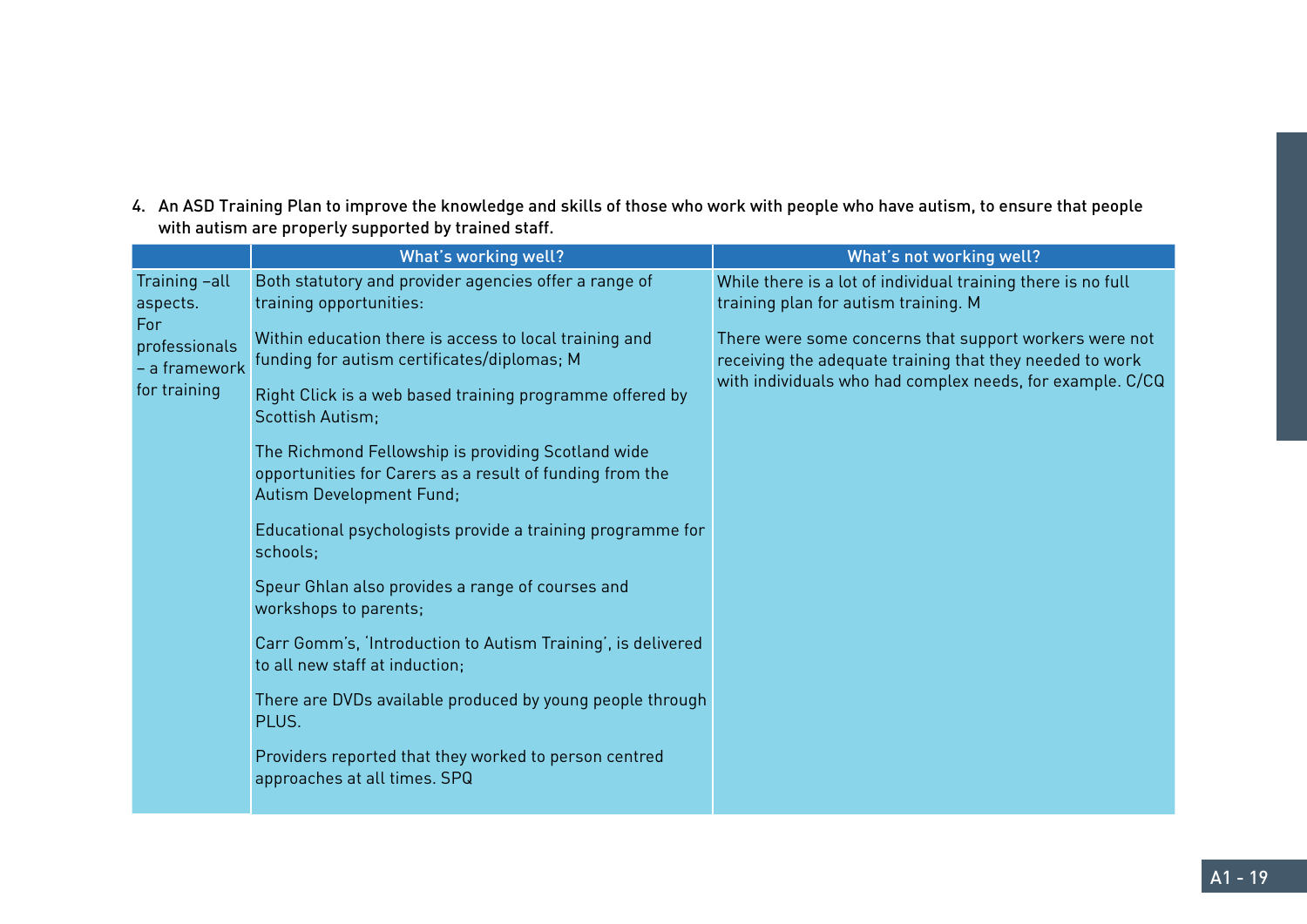|                                               | What's working well?                                                                                                                                                                                                                                                                                                                                                                                                                                                                                                                                                                     | What's not working well?                                                                                                                                                                                                                                                                                                                                                                                                                                                                                                                     |
|-----------------------------------------------|------------------------------------------------------------------------------------------------------------------------------------------------------------------------------------------------------------------------------------------------------------------------------------------------------------------------------------------------------------------------------------------------------------------------------------------------------------------------------------------------------------------------------------------------------------------------------------------|----------------------------------------------------------------------------------------------------------------------------------------------------------------------------------------------------------------------------------------------------------------------------------------------------------------------------------------------------------------------------------------------------------------------------------------------------------------------------------------------------------------------------------------------|
| People/<br>professionals<br>who<br>understand | Carers and individuals described a range of people<br>who understood. These included family and friends,<br>professionals, services and the community at large. C/CQ/I<br>The quality of a service was seen to depend on the quality of<br>staff.<br>"My son is in a good situation at the moment but that has<br>come about through having parents who have worked hard<br>to ensure it has happened and have been fortunate to have<br>been supported at important times by people who have<br>understood autism and have understood our son's needs<br>and how best to meet them." CQ | However not everyone had the same level of understanding.<br>There was criticism of some health professionals such as<br>Dentist/GPs and paediatricians who lacked experience and<br>provided poor input. C/CQ<br>A lack of understanding of the condition meant that<br>professionals and others were often quick to judge Carers<br>and individuals with autism and often jumped to the wrong<br>conclusions about behaviours. There was also a lack of<br>understanding of the communication support needs of<br>people with autism. C/CQ |

All workshops and questionnaires identified training needs. 92% of statutory responses identified that training was required. The list below summarises perceived need:

- Mainstream teachers mandatory trained;
- Training for workers in sport;
- Understanding of sensory needs;
- A core training programme for staff in services;
- Person centred approaches;
- Autism awareness should be rolled out to frontline workers, facilities management and resource planning staff;
- Awareness raising training to all schools;
- Information on Asperger syndrome;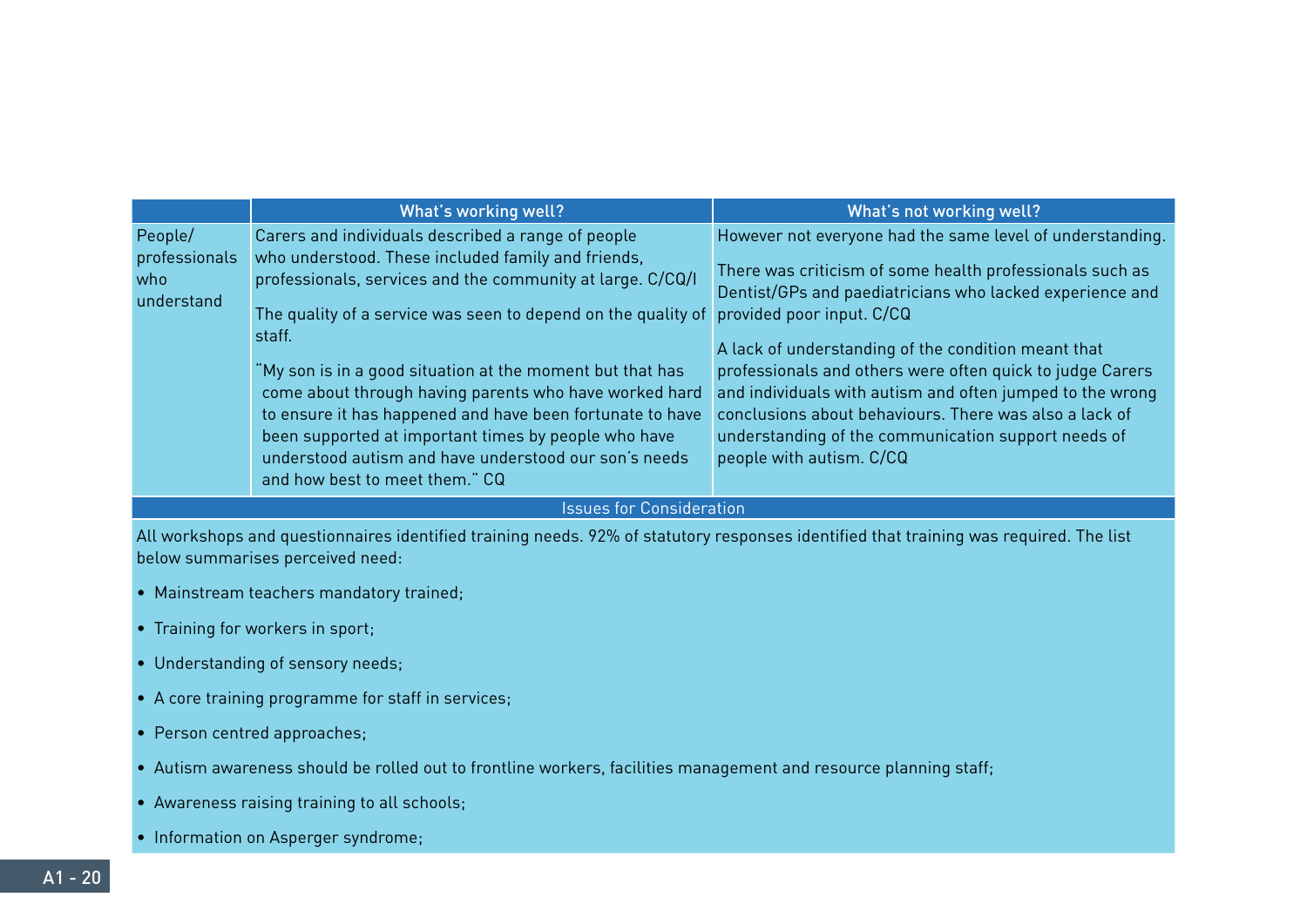- On-going PG qualifications needed for those closely involved in autism teaching;
- Awareness of the Autism Toolbox;
- Training for parents to deal with challenging behaviour;
- Carers wanted to see more professionals in the Health Service with knowledge of autism. Health Services were one of the first interventions for families and a better understanding in the early years by those who first come into contact with the child was vital. C
- 3. A process for ensuring a means of easy access to useful and practical information about autism and local action, for stakeholders to improve communication.

|                                      | What's working well?                                                                                                                                                                                                                                                                                                                                                                                                                                                                                                                                                                                             | What's not working well?                                                                                                                                                                                                                                                                                                                                                                                                                                                                                                                                                                                                                                                                                                                                                                |
|--------------------------------------|------------------------------------------------------------------------------------------------------------------------------------------------------------------------------------------------------------------------------------------------------------------------------------------------------------------------------------------------------------------------------------------------------------------------------------------------------------------------------------------------------------------------------------------------------------------------------------------------------------------|-----------------------------------------------------------------------------------------------------------------------------------------------------------------------------------------------------------------------------------------------------------------------------------------------------------------------------------------------------------------------------------------------------------------------------------------------------------------------------------------------------------------------------------------------------------------------------------------------------------------------------------------------------------------------------------------------------------------------------------------------------------------------------------------|
| Autism<br>knowledge and<br>awareness | 38% of statutory and provider responses to the<br>questionnaire said they had a role in raising public<br>awareness.<br>One of the roles of Local Area Coordination is to raise the<br>awareness of autism and other disabilities in all forums<br>which includes the community, council, NHS or with 3rd<br>sector. SAQ.<br>Some older Carers said that there was definite<br>improvement in awareness in comparison to the past. CQ<br>One provider spoke of a card explaining about autism that<br>parents use to hand to members of the public when they<br>have a difficult situation with their child. SPQ | However Carers believed that many professionals didn't<br>understand about autism. C/CQ.<br>This was predominantly within mainstream services with<br>Health and Education being mentioned as particular areas<br>where awareness could be improved.<br>The lack of awareness in the public domain was also<br>raised. C/I/CQ<br>In addition, Carers worried about public perceptions<br>when a child demonstrated behavioural problems. Often<br>members of the public would see this as bad parenting.<br>This was difficult to address. C<br>A response by a statutory provider said that while there<br>was recognition that autism knowledge and awareness<br>was a role that needed to be taken up, the current lack of<br>strategic lead meant information was disaggregated and |
|                                      |                                                                                                                                                                                                                                                                                                                                                                                                                                                                                                                                                                                                                  | disparate. SAQ                                                                                                                                                                                                                                                                                                                                                                                                                                                                                                                                                                                                                                                                                                                                                                          |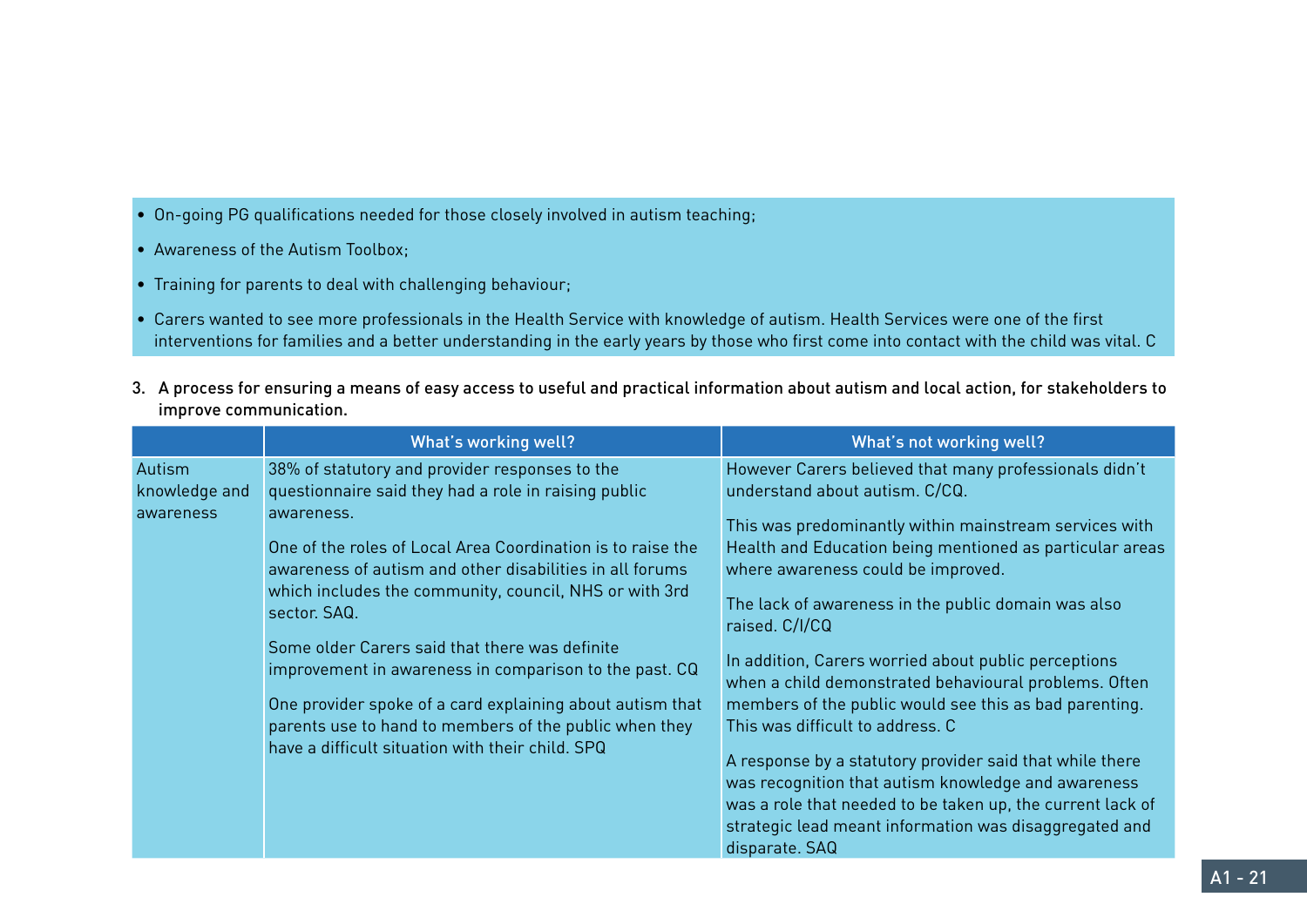|                                | What's working well?                                                                                                                                                                                                                                                                                                                                                                                                              | What's not working well?                                                                                                                                                                                                                                                                                                                                                                                                 |
|--------------------------------|-----------------------------------------------------------------------------------------------------------------------------------------------------------------------------------------------------------------------------------------------------------------------------------------------------------------------------------------------------------------------------------------------------------------------------------|--------------------------------------------------------------------------------------------------------------------------------------------------------------------------------------------------------------------------------------------------------------------------------------------------------------------------------------------------------------------------------------------------------------------------|
| Communication<br>& signposting | There were a number of named points of contacts identified While there is a contact within the Learning Disability<br>through the questionnaires where information was<br>provided: These were:                                                                                                                                                                                                                                   | team, this does not include support for Asperger<br>syndrome. M                                                                                                                                                                                                                                                                                                                                                          |
|                                | • The Local Area Co-ordination Team;<br>• The Integrated Learning Disability Health Team, where<br>one individual from health is the point of contact;<br>• The Carers Centre;                                                                                                                                                                                                                                                    | Although sources of information exist, 55% of responses<br>to the statutory and provider questionnaire said there was<br>either no clear point of contact or no knowledge of where<br>to get information on services. There is also no clear point<br>of information post school. SAQ                                                                                                                                    |
|                                | • Child and Mental Health; Educational Psychology<br>Services.<br>• Carers said that good information was available on<br>Education through the ASN Outreach Service (ASD) team.<br>Information on the team and guides are available on the<br>LA website. M/C<br>• Talking Mats (supporting adults and children with a<br>range of communication difficulties) has specialist skills<br>in producing accessible information. SPQ | Information sources may not be autism specific either.<br>Carers generally described a lack of information and not<br>knowing where to go to get it. CQ/C<br>Some Carers access the internet but not all Carers use<br>this method. C/CQ<br>As well as lack of information there can be overload of<br>information which is equally stressful and difficult to take<br>in particularly immediately after diagnosis. C/CQ |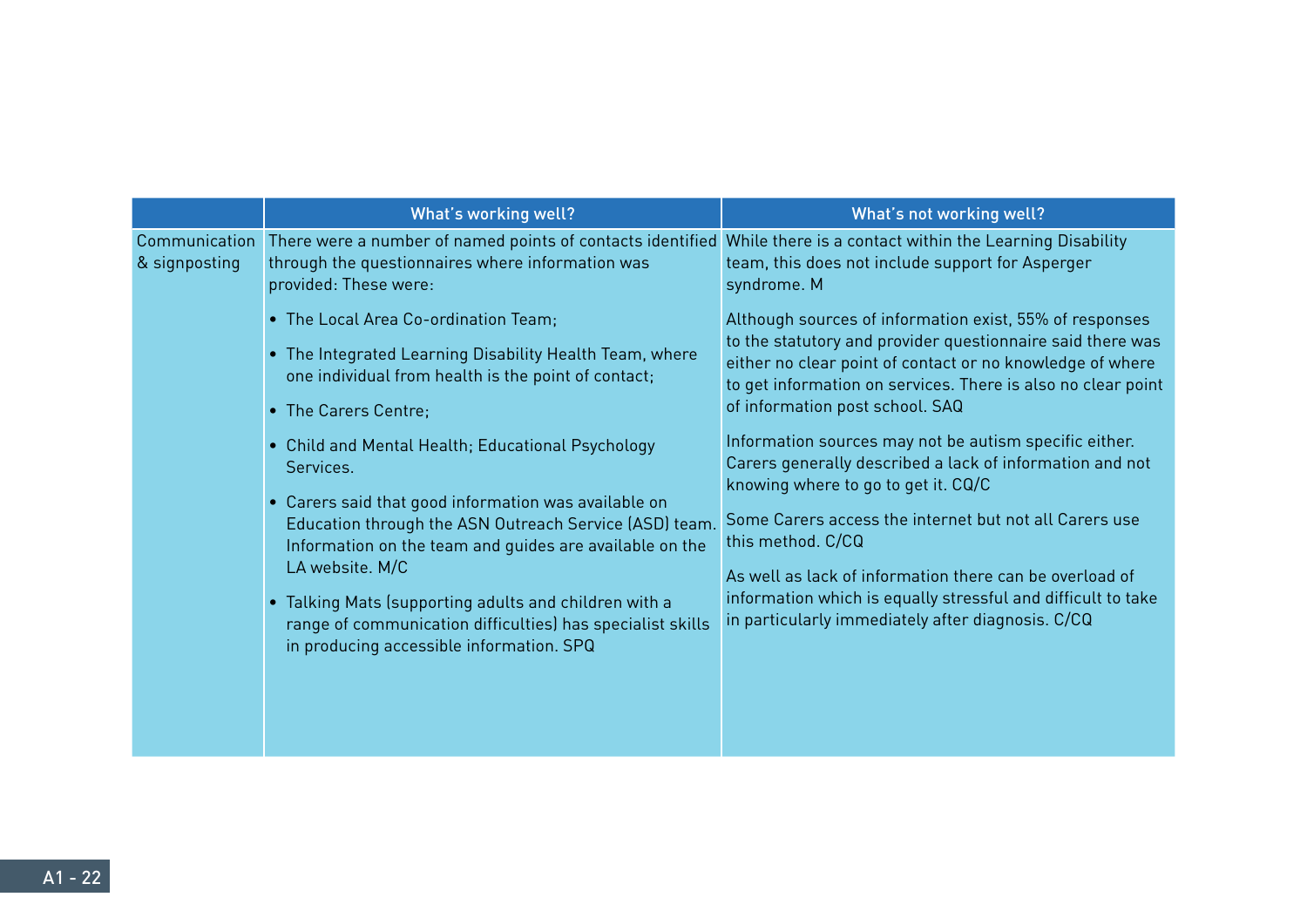|                                       | What's working well?                                                                                                                                                                                                                                                                                                                                                                                                                                                                                                                                                                                                                                       | What's not working well?                                                                                                                                                                                                                                                                                                                                                                                                                                                                                                                                                                               |
|---------------------------------------|------------------------------------------------------------------------------------------------------------------------------------------------------------------------------------------------------------------------------------------------------------------------------------------------------------------------------------------------------------------------------------------------------------------------------------------------------------------------------------------------------------------------------------------------------------------------------------------------------------------------------------------------------------|--------------------------------------------------------------------------------------------------------------------------------------------------------------------------------------------------------------------------------------------------------------------------------------------------------------------------------------------------------------------------------------------------------------------------------------------------------------------------------------------------------------------------------------------------------------------------------------------------------|
| Inclusion/<br>Acceptance of<br>autism | 54% of Carers said the person they cared for was included.<br>"He now has a good friend close by. He regularly goes<br>out for bar meals to his local pub and attends other<br>social events in his local area." A variety of places were<br>mentioned where people felt accepted and included.<br>Support and understanding from community, neighbours<br>and friends was regarded highly by Carers.<br>Small communities tended to make for better<br>understanding. CQ/C<br>Having good school and college friends was important for<br>people with autism. I<br>The Circle of Friends model helped school pupils to be part<br>of their peer group. CQ | Carers worried greatly about their family members<br>being fully accepted by others in the community. Carers<br>themselves often feel excluded. Not all Carers are able<br>to access school get togethers for parents if they have<br>no child minding support. "You end up being out the loop<br>socially yourself even though you don't want to be." CQ<br>There was some worry about the policy to integrate people<br>with learning disabilities into the community when this can<br>be inappropriate to someone who has anxieties in public<br>places if it is not done with thought and care. CQ |
|                                       | <b>Issues for Consideration</b>                                                                                                                                                                                                                                                                                                                                                                                                                                                                                                                                                                                                                            |                                                                                                                                                                                                                                                                                                                                                                                                                                                                                                                                                                                                        |
|                                       | Autism knowledge and awareness                                                                                                                                                                                                                                                                                                                                                                                                                                                                                                                                                                                                                             |                                                                                                                                                                                                                                                                                                                                                                                                                                                                                                                                                                                                        |

#### Autism knowledge and awareness

Awareness raising was a big theme for young people who attended the workshops.

- People with autism expressed a real need to raise awareness and to recognise rights. I.
- Individuals and Carers also talked about the need for a national awareness campaign.
- More awareness raising opportunities across the board were required.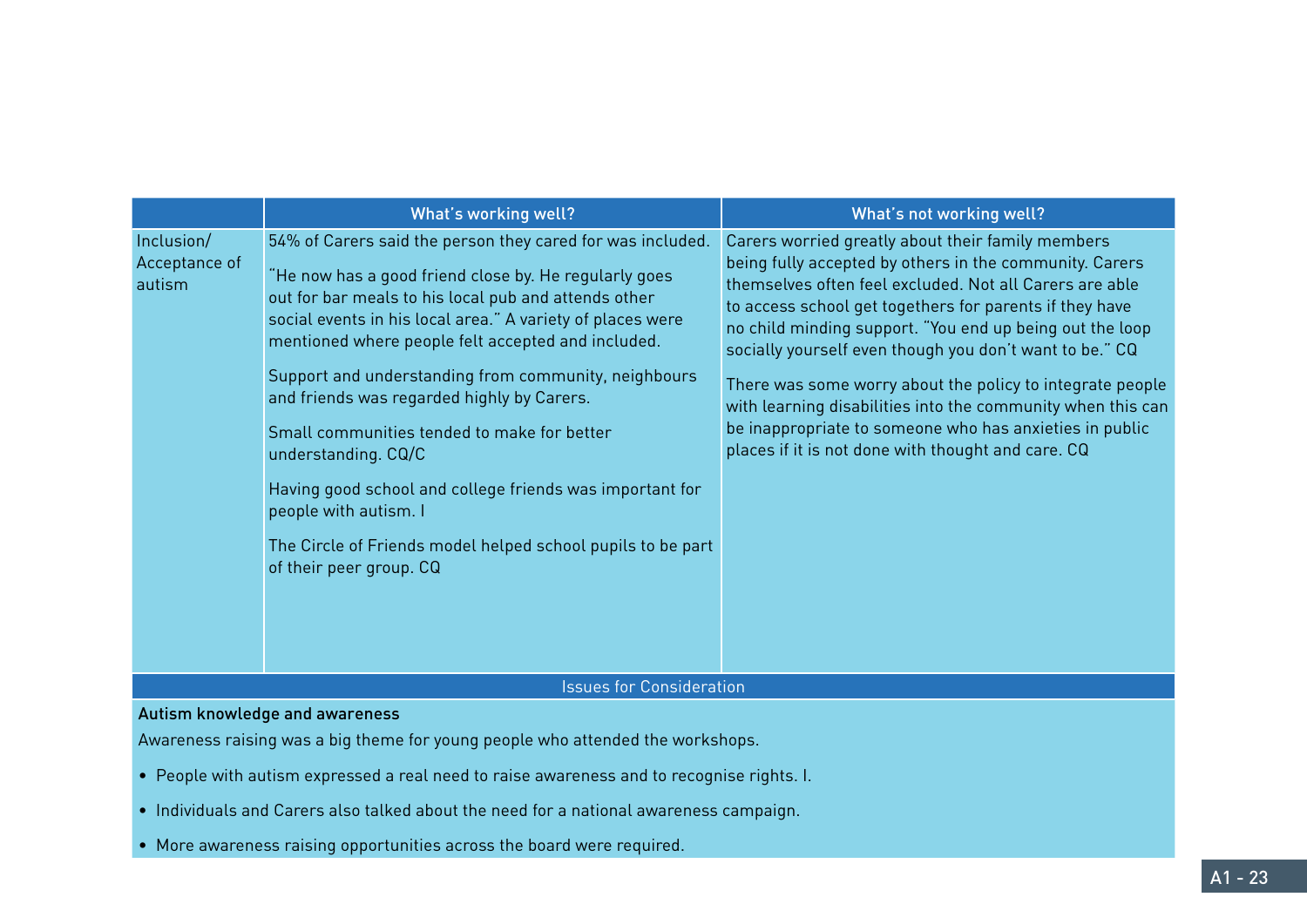- Given that many Health professionals do not have the specialism in autism it was suggested that there is a need for a named trained staff member that can provide awareness raising and support across Health Services. C
- Another area where awareness could be improved was more understanding of gender differences with autism. CQ

#### Communication & signposting

Carers and professionals both agreed on the need for better information and signposting.

• A specialist hub was seen as the ideal option to provide this type of support. CQ/C/M

#### Inclusion/Acceptance of autism

Individuals and Carers wanted to see:

- More opportunities for children and young people to socialise in and make friendships in a safe environment; CQ
- More awareness raising with mainstream teachers as part of the Inclusion agenda; Mainstream schools influencing other parents and helping change negative attitudes;
- More inclusion in the playground.
- Carers also wanted to see quicker access to social opportunities. CQ

There was a general feeling that more support and understanding was required everywhere. CQ/I/C

There was a role for services to to build the capacity of communities to provide support. Having more opportunities to access and be involved in the local community would give people with autism more options for inclusion.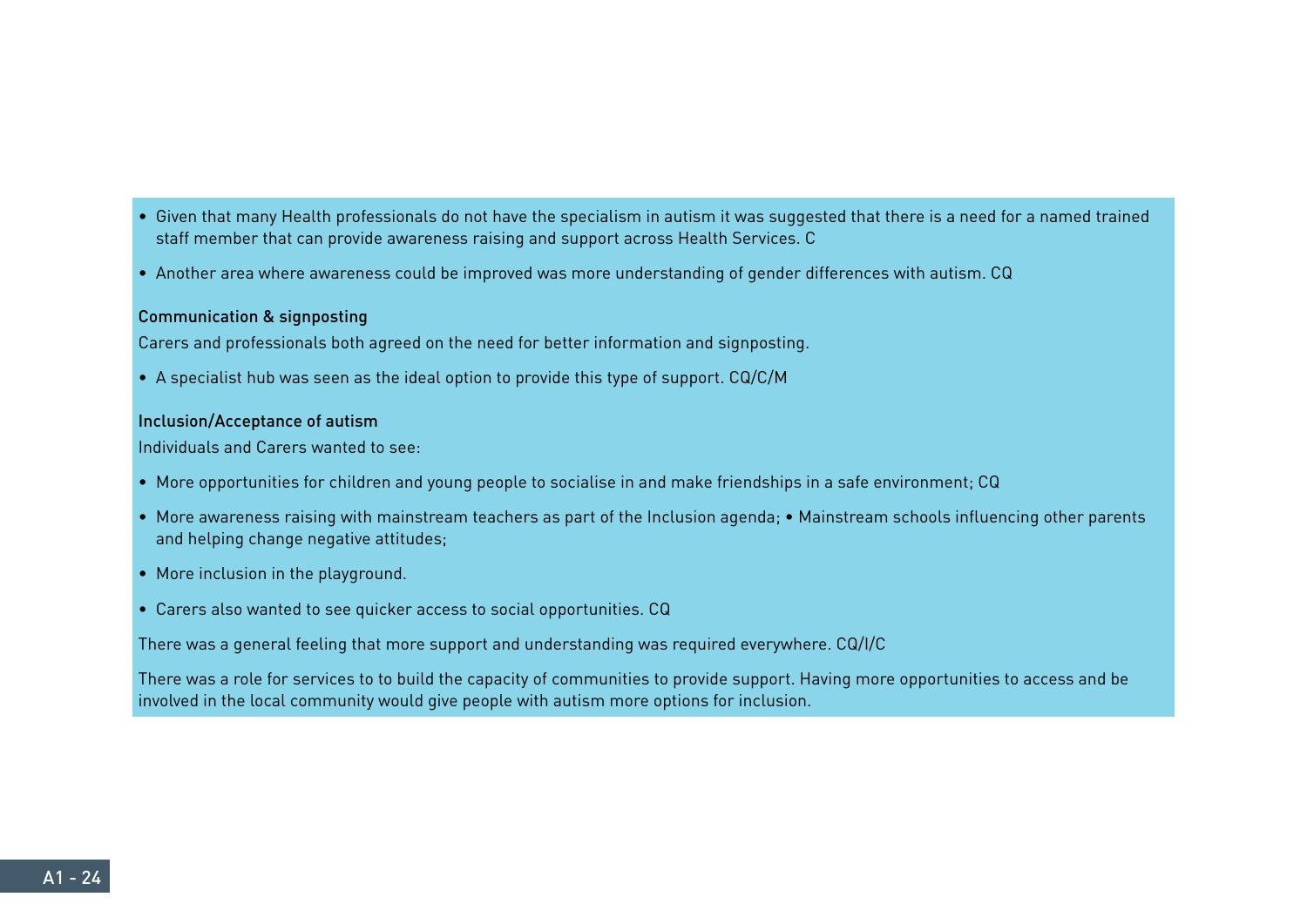5. A process for data collection which improves the reporting of how many people with autism are receiving services and informs the planning of these services.

|                              | What's working well?                                                                                                                                                                                                                                                                                                                                                                                                                                                                                                                                                                                                                                                                                                                                                                                                                         | What's not working well?                                                                                                                                                                                                                                                                                                                                                                                                                                                                                                                                                                                                                                                                                                                                    |
|------------------------------|----------------------------------------------------------------------------------------------------------------------------------------------------------------------------------------------------------------------------------------------------------------------------------------------------------------------------------------------------------------------------------------------------------------------------------------------------------------------------------------------------------------------------------------------------------------------------------------------------------------------------------------------------------------------------------------------------------------------------------------------------------------------------------------------------------------------------------------------|-------------------------------------------------------------------------------------------------------------------------------------------------------------------------------------------------------------------------------------------------------------------------------------------------------------------------------------------------------------------------------------------------------------------------------------------------------------------------------------------------------------------------------------------------------------------------------------------------------------------------------------------------------------------------------------------------------------------------------------------------------------|
| Information/<br>Data sharing | There is a strong culture of information sharing,<br>coordination of activities and consultation with each other<br>particularly at the level of the individual practitioner. M<br>There are also a good number of sources of information<br>available to parents and individuals and professionals<br>alike. Information is also produced in large print and other<br>languages.<br>Stirling LA website is a source of information on education<br>and autism. SAQ<br>Getting It Right For Every Child is a shared approach for<br>people who work with children and young people and their<br>families. Shared paperwork is one example of GIRFEC in<br>action. The aim is for everyone to be using the same Forth<br><b>Valley Integrated Assessment</b><br>Framework forms to create a single record for the child as<br>they grow up. M | Accessible information on services is an identified gap and<br>while there are elements of information these are not joined<br>up or fully autism focussed. SAQ The result for Carers and<br>people with autism is that while there is voluntary support<br>out there, it is so hard to find out about. SAQ/ SPQ<br>On an individual level parents often have to complete<br>various forms which they feel duplicate information or are<br>vague. CQ<br>The present LA Information system (SWIFT) does not<br>include a specific category for autism. This is an identified<br>gap which the LA believes needs addressing. At present<br>many service users with autism will be categorised under<br>headings such as Mental Health or Learning Disability. |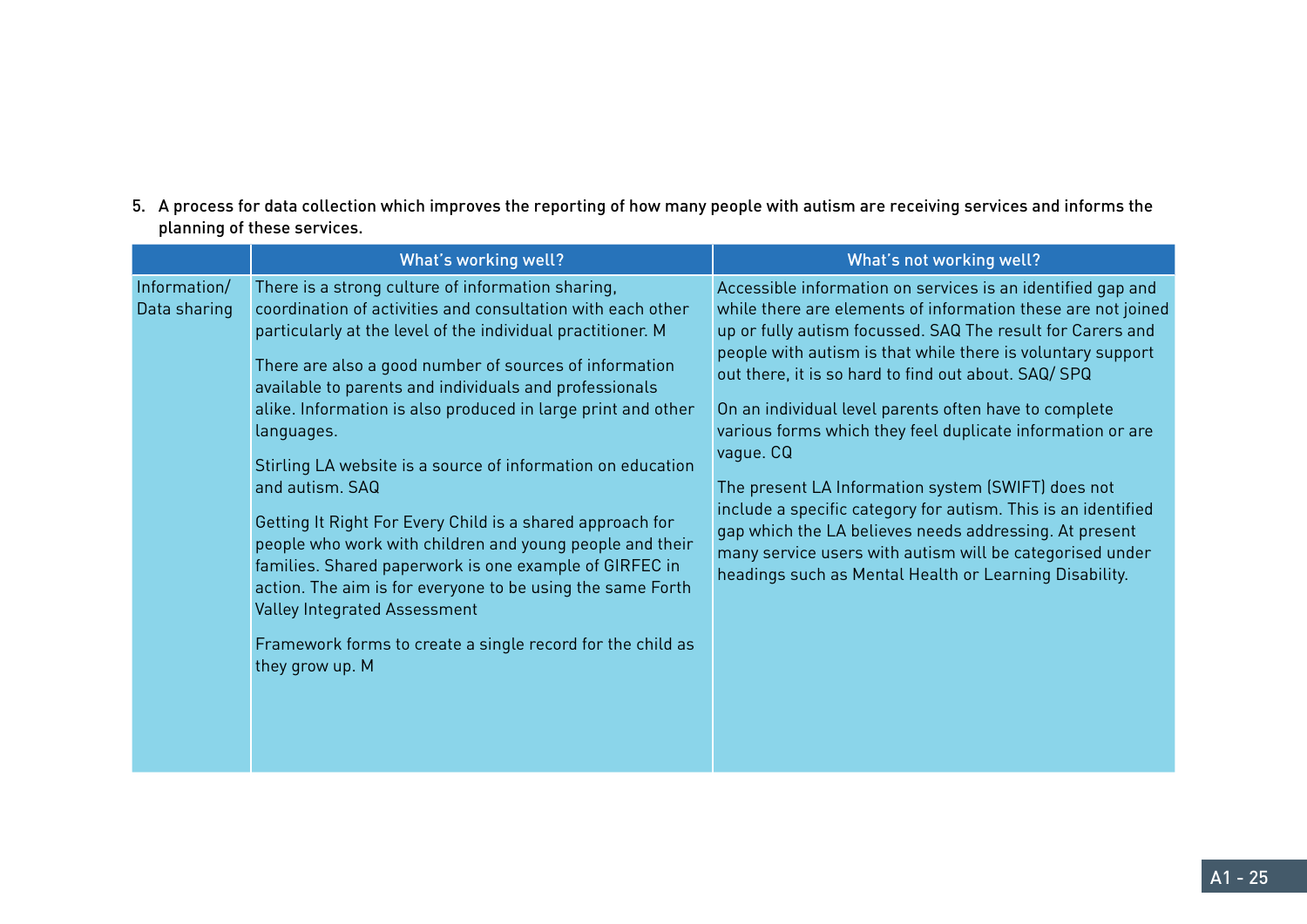|                            | What's working well?                                                                                               | What's not working well?                                                                                                                                                                                                                                                                                                                                   |
|----------------------------|--------------------------------------------------------------------------------------------------------------------|------------------------------------------------------------------------------------------------------------------------------------------------------------------------------------------------------------------------------------------------------------------------------------------------------------------------------------------------------------|
| Services -<br>Access/Gaps/ | The majority of service providers and statutory agencies<br>seek feedback from service users to help improve their | People experienced long waiting lists for services. Only 40%<br>of Carers said the support needs were fully met.                                                                                                                                                                                                                                           |
| performance                | performance. SAQ/SPQ                                                                                               | There was the recurring theme of understanding. CQ/CW                                                                                                                                                                                                                                                                                                      |
|                            |                                                                                                                    | A large gap in provision for people post school was<br>identified. CQ/C/SAQ/ SPQ                                                                                                                                                                                                                                                                           |
|                            |                                                                                                                    | Some professionals felt parents and young people were<br>being let down with good work going on within the<br>education system for this to fall away when leaving school.<br>While Self Directed Support was an opportunity for families<br>to have more say over care and support, the perception was<br>that the system so far seems very little used. C |
|                            |                                                                                                                    | Carers were very concerned about funding cuts in the<br>current climate and the impact this will have on services. C                                                                                                                                                                                                                                       |
|                            |                                                                                                                    | Social work was highlighted by some as a service which<br>was hard to contact. C                                                                                                                                                                                                                                                                           |
|                            |                                                                                                                    | Speech and Language Therapy was very good but the<br>availability was thought to be patchy and unknown. M                                                                                                                                                                                                                                                  |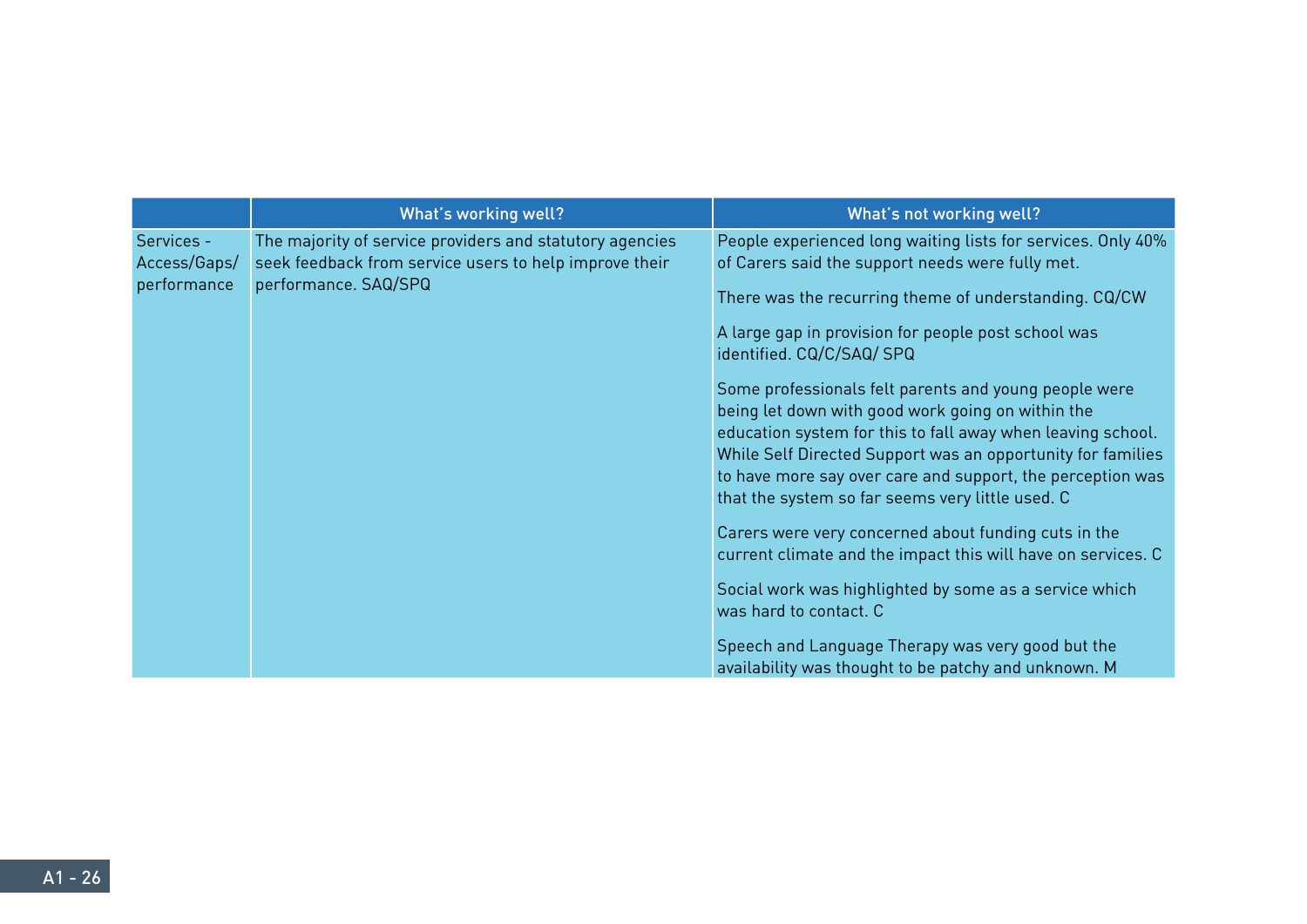#### Information/Data sharing

- Having a strategic lead for autism would help to address the problems of robust data on autism and information on autism.
- The further development of the SWIFT system will ensure better recording of prevalence in the area which should support accurate service planning in the long term.
- One suggestion from a Carer's group was to have a Stirling Autism Website. C
- An Information Hub would again support an information process for families and people with autism as well as professionals.
- Another was to ensure that the front line workers who are often the first port of call for information such as the health visitor have up to date information and signposting advice.

#### Services - Access/Gaps/performance

- People experienced long waiting lists for services. Only 40% of Carers said needs were fully met. There was the recurring theme of a lack of understanding. CQ/C
- A large gap in provision for people post school was identified. CQ/M/SAQ/ SPQ
- Some professionals felt parents and young people were being let down with good work going on within the education system for this to fall away when leaving school.
- While Self Directed Support was an opportunity for families to have more say over care and support, the system so far seems very little used. C
- Carers were very concerned about funding cuts in the current climate and the impact this will have on services. C
- Social Work was highlighted as a service which was hard to contact. C
- Speech and Language Therapy was very good but the availability was described by some as patchy and unknown.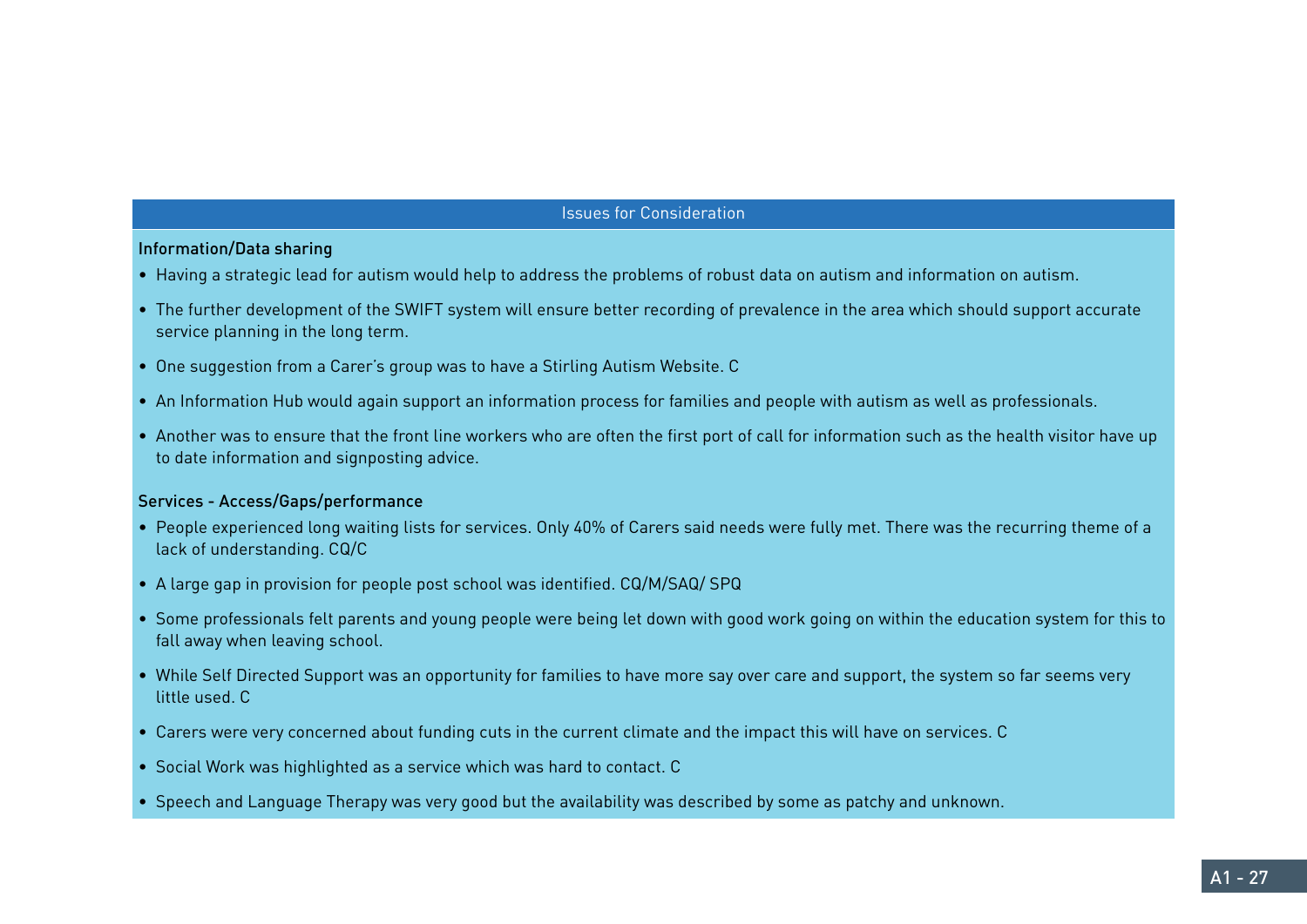6. A multi-agency care pathway for assessment, diagnosis and intervention to improve the support for people with autism and remove barriers.

|                                                  | What's working well?                                                                                                                                                                                                                                                                                                                                                                                                                                                                                                                                                                                                                                                                                                                                                                                                                                    | What's not working well?                                                                                                                                                                                                                                                                                                                                                                                                                                                                                                                                                                                                                                                                                          |
|--------------------------------------------------|---------------------------------------------------------------------------------------------------------------------------------------------------------------------------------------------------------------------------------------------------------------------------------------------------------------------------------------------------------------------------------------------------------------------------------------------------------------------------------------------------------------------------------------------------------------------------------------------------------------------------------------------------------------------------------------------------------------------------------------------------------------------------------------------------------------------------------------------------------|-------------------------------------------------------------------------------------------------------------------------------------------------------------------------------------------------------------------------------------------------------------------------------------------------------------------------------------------------------------------------------------------------------------------------------------------------------------------------------------------------------------------------------------------------------------------------------------------------------------------------------------------------------------------------------------------------------------------|
| Diagnosis - all<br>aspects                       | For children within NHS Forth Valley there is a diagnostic<br>pathway agreed with the three local authorities. M<br>Appointments are made after diagnosis to consider<br>diagnosis with the child and useful perspectives and<br>strategies with parents.<br>There is an autism support group for parents of children<br>recently diagnosed. Getting an early diagnosis can help<br>Carers understand behaviours and can provide further<br>input e.g. Early Years Speech & Language Service<br>and early intervention from the ASN team. One Carer<br>described how the paediatrician and psychologist involved<br>were keen to give diagnosis so more support/services<br>could be accessed. When Carers had a positive experience<br>it tended to be because their situation was straightforward<br>and there was no delay in getting the diagnosis. | 81% of Carers who answered questions on diagnosis,<br>experienced problems. The main problem related to a<br>delay before a diagnosis was agreed. Other problems<br>related to the emotional and traumatic impact of the<br>process and where co morbid conditions existed e.g.<br>Down's Syndrome or other developmental delays which<br>added to the complexity of diagnosis. A number of Carers<br>across workshops and questionnaires said there was a<br>lack of information and support post diagnosis.<br>NHS Child and Adolescent Mental Health Service Forth<br>Valley (Falkirk/Stirling) identified that it has the smallest<br>number of professionals per head of population on<br>mainland Scotland. |
| Interventions<br>(universal) for<br>all services | No comment made                                                                                                                                                                                                                                                                                                                                                                                                                                                                                                                                                                                                                                                                                                                                                                                                                                         | No comment made                                                                                                                                                                                                                                                                                                                                                                                                                                                                                                                                                                                                                                                                                                   |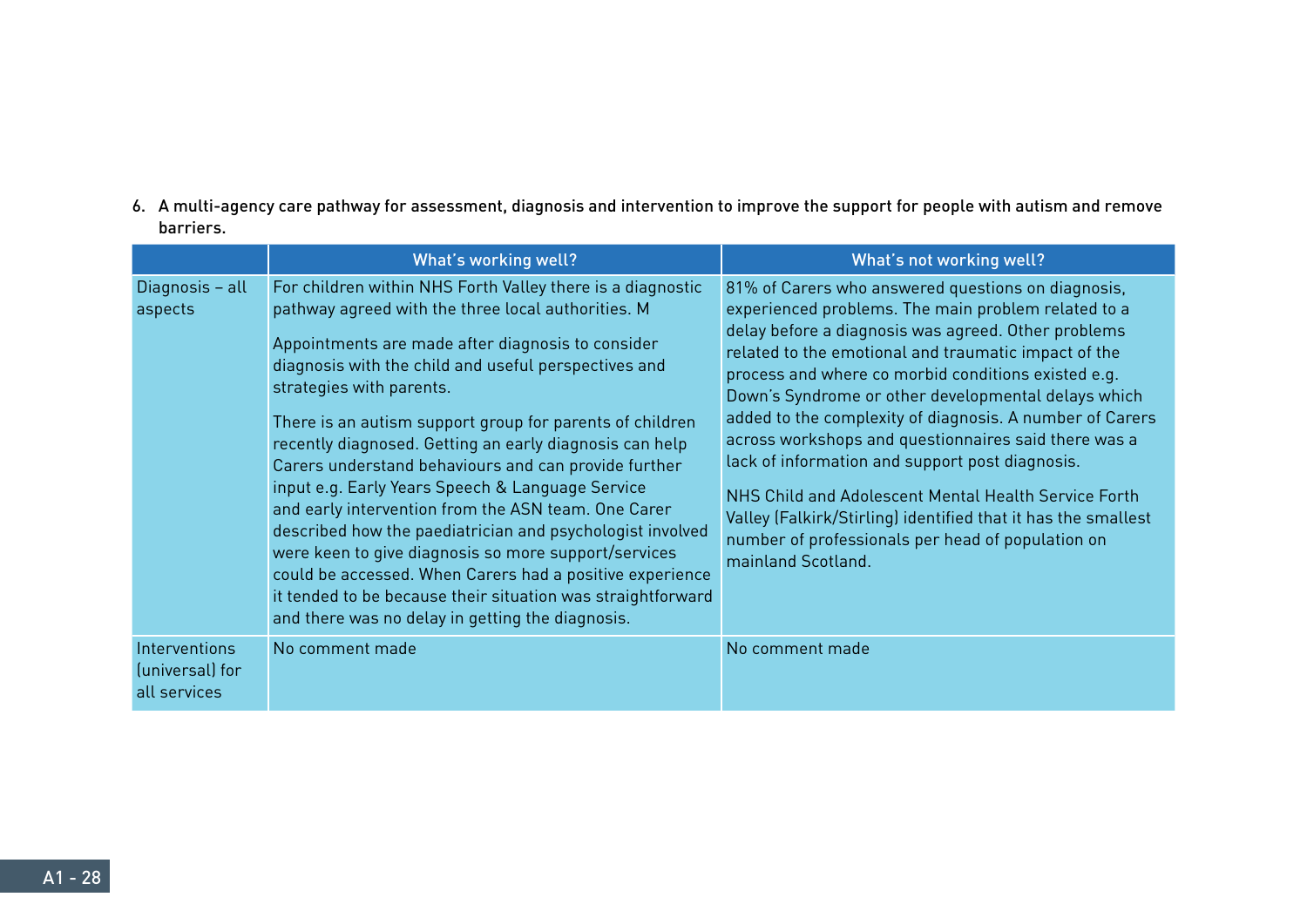|                                   | What's working well?                                                                                                                                                                                                                                                                                                                                                                                                                                                                                                                                                                                                                                                                                                                                                                       | What's not working well?                                                                                                                                                                        |
|-----------------------------------|--------------------------------------------------------------------------------------------------------------------------------------------------------------------------------------------------------------------------------------------------------------------------------------------------------------------------------------------------------------------------------------------------------------------------------------------------------------------------------------------------------------------------------------------------------------------------------------------------------------------------------------------------------------------------------------------------------------------------------------------------------------------------------------------|-------------------------------------------------------------------------------------------------------------------------------------------------------------------------------------------------|
| Early<br>Intervention<br>approach | The ASN Outreach team has produced a guide to early<br>intervention for early years establishments, schools and<br>professionals. The Staged Intervention process has been<br>identified to meet the needs of children and young people<br>in nursery and schools who need additional support.<br>Information is available on the LA website. The Community<br>Early Assessment Team is an assessment service for<br>children under school age with complex needs run by<br>Forth Valley and Stirling Council. It provides a coordinated<br>approach through a one stop route to assessment and<br>joint working between professionals and parents. Some<br>providers offer intervention programmes. Speur Ghlan<br>provides programmes for children aged between 6 months<br>and 5 years. | Lack of early recognition of autism can result in a lack of<br>early intervention. Some Carers identified the escalation of<br>problems because there was no support in the early years.<br>CQ. |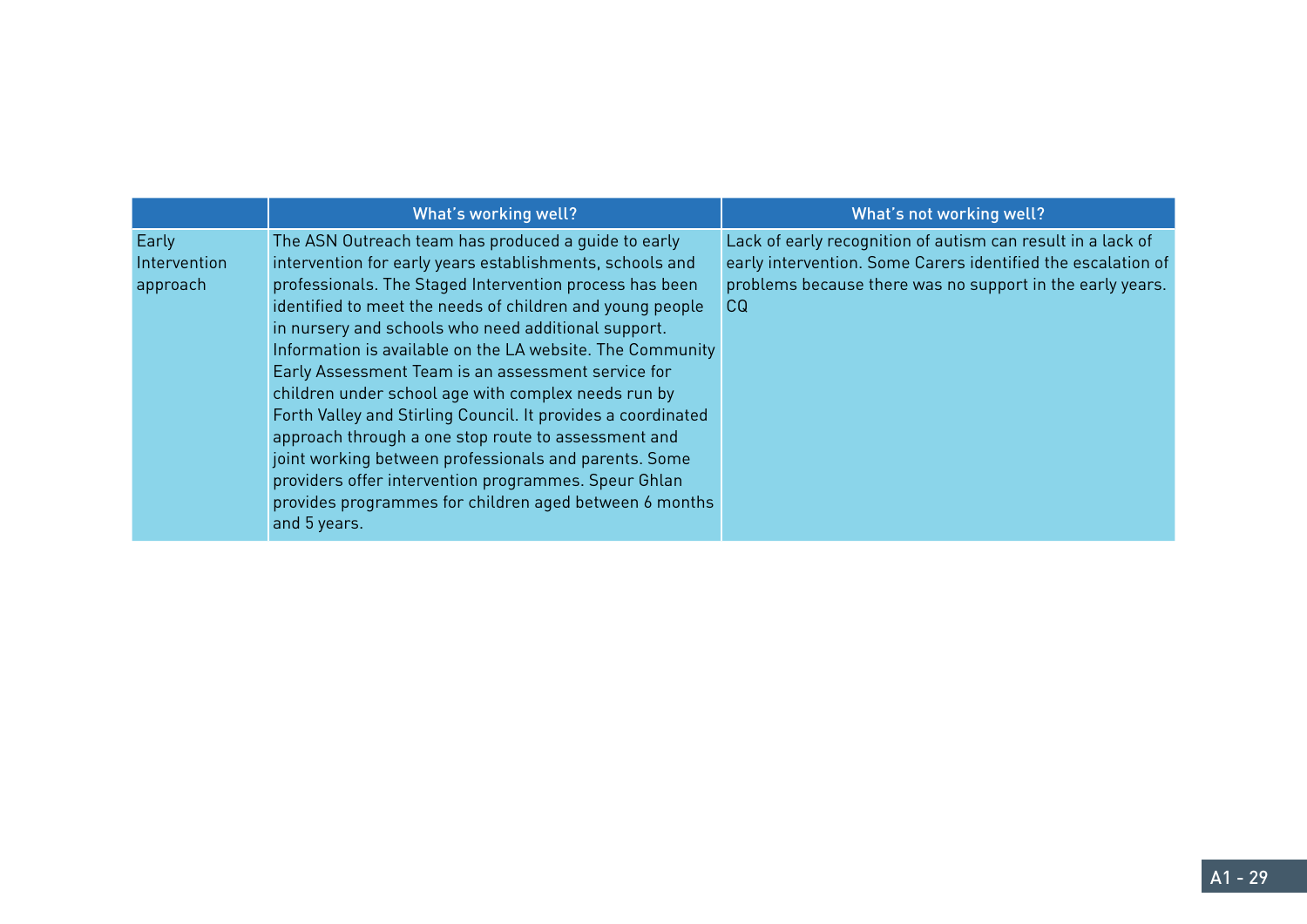|                                                                                               | What's working well?                                                                                                                                                                                                                                                                                                                                                                                                                                                                                                                                                                                                                                                                                                                                                                                                                                                                              | What's not working well?                                                                                                                                                                                                                                                                                                                                                                                                                                                                                                                                                                                                                                                                         |
|-----------------------------------------------------------------------------------------------|---------------------------------------------------------------------------------------------------------------------------------------------------------------------------------------------------------------------------------------------------------------------------------------------------------------------------------------------------------------------------------------------------------------------------------------------------------------------------------------------------------------------------------------------------------------------------------------------------------------------------------------------------------------------------------------------------------------------------------------------------------------------------------------------------------------------------------------------------------------------------------------------------|--------------------------------------------------------------------------------------------------------------------------------------------------------------------------------------------------------------------------------------------------------------------------------------------------------------------------------------------------------------------------------------------------------------------------------------------------------------------------------------------------------------------------------------------------------------------------------------------------------------------------------------------------------------------------------------------------|
| Multi-Agency/<br>Partnership/<br>Pathway,<br>Communication<br>and Coordination<br>of services | Stirling and Clackmannanshire Council have had shared<br>Education and Social Work Services. There are varying<br>joint funding arrangements: For example:<br>Stirling and Clackmannanshire jointly fund residential<br>provision, service level agreements exist between SLT in<br>both Stirling and Clackmannanshire. Within Education/ SW<br>there is joint funding and planning with Health to provide<br>support to children and young people and families. The<br>Stirling and Clackmannanshire<br>Learning Disability Team is an integrated team<br>involving Health and Social Work. There is also a Health<br>professional forum looking at Autism Pathways. This<br>group is linking to senior colleagues in developing policies<br>and quidance across Forth Valley and looking at joint<br>commissioning of LD inpatient services including complex<br>LD and autism. (SW and Health) | As identified, while there is a lot of individual joint work<br>or information and task sharing taking place it can often<br>be ad hoc and not particularly related to a clear pathway<br>of intervention. Discussion in the multi-agency event<br>around the case studies presented suggests a lack of<br>clarity particularly on a pathway around those individuals<br>with autism who have Asperger syndrome or are high<br>functioning adults and not known to services. A pathway to<br>support for Carers is also not clear. M<br>One service providers said that there were barriers in<br>engaging with some public sector partners not fully<br>recognising and valuing their work. SPQ |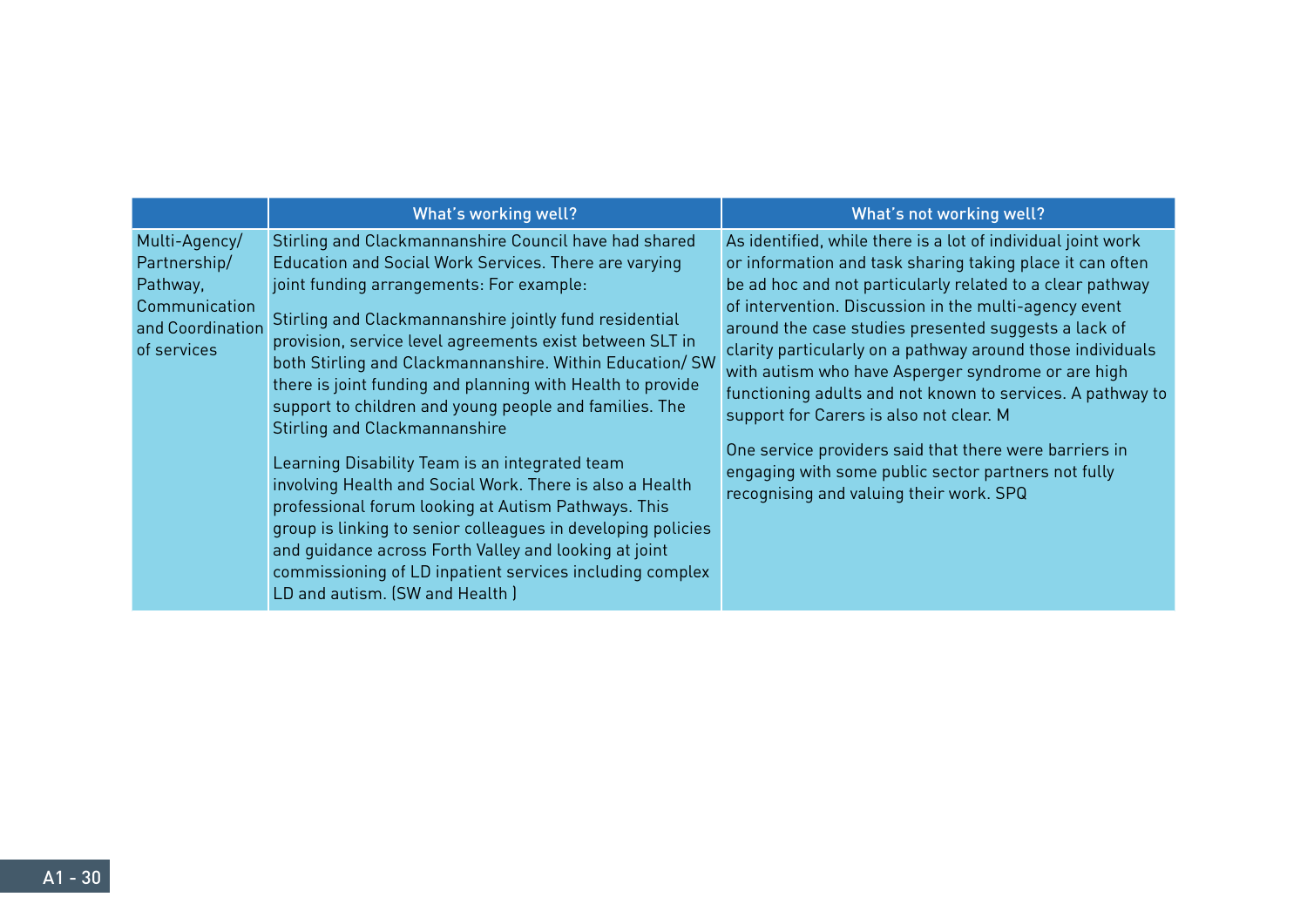#### **Diagnosis**

Carers wanted to see:

- Diagnosis Guides which should be available at the point of need and not be overwhelmed by too much information at once; C
- Front line services having more awareness of autism indicators which could improve delays in diagnosis (particularly if there is no challenging behaviour or learning disability); CQ
- A better review system where there may be doubts about diagnosis;
- Professionals spending more time with the family as part of the diagnosis process;
- More support for the families when children are first diagnosed. CQ
- Better identification of autism at an early age. CQ

### Multi-Agency/Partnership/Pathway, Communication and Co-ordination of services

- Consideration could be given to pathways for support for people with Asperger syndrome. Individuals may often function well but come up against difficulties where there is no clear support pathway. Again it was suggested that a Drop in or Hub could support people who would not be "picked up" by statutory agencies.
- Some service providers wanted to see more opportunities for involvement with statutory partners.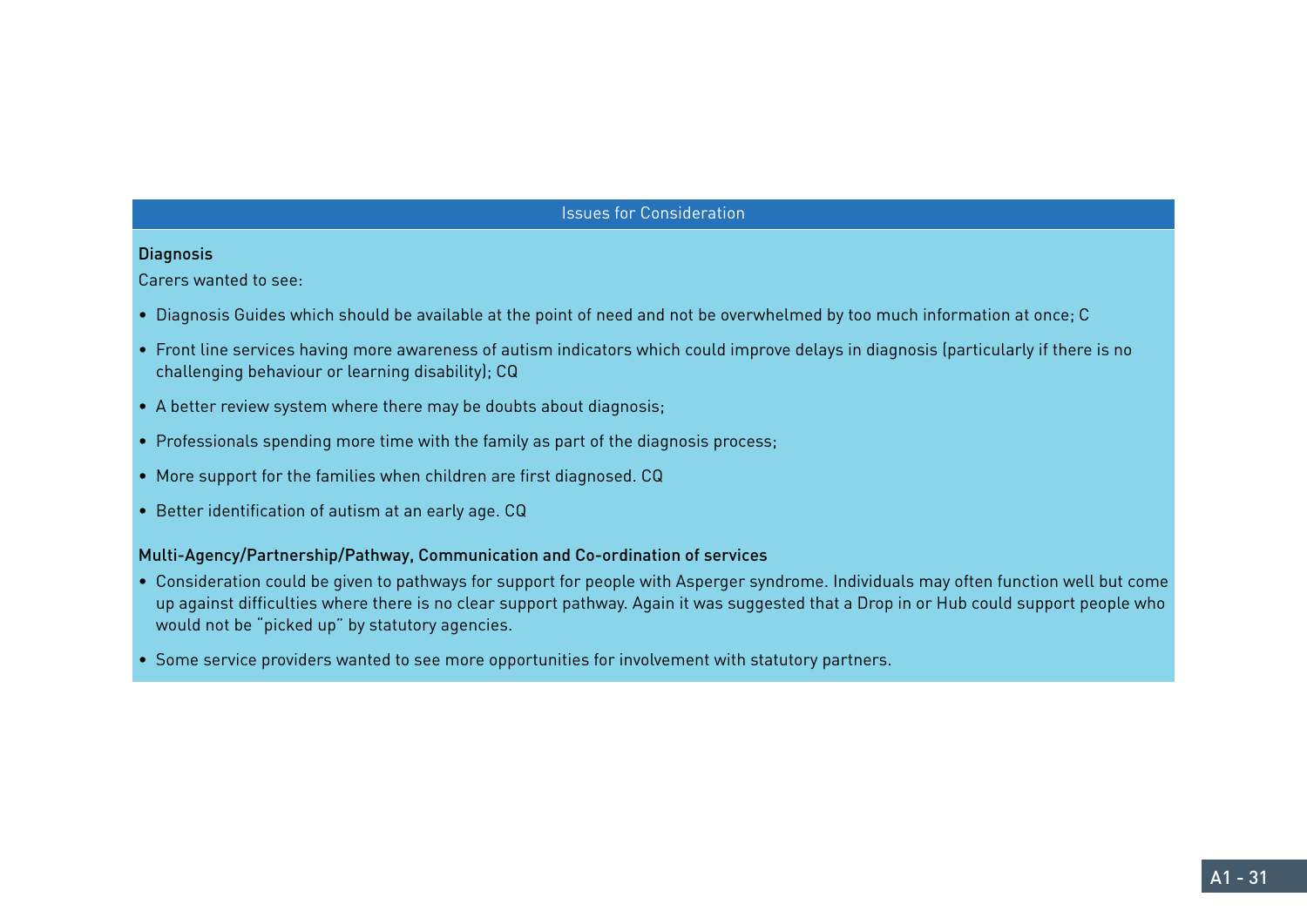8. Services that can demonstrate that service delivery is multi-agency in focus and coordinated effectively to target meeting the needs of people with autism.

|                                     | What's working well?                                                                                                                                                                           | What's not working well?                                                                                                                                                                                                 |
|-------------------------------------|------------------------------------------------------------------------------------------------------------------------------------------------------------------------------------------------|--------------------------------------------------------------------------------------------------------------------------------------------------------------------------------------------------------------------------|
| Environment<br>including<br>sensory | One Carer described how the school worked well to shape<br>the environment to support the young person by:<br>• Putting in place a routine; ensuring there was<br>opportunities for down time; | The popularity of some social activities such as those run<br>by Plus can have a detrimental effect where there is a<br>noisy environment created. This makes it difficult for some<br>individuals to use the service. C |
|                                     | • Providing an adjusted timetable, Giving passes to leave<br>class;                                                                                                                            | Within the school environment problems were identified<br>with breaks and lunchtimes where crowding and noise<br>were sources of anxiety. CQ/I                                                                           |
|                                     | Being removed from certain subjects that caused<br>anxiety;<br>• Providing a visual timetable;                                                                                                 | Day services were also cited as being unable to offer the<br>calm peaceful environment required by individuals who<br>experienced noise sensitivity. CQ                                                                  |
|                                     | • And clear instructions and routines and using the child's<br>planner. CQ                                                                                                                     | One Carer identified a problem in obtaining a sensory<br>profile because the OT service did not have trained staff. C                                                                                                    |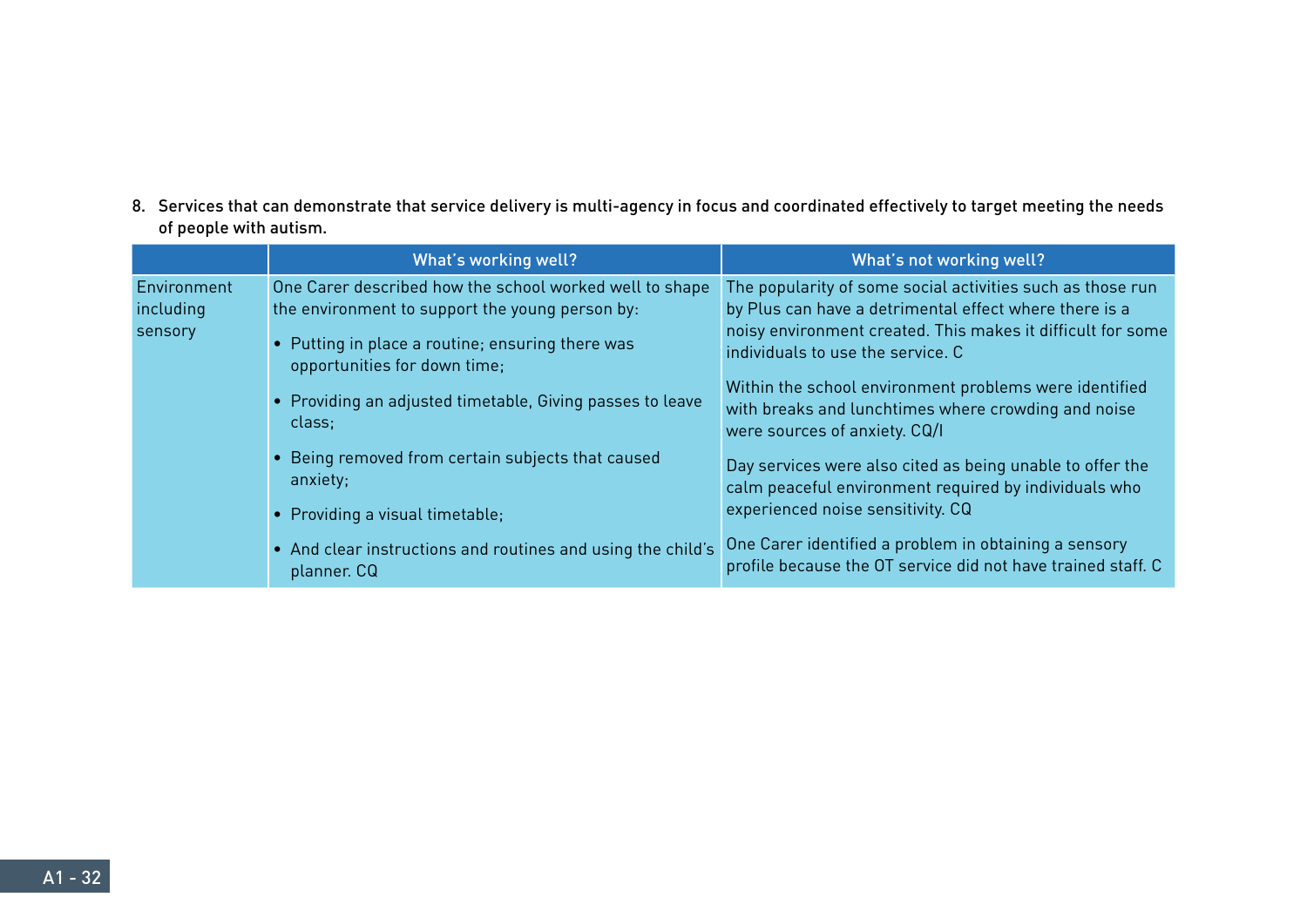|                                                       | What's working well?                                                                                                                                                                                                                                                                                                                                                                                                                                                                                                                                                                                                                                           | What's not working well?                                                                               |
|-------------------------------------------------------|----------------------------------------------------------------------------------------------------------------------------------------------------------------------------------------------------------------------------------------------------------------------------------------------------------------------------------------------------------------------------------------------------------------------------------------------------------------------------------------------------------------------------------------------------------------------------------------------------------------------------------------------------------------|--------------------------------------------------------------------------------------------------------|
| Reasonable<br>adjustments to<br>accommodate<br>autism | A recent example has been the first autism-friendly show<br>in Stirling at the MacRobert Centre where a performance<br>was exclusively for audience members who would benefit<br>from a more relaxed theatre environment, including people<br>with autism took place.<br>Within education other examples were:<br>One to one teaching (secondary school) at times of stress<br>for the child meant the child continued with his education<br>rather than being excluded; CQ<br>Engaging the whole school at assembly including catering,<br>and janitors with specialist input from Scottish Autism<br>helped paved the way for individuals with autism making | Accessing busy waiting rooms for clinics and GP<br>consultations often proved difficult for Carers CQ. |
|                                                       | the transition, CQ                                                                                                                                                                                                                                                                                                                                                                                                                                                                                                                                                                                                                                             |                                                                                                        |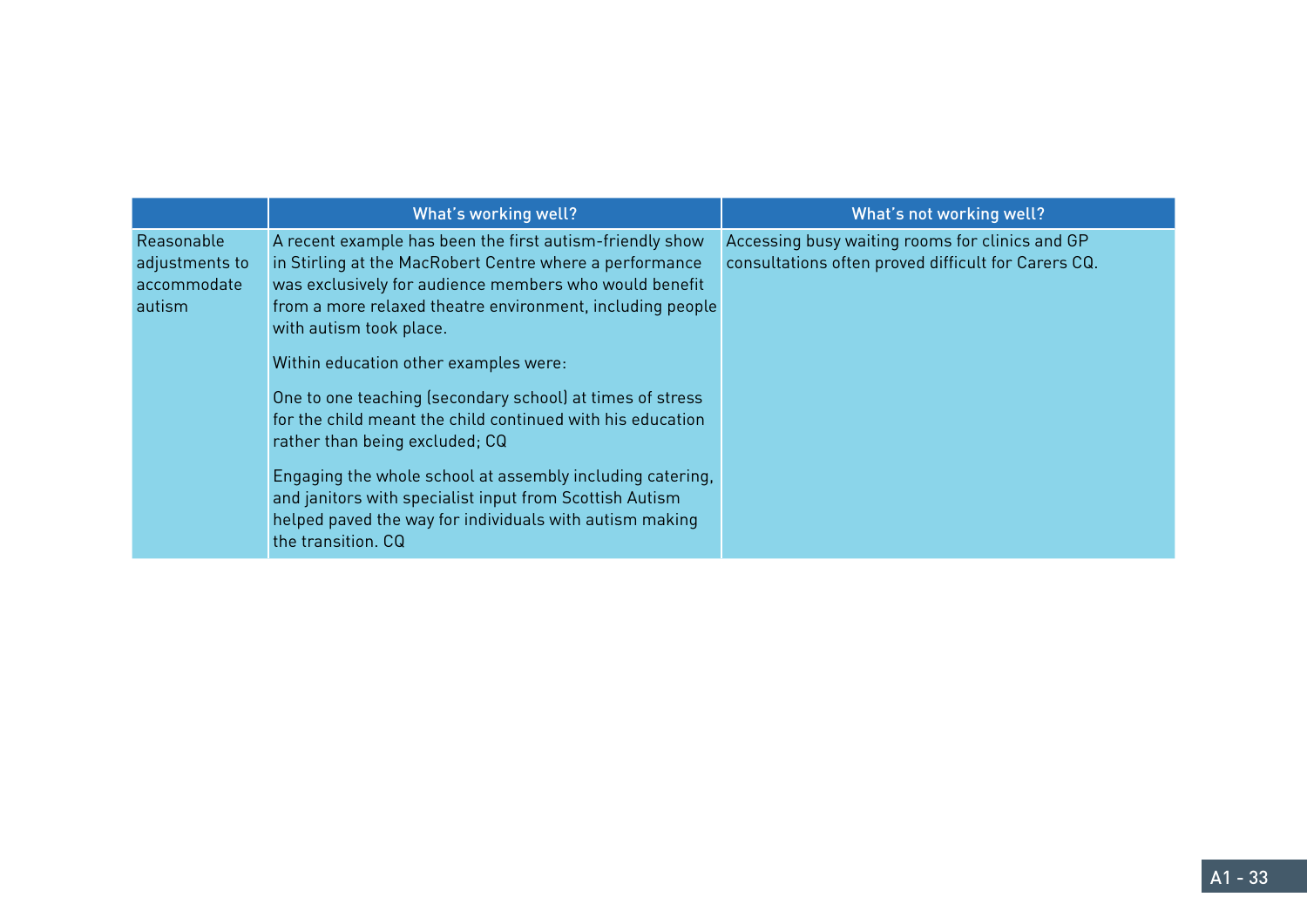|                                                                                                                              | What's working well? | <b>What's not working well?</b>                                                                                                                                                                                                                                                                                                                                                                                                                                                                                                                                                                                                                                                                                                                                                                                                      |
|------------------------------------------------------------------------------------------------------------------------------|----------------------|--------------------------------------------------------------------------------------------------------------------------------------------------------------------------------------------------------------------------------------------------------------------------------------------------------------------------------------------------------------------------------------------------------------------------------------------------------------------------------------------------------------------------------------------------------------------------------------------------------------------------------------------------------------------------------------------------------------------------------------------------------------------------------------------------------------------------------------|
| Service<br>Responsibility<br>including lack<br>of service for<br>people with<br>Asperger's and<br>high functioning<br>autism |                      | Through the cases studies participants attending the<br>multiagency event identified a lack of support for the<br>harder to reach population who do not have a diagnosis.<br>Also while there are services in place for people with<br>autism who have a learning disability these are less<br>available for people who have autism and no learning<br>disability as they don't meet eligibility criteria. People<br>with Asperger syndrome are not regarded as a priority for<br>services. M<br>Mental health can go unrecognised too particularly if there<br>is main diagnosis like a learning disability. M<br>Often there is no clear agreement on what Social Work<br>team should be involved with an individual's case. M<br>There is inequality in the Speech and Language provision<br>particularly for more able adults. M |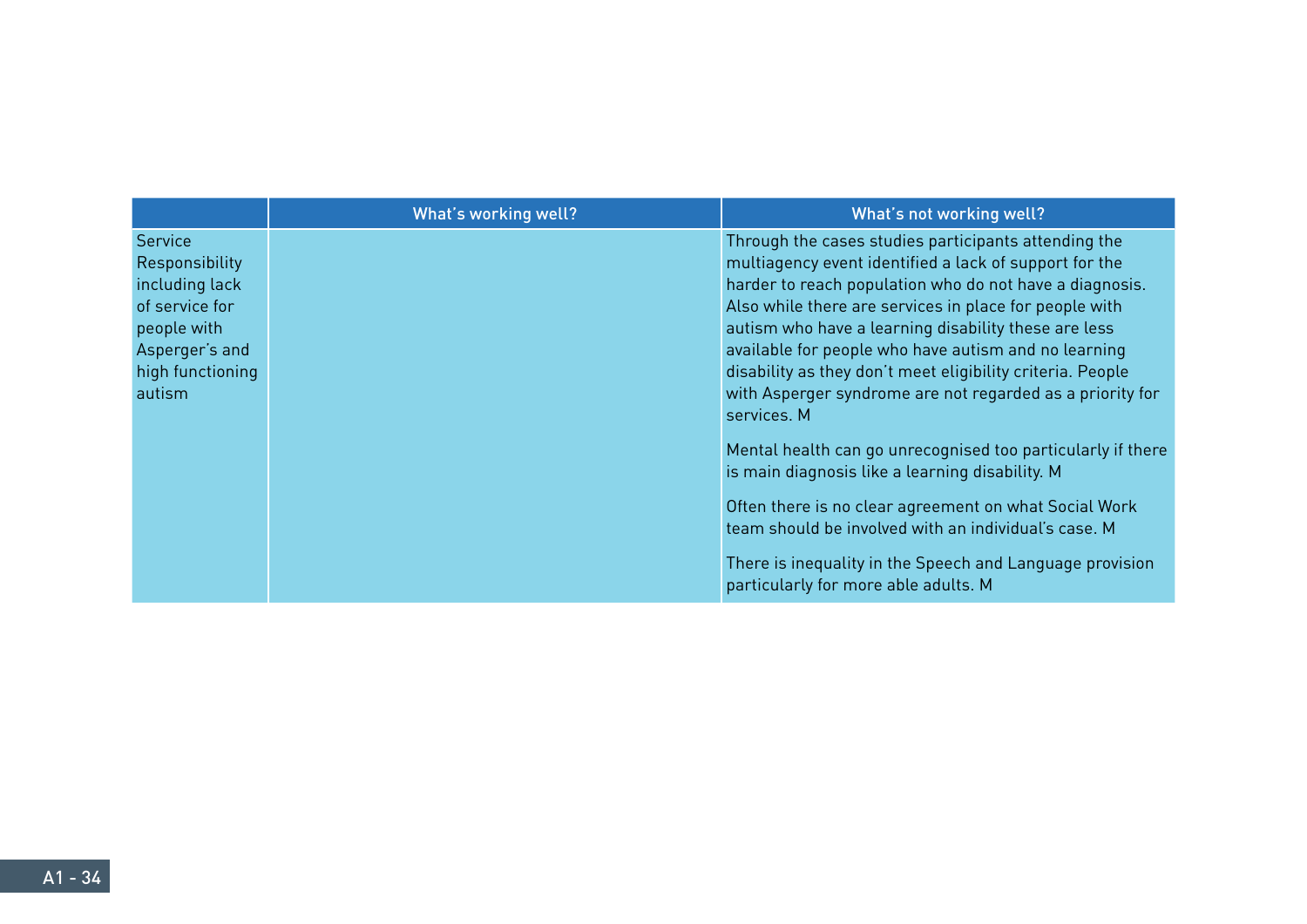|                                                        | What's working well?                                                                                                                                                                                                                                                                                                                                                                                                                                                                                                                                                                                                                                                                            | What's not working well?                                                                                                                                                                                                                                                                                                                                                                                                                                                                                                                                                                                     |
|--------------------------------------------------------|-------------------------------------------------------------------------------------------------------------------------------------------------------------------------------------------------------------------------------------------------------------------------------------------------------------------------------------------------------------------------------------------------------------------------------------------------------------------------------------------------------------------------------------------------------------------------------------------------------------------------------------------------------------------------------------------------|--------------------------------------------------------------------------------------------------------------------------------------------------------------------------------------------------------------------------------------------------------------------------------------------------------------------------------------------------------------------------------------------------------------------------------------------------------------------------------------------------------------------------------------------------------------------------------------------------------------|
| <b>Criminal Justice</b><br><b>Autism Alert</b><br>Card | The Autism Alert Card is a partnership between Scottish<br>including Police/ Autism and Central Scotland. This scheme allows the<br>emergency services to identify, at an early stage, that<br>those carrying the card have an Autism Spectrum<br>Disorder (ASD). The aim is that staff can cater for needs<br>at the earliest opportunity and offer the best support<br>and reassurance. It can be particularly useful if a person<br>who has autism comes into contact with criminal justice<br>professionals, such as police officers, magistrates and<br>solicitors.<br>55% of respondents who answered questions on criminal<br>justice said that the person they cared for had a card. CQ | Only one individual had experience in showing the card.<br>The Carer said that her son had been taken to the police<br>station in handcuffs and the Carer phoned as the named<br>person on the card. No other details were provided as to<br>the effectiveness of the card by the Carer. CQ<br>The card is not widely known about and individuals have to<br>make application for the card. CQ<br>The criminal justice system is given guidelines on how to<br>deal with suspected autism or confirmed diagnosed cases<br>but there was a belief by one Carer that many do not take<br>this into account. CQ |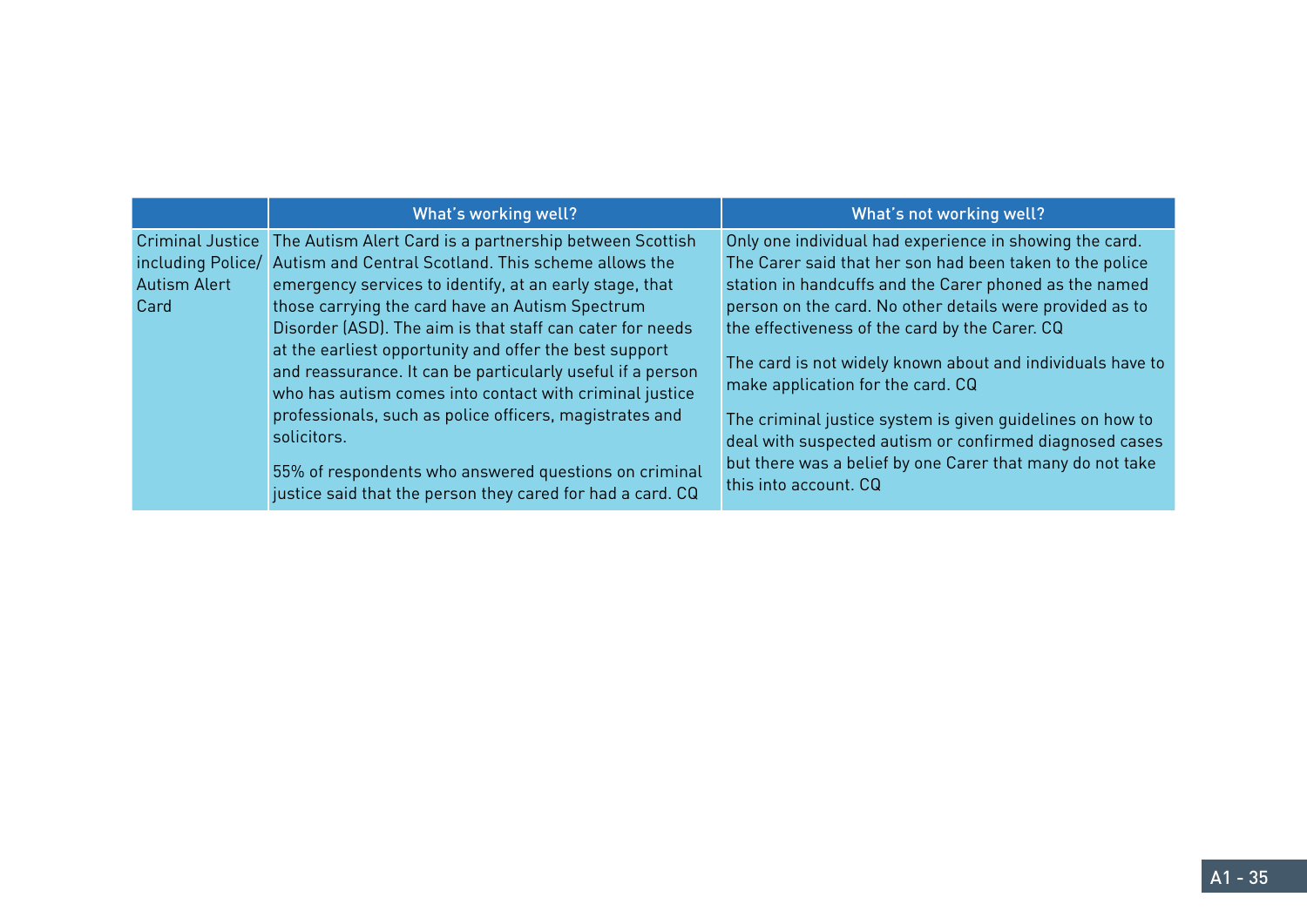|                                                                                                                 | What's working well?                                                                                                                                                                                                                                                                                                                                                                                                                                                                                 | What's not working well?                                                                                                                                                                                                                                                                                                                                                                                                                                                                                                                                                                                                                                                                                                                                                                                                                                         |
|-----------------------------------------------------------------------------------------------------------------|------------------------------------------------------------------------------------------------------------------------------------------------------------------------------------------------------------------------------------------------------------------------------------------------------------------------------------------------------------------------------------------------------------------------------------------------------------------------------------------------------|------------------------------------------------------------------------------------------------------------------------------------------------------------------------------------------------------------------------------------------------------------------------------------------------------------------------------------------------------------------------------------------------------------------------------------------------------------------------------------------------------------------------------------------------------------------------------------------------------------------------------------------------------------------------------------------------------------------------------------------------------------------------------------------------------------------------------------------------------------------|
| Education/<br>Further<br><b>Educations</b><br>$-$ including<br>pre-school/<br>mainstream and<br>autism specific | There were good examples of teachers listening to the<br>child's point of view and opinions across specialist and<br>mainstream provision. CQ/C/I<br>What was working was:<br>• Having resources such as small classes;<br>• Home visiting teachers;<br>• Support from specialist early years teacher & speech &<br>language therapist;<br>• Daily diaries;<br>• Good attitudes and understanding which helped young<br>people gain in confidence;<br>• Being able to vary time between the unit and | There was a lack of consistency through all areas<br>of education. When asked about whether primary<br>and secondary education met their child needs, 50%<br>described a negative experience, 25% described a positive<br>experience 25% described said the needs had been<br>partially met. Much was dependent on individuals (heads<br>and class teachers) to make things work but again lack<br>of understanding and using the same approach with all<br>children made for a poorer experience. Some Carers said<br>that the school did their best in the circumstances but<br>resources and knowledge were key issues.<br>Bullying by other pupils, labelling and stereotyping<br>in mainstream education were problematic. A lack<br>of opportunity within mainstream school and an<br>underestimation of ability were described by some young<br>people. I |
|                                                                                                                 | mainstream provided a flexible curriculum as did<br>helping the young person to move on from school by<br>getting employment or accessing the right college<br>placement.                                                                                                                                                                                                                                                                                                                            | There was a belief that college did not understand autism.<br>C                                                                                                                                                                                                                                                                                                                                                                                                                                                                                                                                                                                                                                                                                                                                                                                                  |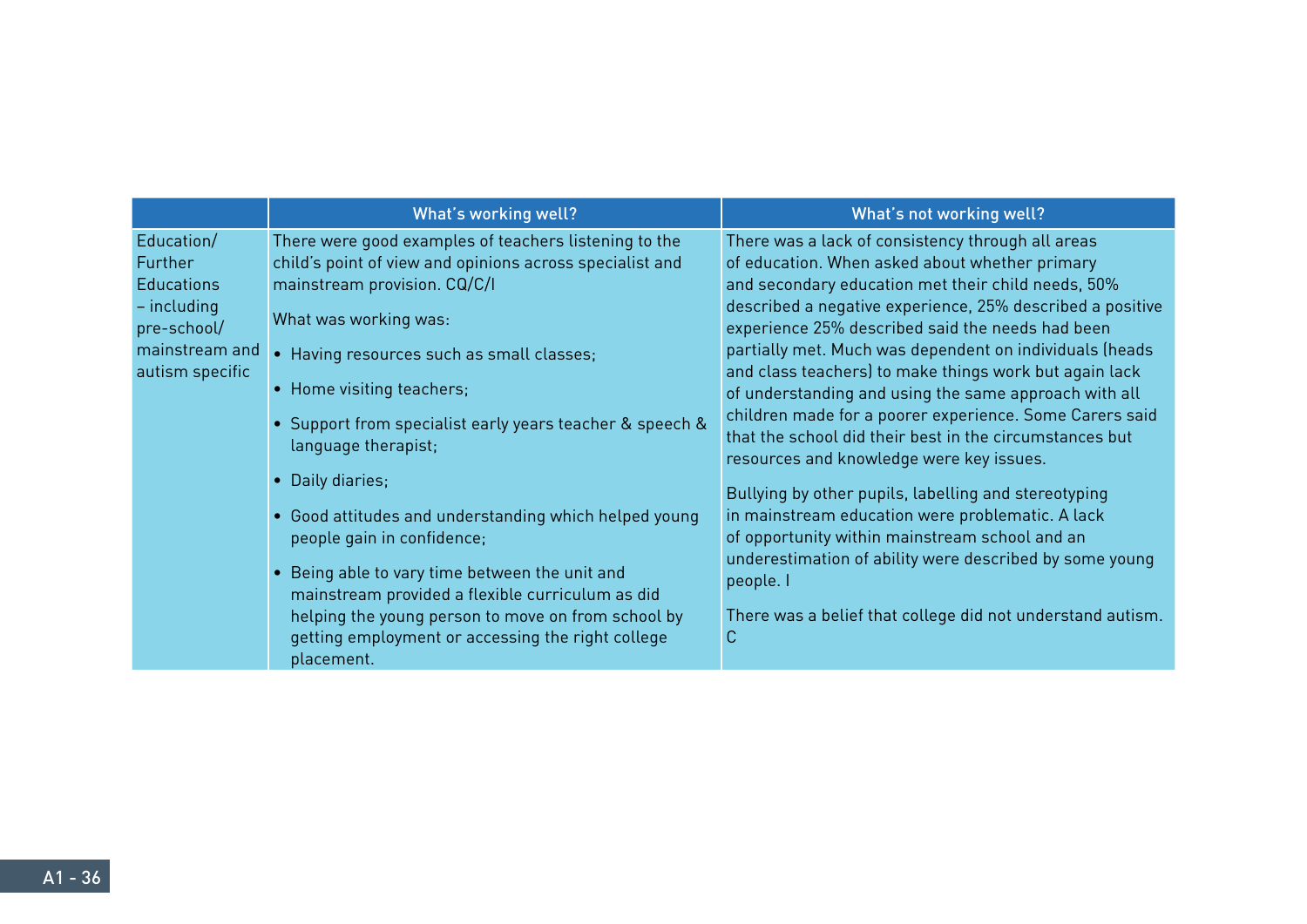|                              | What's working well?                                                                                                                                                                                                                                                                                                                                                                                                                                                                                                                                                                                                                                                                                                                                                                                                                                     | What's not working well?                                                                                                                                                                                                                                                                                                                                                                                                                                                                                                                                                                                                                                     |
|------------------------------|----------------------------------------------------------------------------------------------------------------------------------------------------------------------------------------------------------------------------------------------------------------------------------------------------------------------------------------------------------------------------------------------------------------------------------------------------------------------------------------------------------------------------------------------------------------------------------------------------------------------------------------------------------------------------------------------------------------------------------------------------------------------------------------------------------------------------------------------------------|--------------------------------------------------------------------------------------------------------------------------------------------------------------------------------------------------------------------------------------------------------------------------------------------------------------------------------------------------------------------------------------------------------------------------------------------------------------------------------------------------------------------------------------------------------------------------------------------------------------------------------------------------------------|
| Employment/<br>Employability | When young people get work experience opportunities<br>these have been very positive and help evidence the young<br>person's potential. CQ<br>Getting a good job was a big theme for young people who<br>attended workshops. It was an important reason to do well<br>at school. People had strong aspirations for employment.<br>"Being an actor", "Being an Engineer."<br>The Employability Service Stirling provides specialist<br>employment advice and support for a client base with a<br>range of health conditions including learning disabilities<br>and/or autism. This advice and quidance range from<br>training, vocational profiling, job coaching, liaison with<br>employer and work placements. The team can work with<br>young people age 16 to 17. One individual who had a job<br>said that he had supportive and helpful colleagues. | The multi-agency workshop identified that there was<br>not enough links between supportive employers and<br>school. Carers had concerns that budget cuts may<br>potentially hinder any future prospects of real employment<br>opportunities. CQ<br>One Carer said that work placements arranged by the Job<br>Centre didn't work and resulted in a loss of Benefits, CQ<br>One employment professional said that within 16<br>Plus Activity Agreements, there needs to be for more<br>knowledge of what is available. Many YP with autism need<br>the wider support from more than one agency and there<br>could me more partnership working in these cases. |
| Housing                      | Having good supported accommodation with the<br>appropriate level of staffing was valued by Carers. This<br>ensured safety and opportunities to have things to do in<br>the community. CQ                                                                                                                                                                                                                                                                                                                                                                                                                                                                                                                                                                                                                                                                | Carers had concerns about the future and this included<br>opportunities to live independently with the availability of<br>the right support to allow this. CQ/C                                                                                                                                                                                                                                                                                                                                                                                                                                                                                              |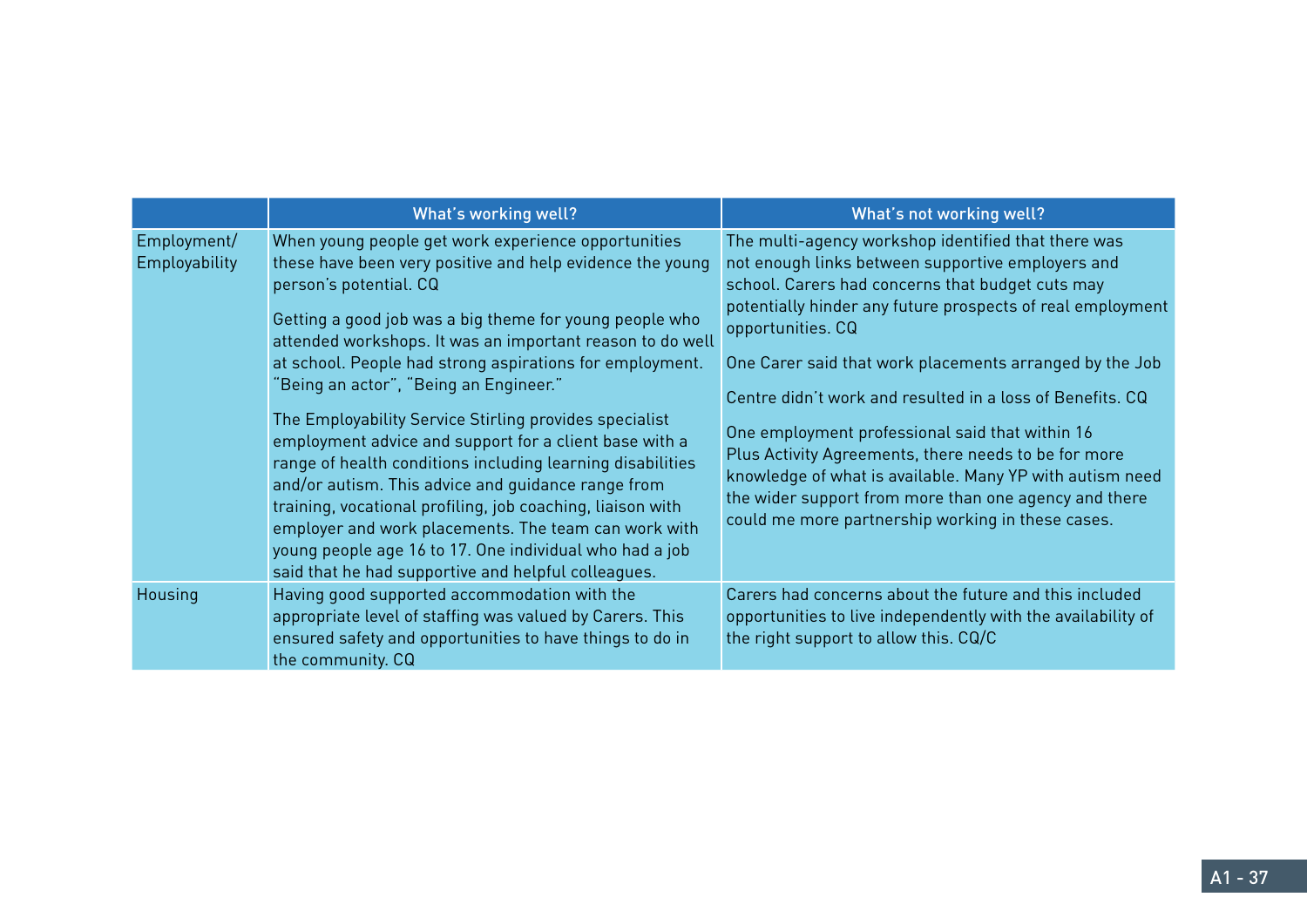|                                             | What's working well?                                                                                                                                                                                                                                                                                                                                                                                                                                                                                                                                                                                                                                      | What's not working well?                                                                                                                                                                                                                                                                                                                                                                                                                                                                                                                                           |
|---------------------------------------------|-----------------------------------------------------------------------------------------------------------------------------------------------------------------------------------------------------------------------------------------------------------------------------------------------------------------------------------------------------------------------------------------------------------------------------------------------------------------------------------------------------------------------------------------------------------------------------------------------------------------------------------------------------------|--------------------------------------------------------------------------------------------------------------------------------------------------------------------------------------------------------------------------------------------------------------------------------------------------------------------------------------------------------------------------------------------------------------------------------------------------------------------------------------------------------------------------------------------------------------------|
| Respite                                     | Good respite or short breaks help Carers to continue with<br>their caring role. Carers mentioned specific facilities as<br>working well. These were :<br>• Nickirian Care, Glenrothes The Bungalow is a small<br>respite service dedicated to providing individually<br>tailored short breaks;<br>• Home-Start Stirling offers informal support by matching<br>families with a suitable volunteer who will visit them in<br>their own home;<br>• Crossroads Caring Scotland. A national charity providing<br>home based respite through short breaks/longer<br>periods of support;<br>• Tayvallah Action for Children Scotland Family Support<br>Service. | Carers are worried about cuts to much needed respite.<br>One Carer talked about the delay in the annual review<br>for respite. This resulted in a delay in being able to book<br>places. As a result the respite facility was almost fully<br>booked for the year ahead. The Carer went on to highlight<br>a reduction in the respite allocation. (From 46 nights to 21<br>nights plus 7 emergency nights) which was not enough<br>given the health problems of the adult child and family<br>Carers, CQ                                                           |
| <b>Transport and</b><br><b>Rural Issues</b> | Part of Stirling/Clackmannanshire is rural in nature and<br>one advantage identified is that the schools can be more<br>supportive with smaller classes. C<br>ArtLink is supporting greater access to cultural venues<br>through the programme offering programmes on Friday<br>evenings for young people in rural areas where there is<br>isolation. SPQ                                                                                                                                                                                                                                                                                                 | There are challenges faced by support services and by<br>Parents and Carers who don't have access to information<br>or services in rural areas. C/CQ<br>Travelling a distance to access appropriate nursery<br>provision was one of the disadvantages that living in a<br>rural area brought with it. CQ. Fewer chances for children<br>to meet up with others was another disadvantage. "Rural<br>areas really have nowhere for help with younger children<br>sometimes they would like to meet others like themselves<br>but have to travel great distances." CQ |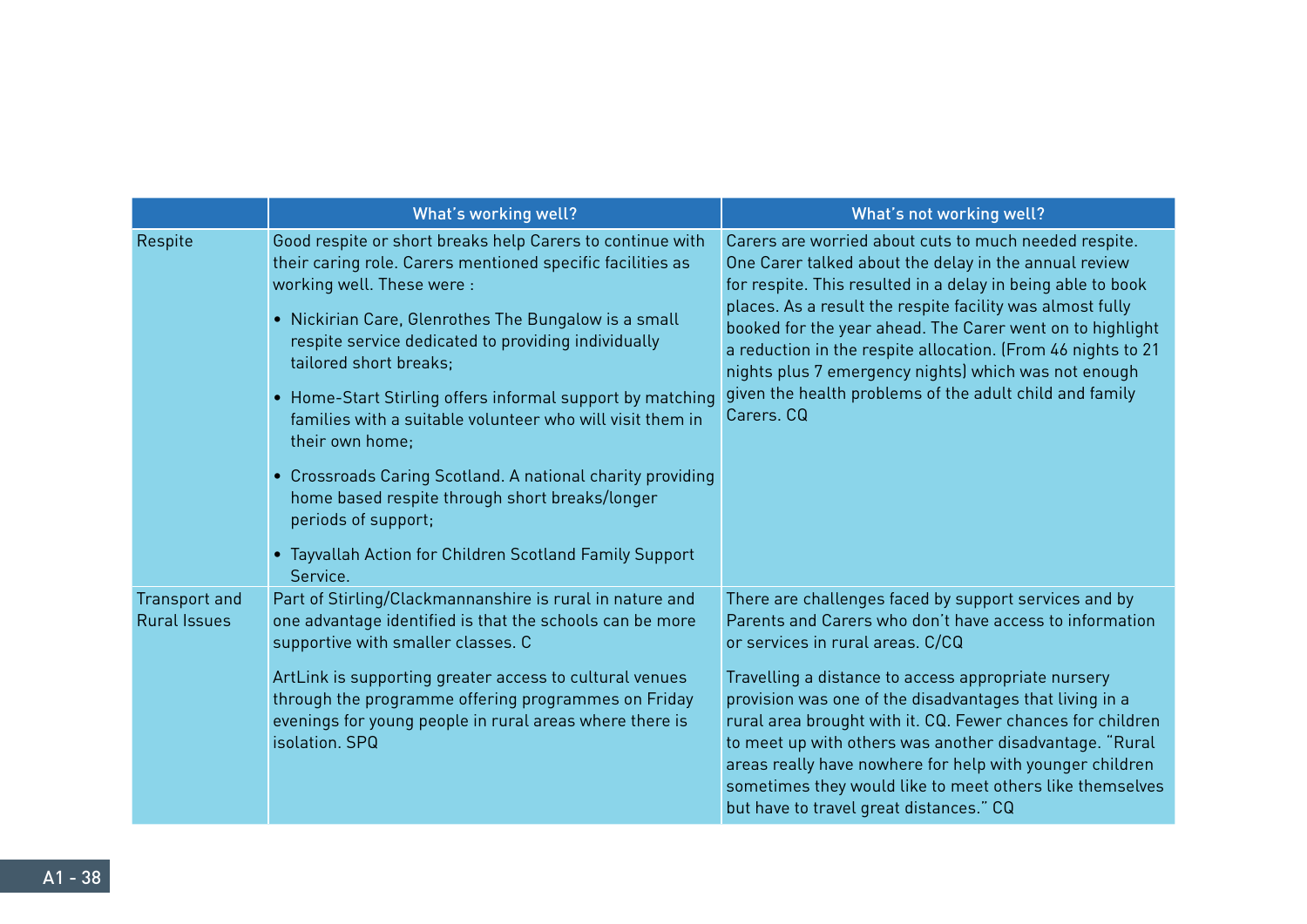|                                                                         | What's working well?                                                                                                                                                                                                                                                                                                                                                                                                                                                                                                                                                                                                                                                                                                                                                                                                                                                | What's not working well?                                                                                                                                                                                                                                                                                                                                                                                                                                                                                                                                                                                                                                     |
|-------------------------------------------------------------------------|---------------------------------------------------------------------------------------------------------------------------------------------------------------------------------------------------------------------------------------------------------------------------------------------------------------------------------------------------------------------------------------------------------------------------------------------------------------------------------------------------------------------------------------------------------------------------------------------------------------------------------------------------------------------------------------------------------------------------------------------------------------------------------------------------------------------------------------------------------------------|--------------------------------------------------------------------------------------------------------------------------------------------------------------------------------------------------------------------------------------------------------------------------------------------------------------------------------------------------------------------------------------------------------------------------------------------------------------------------------------------------------------------------------------------------------------------------------------------------------------------------------------------------------------|
| <b>Autism Specific</b><br>Services for<br>Children and<br><b>Adults</b> | These facilities were seen as conducive to the needs of<br>people with autism, had well trained staff who understood.<br>Carers highlighted:<br><b>Riverside Primary School;</b><br>• Primary and Secondary ASN Outreach; St Modan's High<br>School.<br>• Scottish Autism has a range of day, services for people<br>with autism. This includes New Struan School an<br>independent residential and day school for young people<br>with an Autism Spectrum Disorder (ASD).<br>Lochies School for primary aged children with complex<br>and additional support needs sharing a site with<br>a mainstream primary. At the present time within<br>Clackmannanshire there are plans for new primary<br>provision for children with autism, and strengthening<br>the Outreach Service available from the Inclusion Team<br>to work with children with autism in schools. | One group of teaching professionals said that while<br>specialist provision within a specialist base attached<br>to mainstream school was very good, there could be<br>an assumption by mainstream education that all of the<br>additional support would be provided by the specialist unit<br>only. This did not always lead to a fully inclusive approach.<br>In the current climate, autism specific services aren't<br>always the cheapest option and commissioners are under<br>pressure to make financial savings.<br>There is fear from specialist providers that budgetary<br>pressure could be to the detriment of autism specific<br>services, SPQ |
|                                                                         | <b>Issues for Consideration</b>                                                                                                                                                                                                                                                                                                                                                                                                                                                                                                                                                                                                                                                                                                                                                                                                                                     |                                                                                                                                                                                                                                                                                                                                                                                                                                                                                                                                                                                                                                                              |

# Environment including sensory

- Carers also thought there was a real need for specific autism friendly provision. "There should be more recognition of noise sensitivity and daycare buildings should have suitable quiet rooms where adults can retire to when desired. This would help people feel safe and secure." CQ
- Carers wanted to see hospitals and clinics being more autism friendly. Examples such as early appointments could help to make it easier for people to attend without becoming anxious or stressed. CQ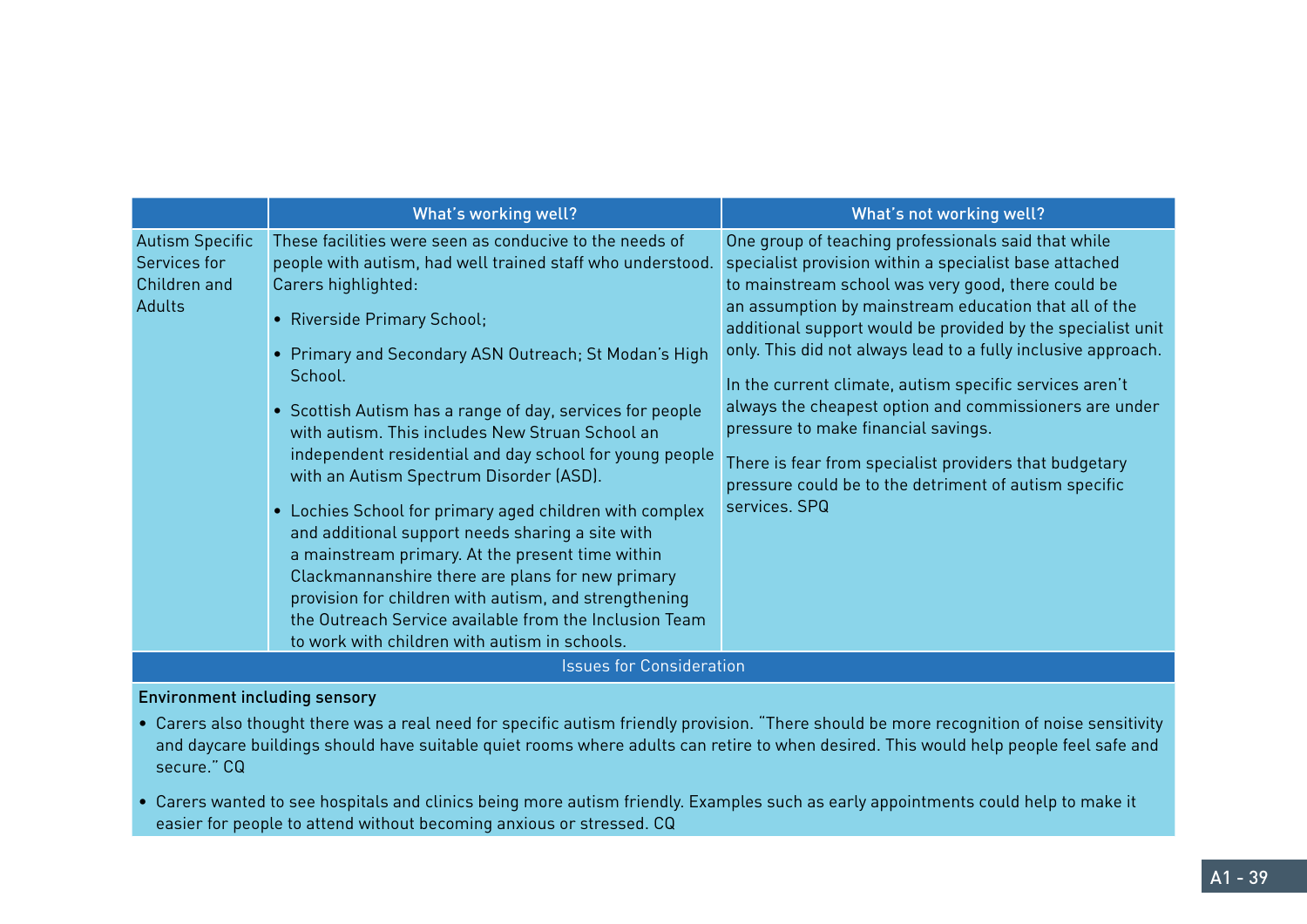#### Education

In relation to education, what would help would be:

- Generally better strategies for learning for children on the spectrum and a wider focus within the curriculum not just on academic skills; CQ
- Better liaison with parents; CQ
- More support within schools;
- Improved empathy with parents by head teachers; CQ
- Buddy systems at college and school; CQ
- The further development of the Circle of Friends model;
- More available and appropriate college places.
- Young people also felt learning development reviews did not taking place regularly enough. And wanted to see reviews in school 3 monthly. I
- Better links between supportive employers and school;
- There should be more agencies with specialisms in autism involved in future routes for young people with autism.

#### Service Responsibility

- More clarity was required on the appropriate social work intervention teams for on-going support post- school: mental health/ disability. SAQ
- There is a need to consider how to support those individuals such as people with Asperger syndrome who presently are falling through the gap in provision.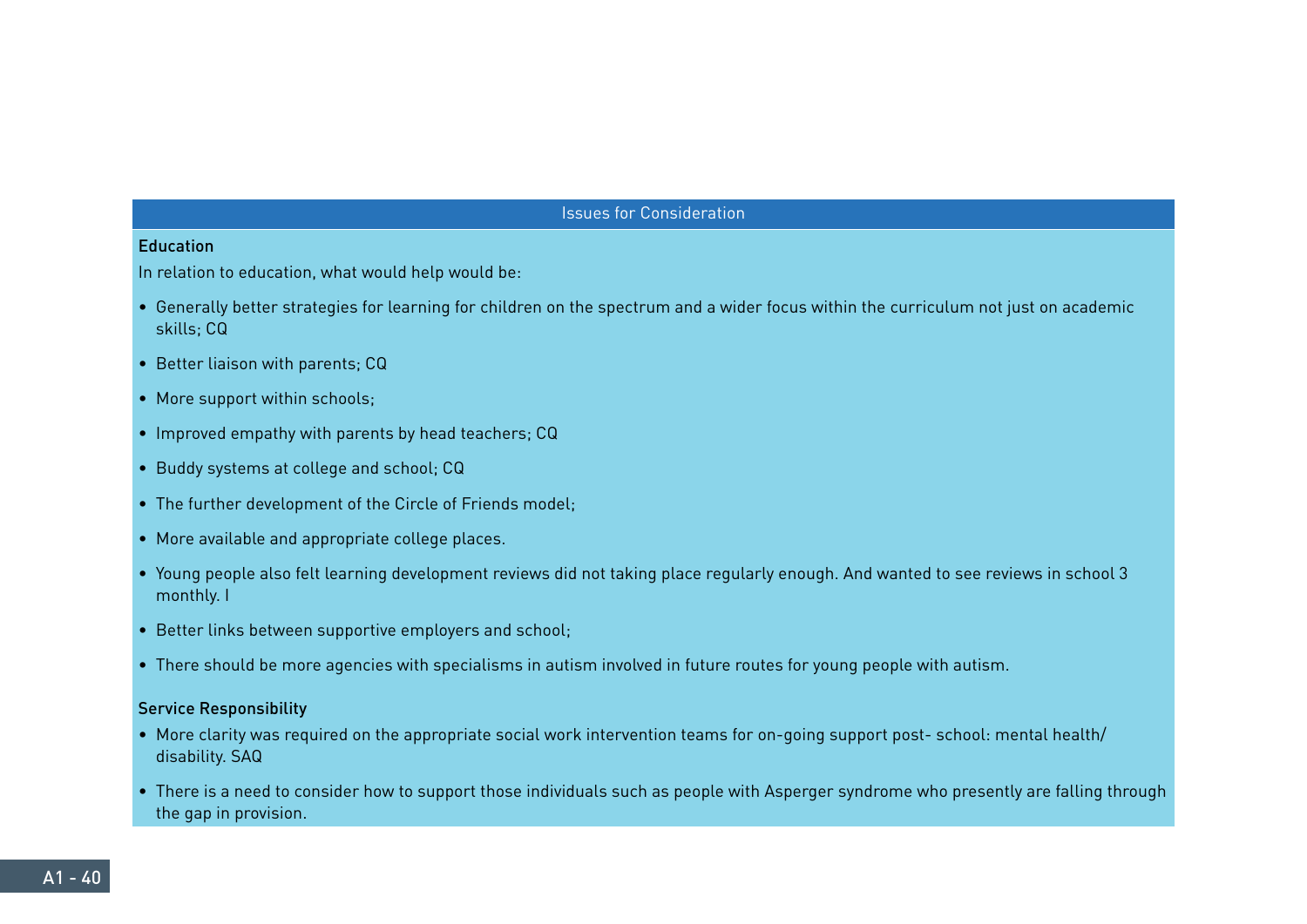The ACAS project (Access to Community Assessment and Support) is presently carrying out a Needs Analysis. The aim is to recognise the community support needs of this group which will ultimately lead to a more coordinated multi agency approach. CQ Employment/ Employability

With regard to improved employment opportunities:

- Help with future employment was required in the area. I/C/CQ
- More referrals being made to the Employability team; M
- Employer awareness raising; I/C//CQ
- More Supported Employment services. CQ

#### Housing

A respondent to the questionnaire from housing said that training of housing to help staff spot tenants/ homeless customers group with autism would be welcomed as this would improve the appropriate housing support that could be provided. SAQ

- People with autism wanted their own homes in the future.
- The option for more sheltered housing with additional Carer support needed explored. CQ
- Another issue was safety in the home and advice on how to make the home more appropriate and safe. CQ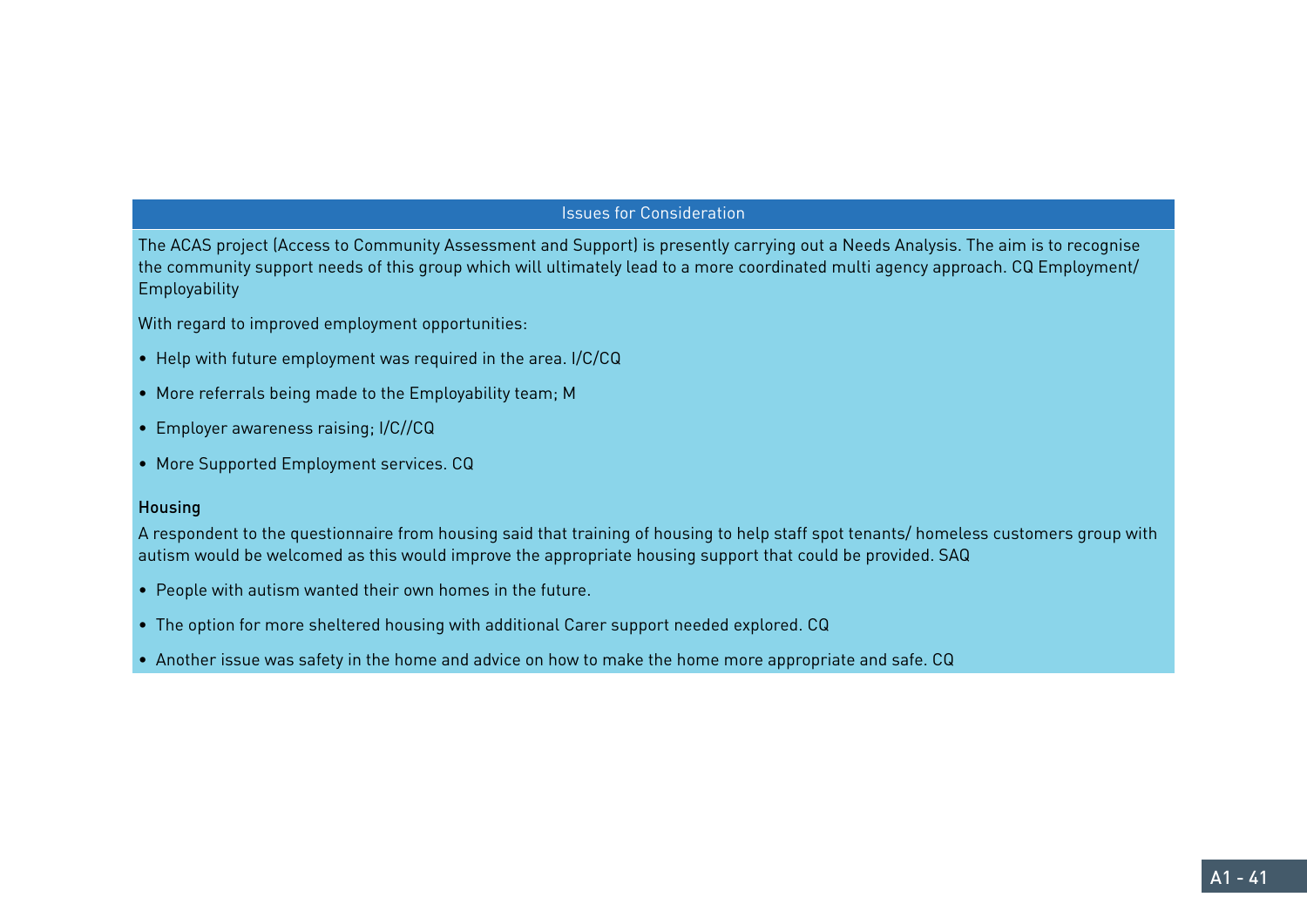#### Respite

- Carers are worried about cuts to much needed respite.
- One Carer talked about the delay in the annual review for respite. This resulted in a delay in being able to book places.
- As a result the respite facility was almost fully booked for the year ahead. The Carer went on to highlight a reduction in the respite allocation. (From 46 nights to 21 nights plus 7 emergency nights). Which was not enough given the health problems of the adult child and family Carers. CQ Rural

More help for rural communities in the provision of services and social activities. CQ.

#### Autism Specific Services

There needs to be a recognition that many individuals will and do require to have access to the specialist interventions through specialist provision as mainstream provision will not always be the most appropriate route. C/CQ

7. A framework and process for seeking stakeholder feedback to inform service improvement and encourage engagement.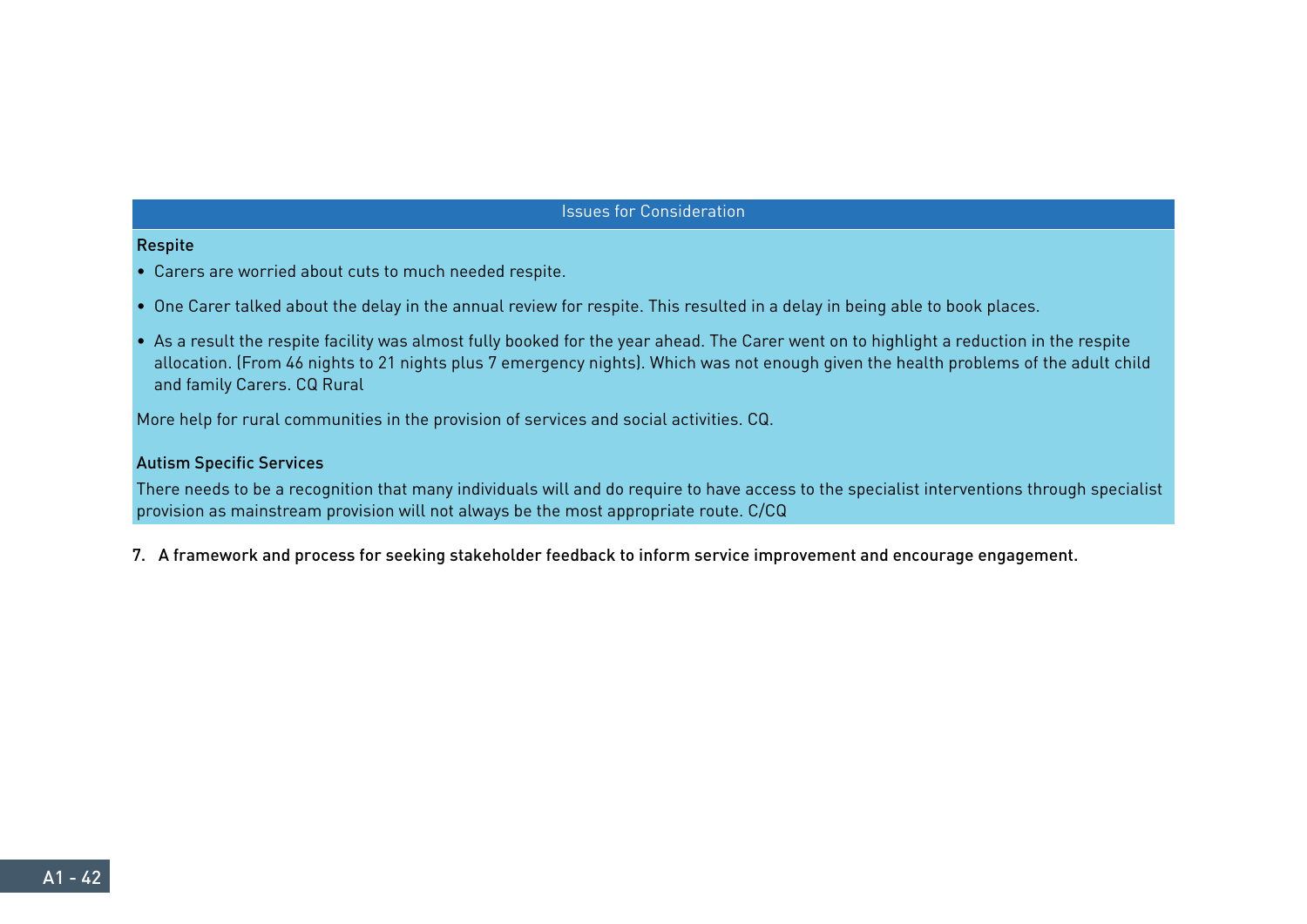|          | What's working well?                                                                                                                                                                                                                                                                                                                                                                                                                                                       | What's not working well?                                                                                                                                       |
|----------|----------------------------------------------------------------------------------------------------------------------------------------------------------------------------------------------------------------------------------------------------------------------------------------------------------------------------------------------------------------------------------------------------------------------------------------------------------------------------|----------------------------------------------------------------------------------------------------------------------------------------------------------------|
| Advocacy | Central Advocacy Partners have secured 3 years funding<br>from the Autism Development Fund. This is providing<br>advocacy for young people aged 14 - 25 with an Autism<br>Spectrum diagnosis who live in the Forth Valley area.<br>One Carer described how the Outreach worker provided a<br>good sounding board and advocate for the child at school.<br>This was down to being able to meet with the young person<br>individually and listen to what they had to say. CQ | Carers are often unsure how to navigate the maize of<br>services/ funding and often feel they don't have access to<br>people who could help them speak up. C/M |
|          | <b>Issues for Consideration</b>                                                                                                                                                                                                                                                                                                                                                                                                                                            |                                                                                                                                                                |
| Advocacy |                                                                                                                                                                                                                                                                                                                                                                                                                                                                            |                                                                                                                                                                |
|          | One Carer suggested having support and advocacy services in place when negotiating care.                                                                                                                                                                                                                                                                                                                                                                                   |                                                                                                                                                                |

10. A self-evaluation framework to ensure best practice implementation and monitoring.

Given the changes to care provision through self-directed support and the tightening of funding streams this was regarded as a particular need.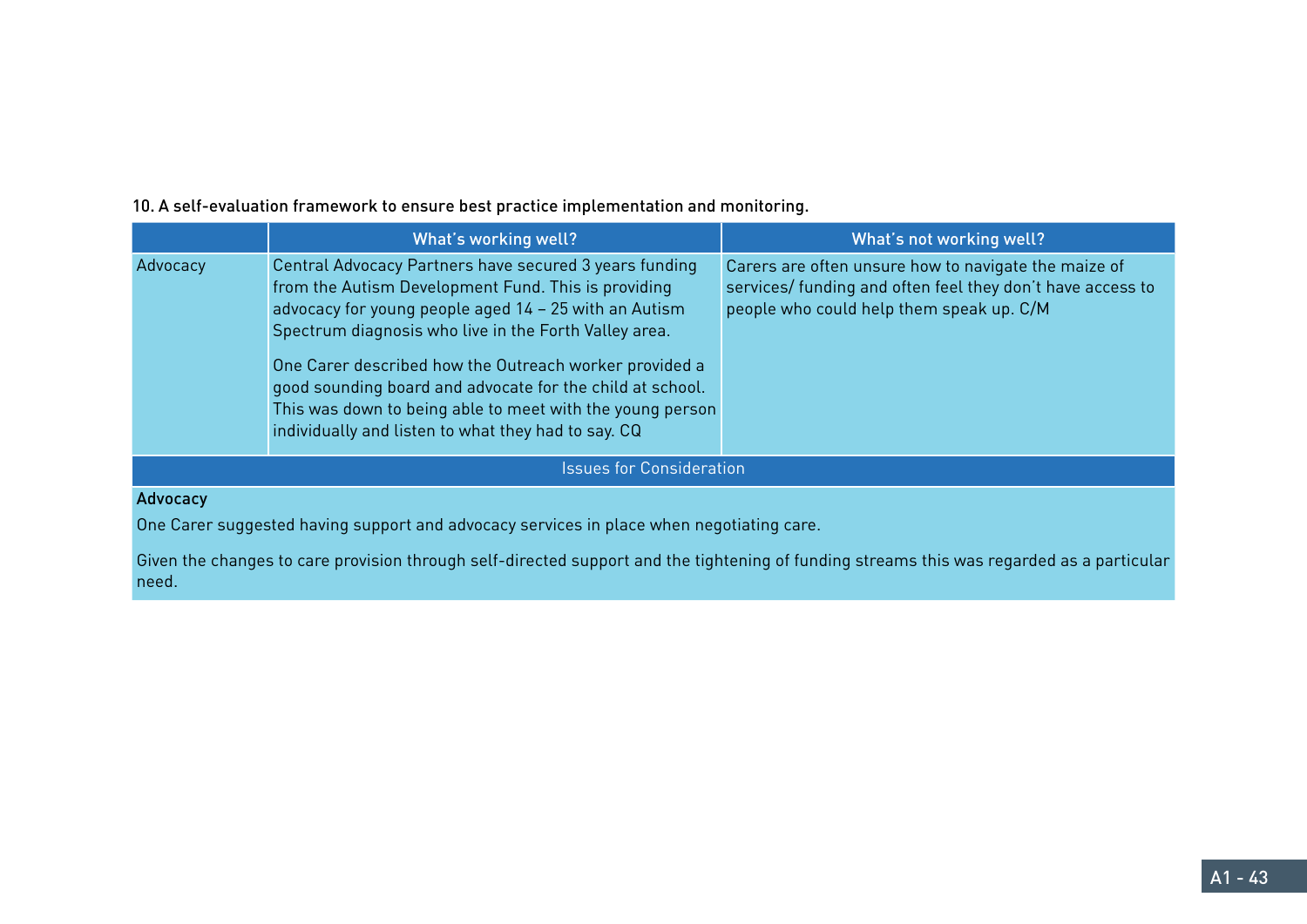9. Clear multi-agency procedures and plans which are in place to support individuals through major transitions at each important life-stage.

|                                                | What's working well?                                                                                                                                                                                                                                                                                                                                                                                                                                                                                                                                                                                                                                                                                                                                                                                                                                                                                                                     | What's not working well?                                                                                                                                                                                                                                                                                                                                                                                                                                                                                                                                                                                                                                                                                                                                                                                                     |
|------------------------------------------------|------------------------------------------------------------------------------------------------------------------------------------------------------------------------------------------------------------------------------------------------------------------------------------------------------------------------------------------------------------------------------------------------------------------------------------------------------------------------------------------------------------------------------------------------------------------------------------------------------------------------------------------------------------------------------------------------------------------------------------------------------------------------------------------------------------------------------------------------------------------------------------------------------------------------------------------|------------------------------------------------------------------------------------------------------------------------------------------------------------------------------------------------------------------------------------------------------------------------------------------------------------------------------------------------------------------------------------------------------------------------------------------------------------------------------------------------------------------------------------------------------------------------------------------------------------------------------------------------------------------------------------------------------------------------------------------------------------------------------------------------------------------------------|
| Transitions -<br>all major life<br>transitions | There were many good examples of support across<br>transitions in education. If there had been a diagnosis<br>there was more chance of additional support. ASN<br>Outreach team were seen as a good resource through<br>transitions in education. C<br>St Modan's school received £14,000 from the Autism<br>Development Fund to develop work experience and life<br>skills projects within the school.<br>Examples of what was working well included:<br>Creative Leavers - a project with Artlink and Education<br><b>Transition Workers:</b><br>Support from Early Years to ensure strategies in place to<br>support the child and staff (pre-school); Visits, given the<br>names of other parents, phased entry (into primary); CQ<br>Excellent communication between primary and secondary<br>school working well together and continuity of key primary<br>staff supporting for a period in secondary school; (into<br>secondary). | Carers responses suggested a varied experience:<br>• Transition into Preschool 36% had a positive experience;<br>• Transition into Primary 63% had a positive experience;<br>• Transition into Secondary 66% had a positive experience.<br>• Transition to Adults services 37% had a positive<br>experience.<br>Comments included<br>No obvious support to assist transition from school to<br>further education/employment." CQ<br>"The school planned and prepared my daughter for the<br>change but late involvement of adult social work resulted<br>in late and rushed selection of care provider with little time<br>for proper handover."<br>Lack of consistent transition planning within the local<br>authority." SAQ<br>Carers worried greatly about the future when they would<br>no longer be able to care. CQ/C |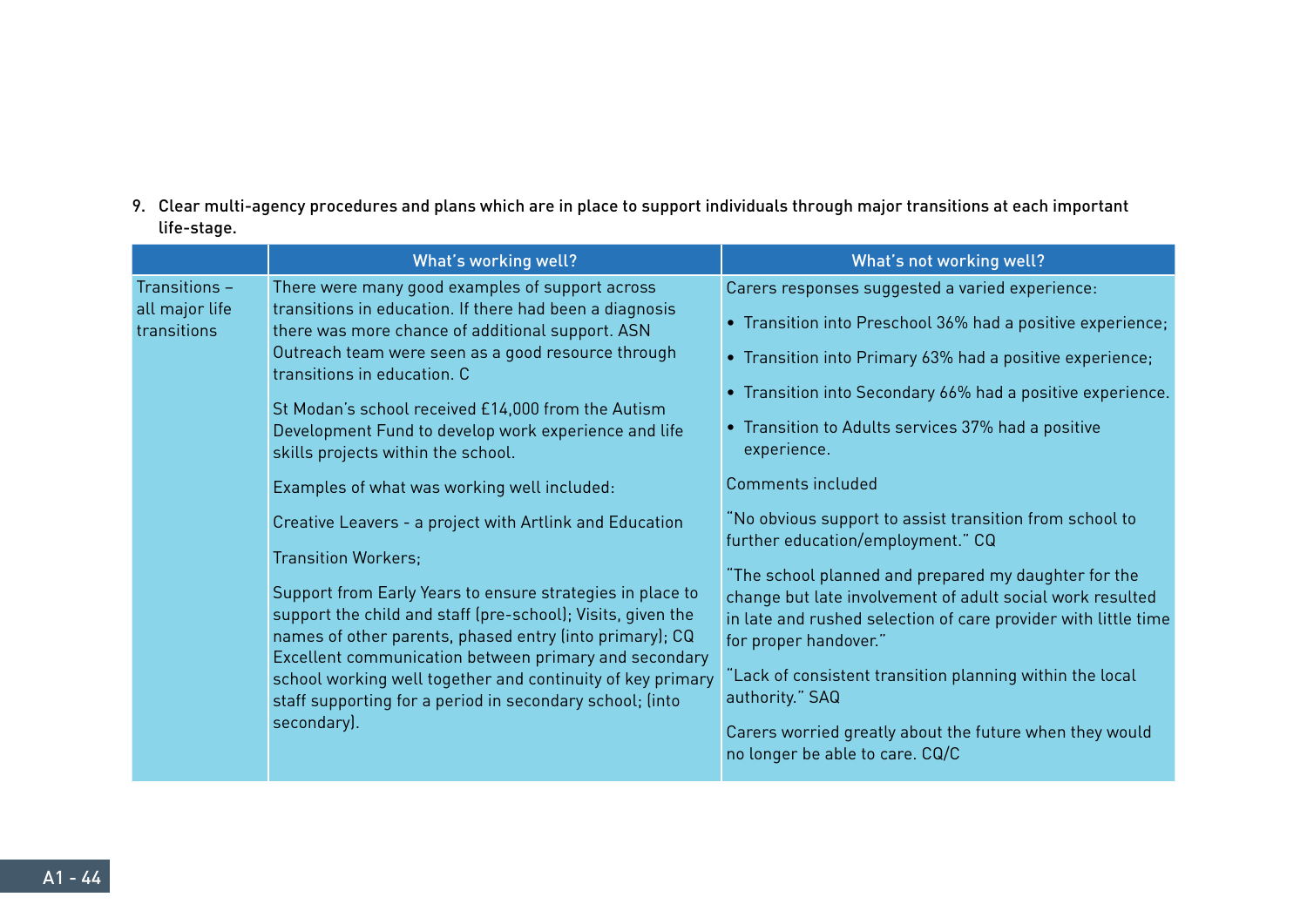| <b>Issues for Consideration</b>                 |                                                                                                                                             |  |
|-------------------------------------------------|---------------------------------------------------------------------------------------------------------------------------------------------|--|
| <b>Issues For Consideration</b>                 |                                                                                                                                             |  |
| Transitions                                     |                                                                                                                                             |  |
| Carers responses suggested a varied experience: |                                                                                                                                             |  |
| • Transition into Preschool-                    | 36% had a positive experience;                                                                                                              |  |
| • Transition into Primary -                     | 63% - had a positive experience;                                                                                                            |  |
| • Transition into Secondary                     | 66% had a positive experience.                                                                                                              |  |
|                                                 | • Transition to Adults services 37% had a positive experience.                                                                              |  |
| Comments included from one Carer:               |                                                                                                                                             |  |
|                                                 | "No obvious support to assist transition from school to further education/employment." CQ                                                   |  |
|                                                 | Consideration should also be given to future planning for older families when carers will not be able to provide the same level of care and |  |

support.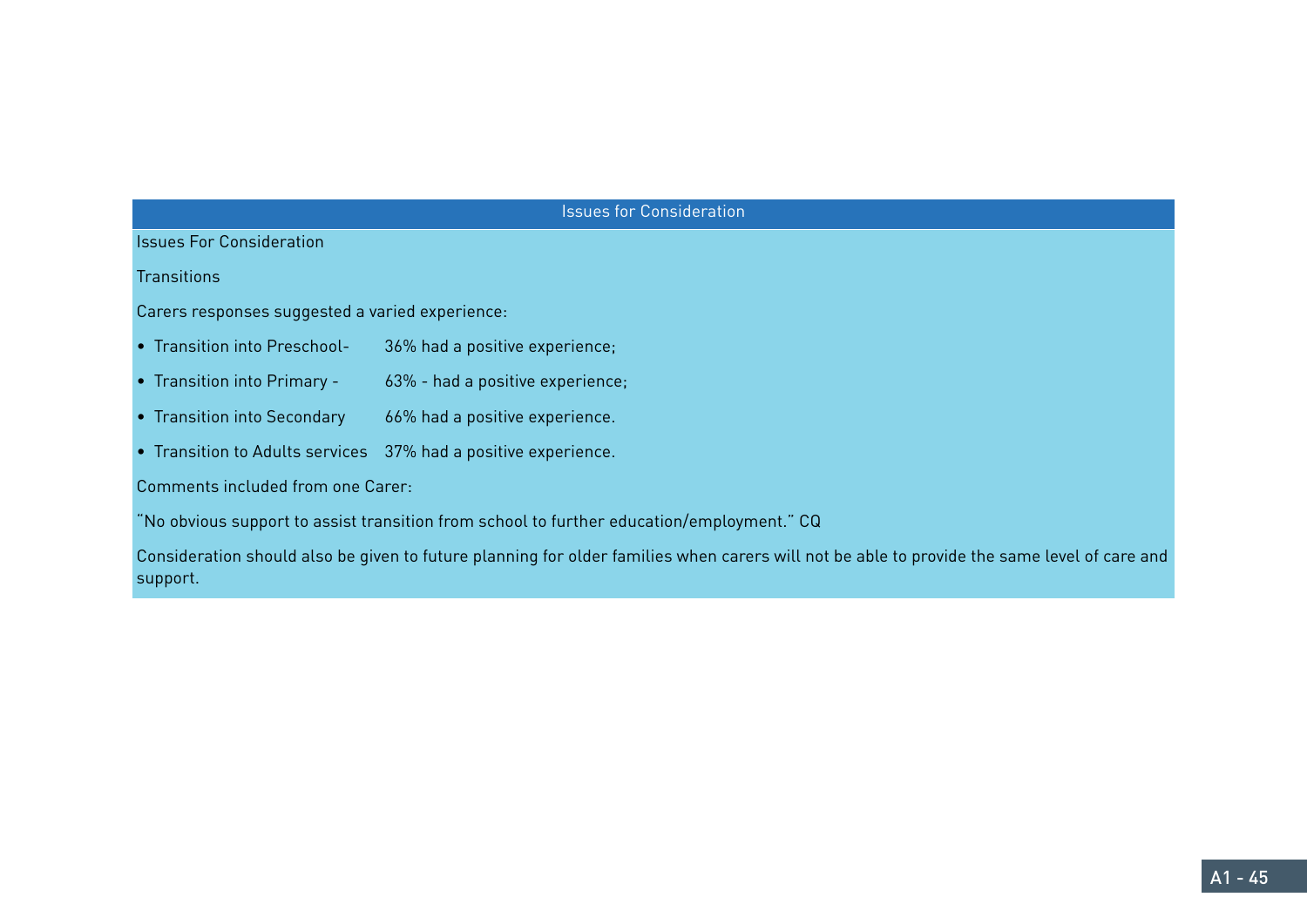# 10 Scenarios

During the course of the project the Mapping Coordinators employed a number of case studies to help agencies determine how they worked together with individuals. Of all the case studies offered four were used more often than others. Below you will find an illustration of one of those case studies with the information extrapolated from across Scotland to give a picture of what is likely to happen. This will be useful in measuring what's happening locally against the information drawn nationally.

To access the results of the case studies double click on the image below and then click on each named case study to review the results. If you are unable to access the PDF through the image please double click on the icon below.

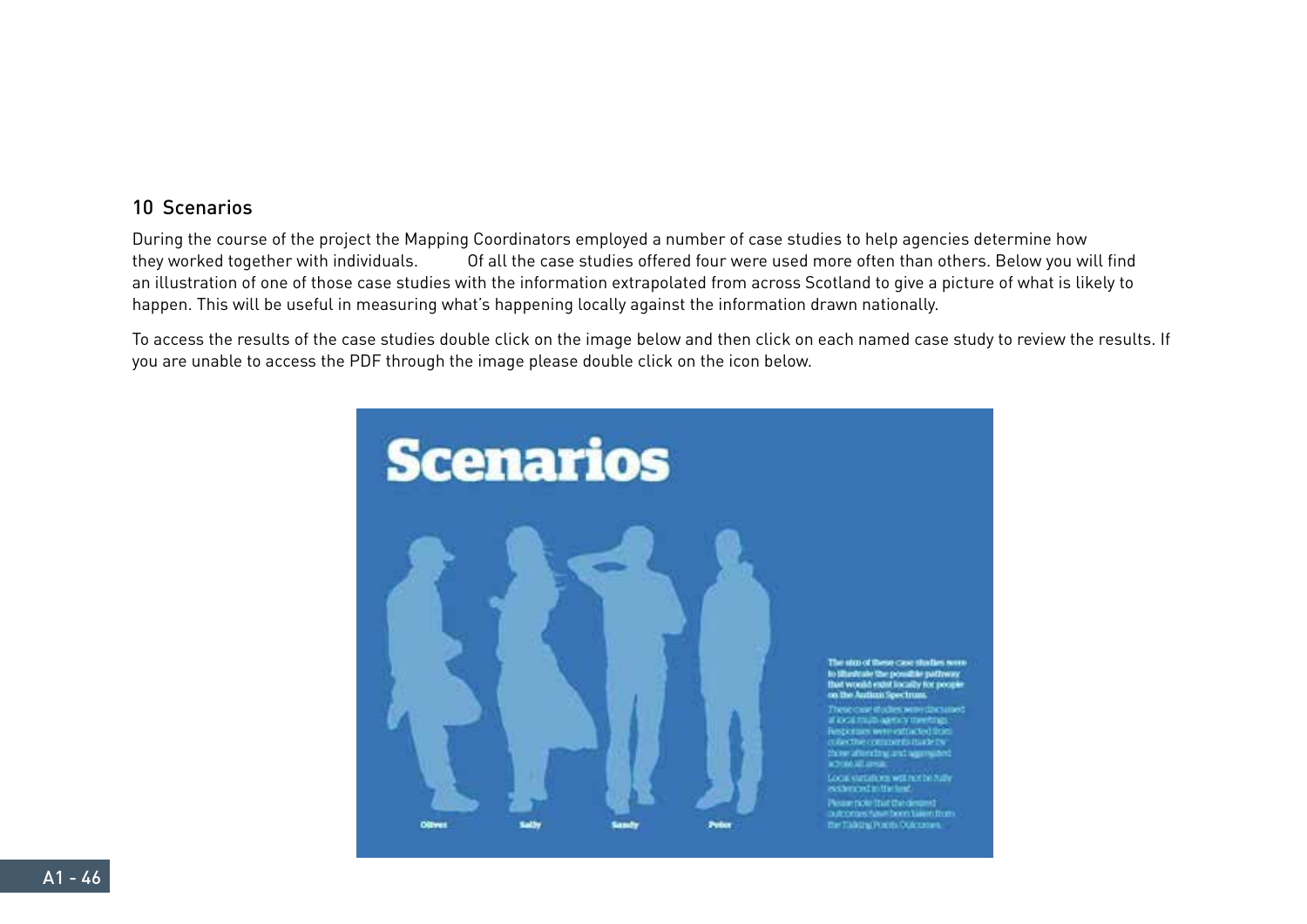# 11 Moving Forward

The information presented above, as stated in the introduction, offers a snapshot of the situation in your area with regard to the delivery of services for people with Autism and their families. The Service Map is not the complete story of the services you deliver in your area, However, together with the National findings and knowledge of your current delivery, it is hoped this service map will help inform the design and delivery of your Autism Action Plans as agreed under Autism Strategy funding to local authorities.

The information from the entire National Autism Services Mapping Project, across all local authorities in Scotland, will be gathered together and a full report published. The Scottish Strategy for Autism web site has up to date information on the implementation of the strategy for your information http://www. autismstrategyscotland.org.uk/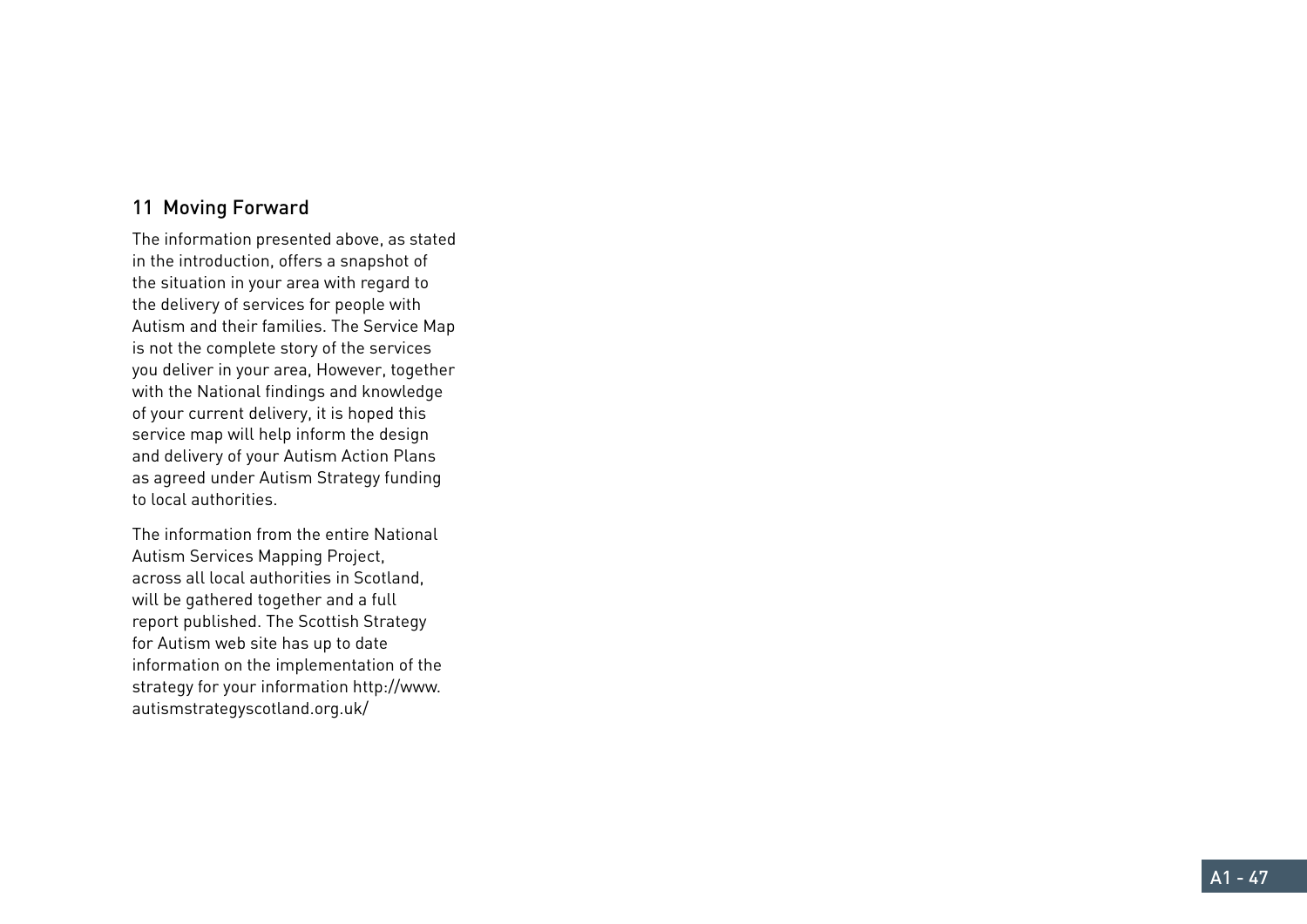| Activity                                    | Participants   |
|---------------------------------------------|----------------|
| Multi Agency Workshop                       | 37             |
| Carer Workshop 1 (Stirling)                 | 3              |
| Carer Workshop 2 (Stirling)                 | 14             |
| Carer Workshop 1 (Clacks)                   | 1              |
| Carer Workshop 2 (Clacks)                   | $\overline{2}$ |
| People with autism workshop 1 (Stirling)    | 9              |
| People with autism workshop 2 (Stirling)    | 16             |
| <b>Statutory Questionnaire (Stirling)</b>   | 16             |
| <b>Provider Questionnaire (Stirling)</b>    | 5              |
| <b>Statutory Questionnaire (Clacks)</b>     | $\theta$       |
| <b>Provider Questionnaire (Clacks)</b>      | 5              |
| <b>Carer Questionnaire (Stirling)</b>       | 28             |
| <b>Carer Responses (Clacks)</b>             | 12             |
| People with autism Questionnaire (Stirling) | $\overline{2}$ |
| People with autism Questionnaire (Clacks)   | 3              |
| <b>Total</b>                                | 153            |

# Appendix 1 - Respondents across the Mapping Exercise

#### Carer Questionnaire Responses:

40 Carers responded to the questionnaires across Clackmannanshire and Stirling. Of these:

37 were parents;

1 was caring for a partner;

1 was a foster carer;

1 was caring for another relative.

# Age of the Person Being Cared For:

67.5 % were supporting a child or young person within education. Of these:

12.5% of respondents were caring for a pre-school child;

30% of respondents were caring for a child of primary school age;

25% were caring for a young person of secondary school age;

32.5% were caring for an adult.

The youngest person being cared for was 3 and the oldest person was 51.

80% of individuals being cared for were male and 20% were female.